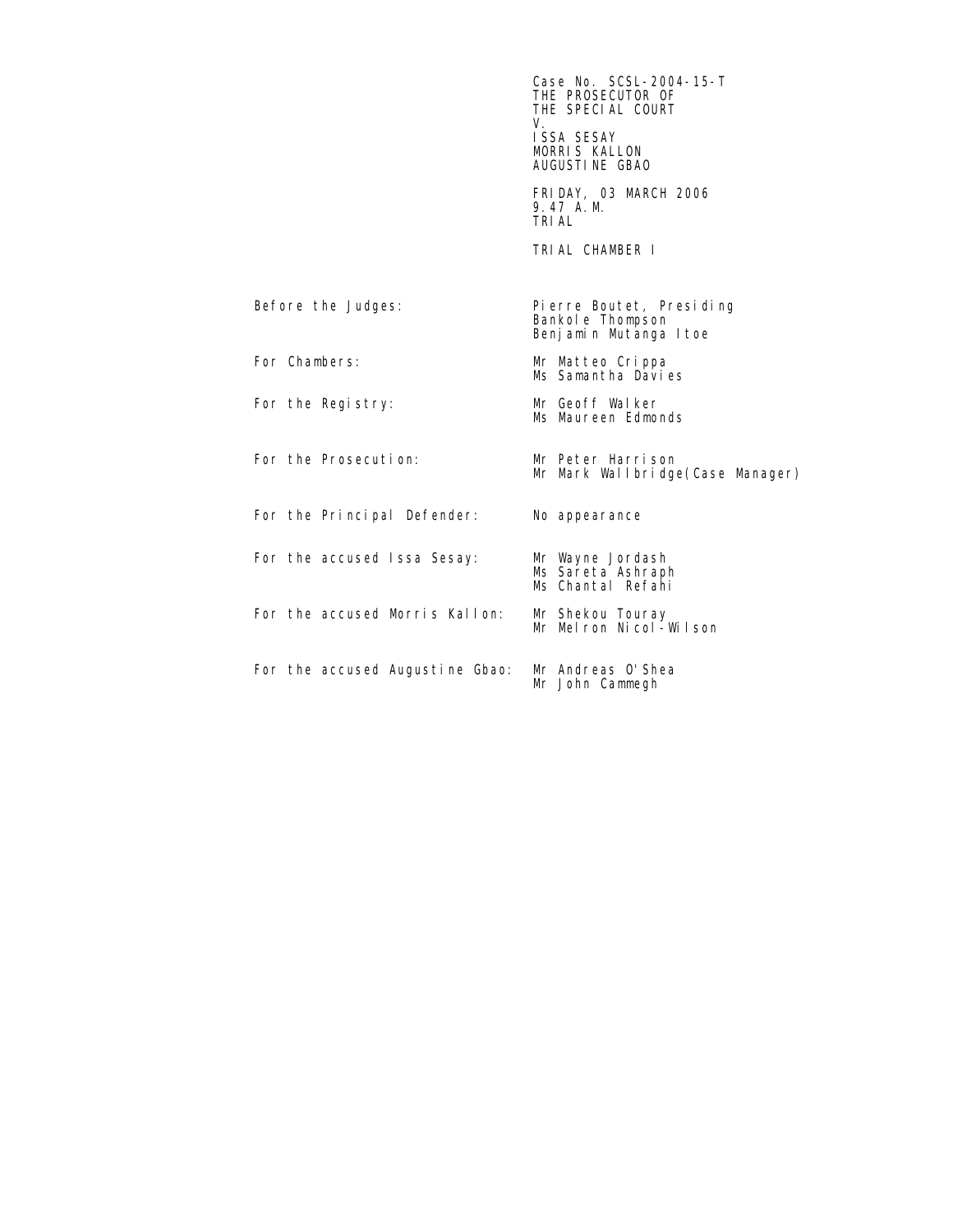| 1                          | [RUFO3MARO6A - SGH]                                       |
|----------------------------|-----------------------------------------------------------|
| $\sqrt{2}$                 | Friday, 03 March 2006                                     |
| $\sqrt{3}$                 | [Closed session]                                          |
| 4                          | [The accused present]                                     |
| 09:38:07<br>$\overline{5}$ | [Upon commencing at 9.47 a.m.]                            |
| 6                          | <b>WI TNESS:</b><br>TF1-113 [Continued]                   |
| $\overline{7}$             | [At this point in the proceedings, a portion of the       |
| 8                          | transcript, pages 2 to 37, was extracted and sealed under |
| 9                          | separate cover, as the session was heard in camera.]      |
| 10                         |                                                           |
| 11                         |                                                           |
| 12                         |                                                           |
| 13                         |                                                           |
| 14                         |                                                           |
| 15                         |                                                           |
| 16                         |                                                           |
| 17                         |                                                           |
| 18                         |                                                           |
| 19                         |                                                           |
| 20                         |                                                           |
| 21                         |                                                           |
| 22                         |                                                           |
| 23                         |                                                           |
| 24                         |                                                           |
| 25                         |                                                           |
| 26                         |                                                           |
| 27                         |                                                           |
| 28                         |                                                           |
| 29                         |                                                           |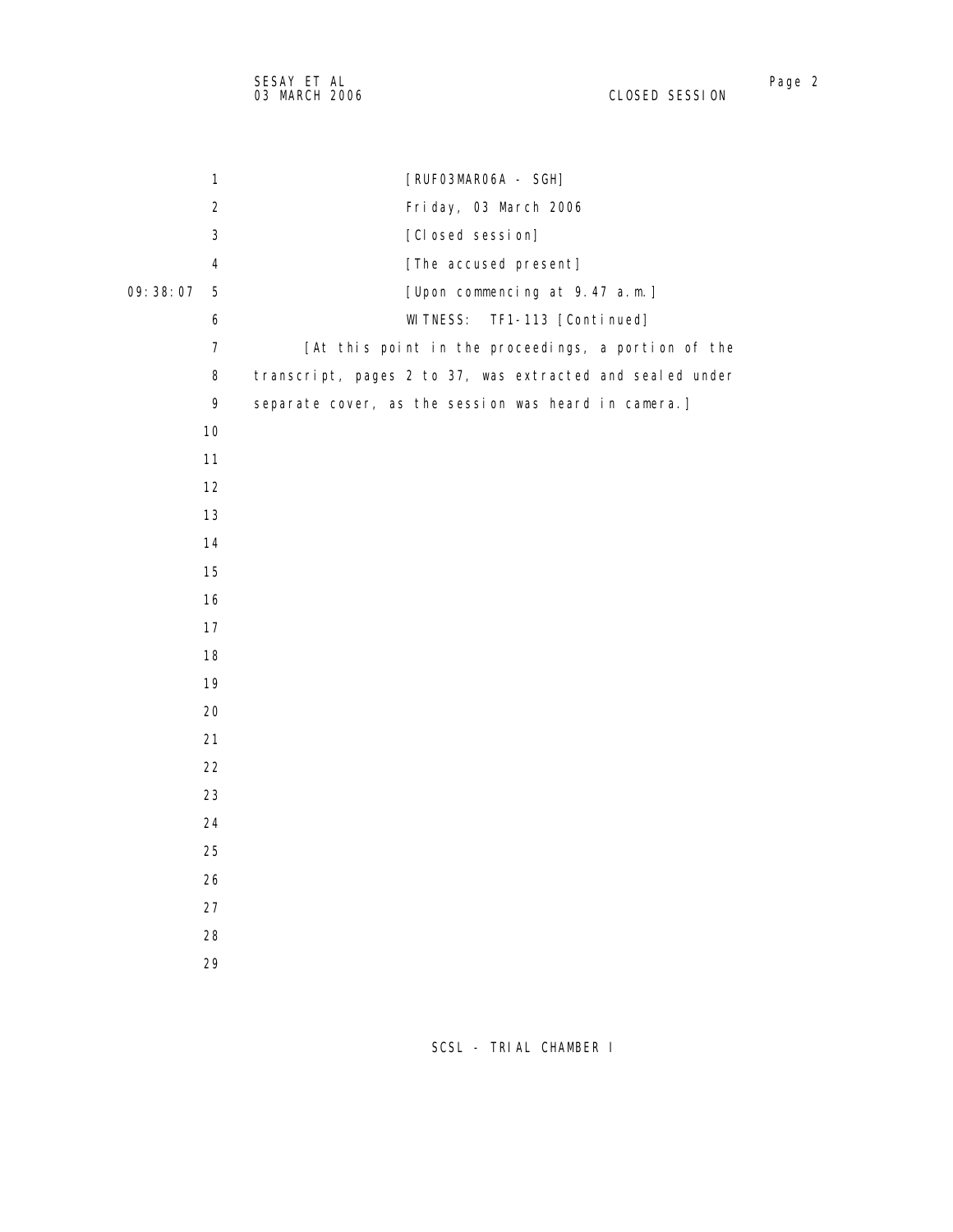| 1              | [Open session]                                                    |
|----------------|-------------------------------------------------------------------|
| 2              | PRESIDING JUDGE: Thank you. So, Madam Witness, for your           |
| 3              | information, we are now back in open session. It means that       |
| 4              | there are members of the public in the public gallery.<br>So when |
| 15:58:43<br>5  | you answer questions, please do not mention names that have been  |
| 6              | discussed in the closed session. Thank you.                       |
| $\overline{7}$ | THE WITNESS:<br>0kay.<br>Thank you.                               |
| 8              | MR JORDASH:                                                       |
| 9              | Q.<br>So the G5 were expected to --                               |
| 15:59:07 10    | PRESIDING JUDGE: There's a lot of echo now. We still have         |
| 11             | that. Let's try it again.                                         |
| 12             | MR JORDASH:                                                       |
| 13             | Q.<br>The G5 were -- can you hear me, Madam?                      |
| 14             | А.<br>I'm listening.                                              |
| $15:59:41$ 15  | You were saying about the G5 investigating crimes against<br>Q.   |
| 16             | civilians.<br>Can you remember what you were going to say?        |
| 17             | А.<br>Yes.                                                        |
| 18             | Do you want to say it, slowly?<br>Q.                              |
| 19             | А.<br>Relating to what? The question that you asked, ask it       |
| 16:00:19 20    | Ask the question that caused me to talk what I was<br>agai n.     |
| 21             | saying. Askitagain.                                               |
| 22             | Q.<br>Would the G5s investigate? Was it their job to organise     |
| 23             | the investigation?                                                |
| 24             | А.<br>Yes.                                                        |
| 16:00:55 25    | And the MP commanders to impose the punishment?<br>Q.             |
| 26             | MP commanders, they were dealing with the soldiers.<br>А.<br>No.  |
| 27             | The RUF -- they deal t with the RUF rebels.                       |
| 28             | Q.<br>So G5 imposed the punishment?                               |

29 A. If it were a civilian who made the report to them and they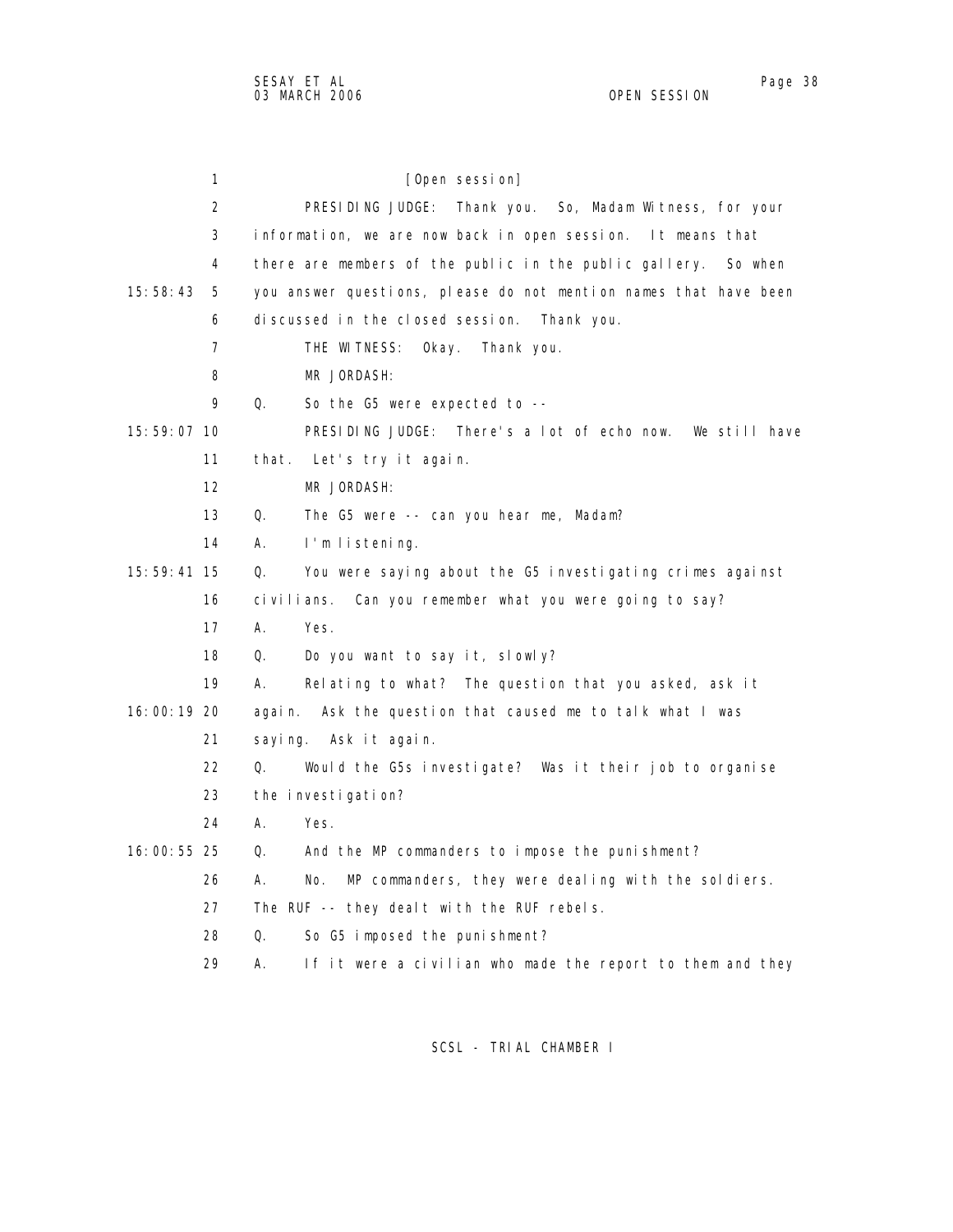SESAY ET AL Page 39 03 MARCH 2006

 1 investigated, if they found out that it was his doing, they would 2 punish him. They had the right to punish soldiers because they 3 were their colleague soldiers. 4 Q. Thank you. 16:01:51 5 A. Thank you too. 6 Q. Now, the Kamajor -- the alleged Kamajors who were killed, 7 Mosquito gave the order to Joe Fatoma, according to what 8 Joe Fatoma told you; yes? 9 A. Those people who were killed, I did not know them as 16:02:29 10 Kamajors. They were civilians. They were civilians. 11 Q. We'll come to that in a minute. But the order went from -- 12 A. Okay. 13 Q. -- Bockarie to Fatoma? 14 A. Yes. 16:02:48 15 Q. And, as a result of the order, Fatoma rounded up or 16 collected the civilians from their various villages and brought 17 them to be detained? 18 A. Joe Fatoma was not the only one who was given that order. 19 It was the G5s who themselves went and collected the people and 16:03:11 20 brought them to the office. 21 Q. And, as you understood it, Mosquito suspected all newly 22 arrived people in Kailahun of being Kamajors? 23 A. I think so. That was what he had on his mind, because he 24 did say that they should be investigated and screened for 16:03:49 25 Kamajors. 26 Q. And at this time in 1998 there was a lot -- lots of new 27 people arriving in Kailahun returning home to their villages? 28 A. Yes, people were returning to their villages but he was the 29 one who went and told them that the war was over, there was no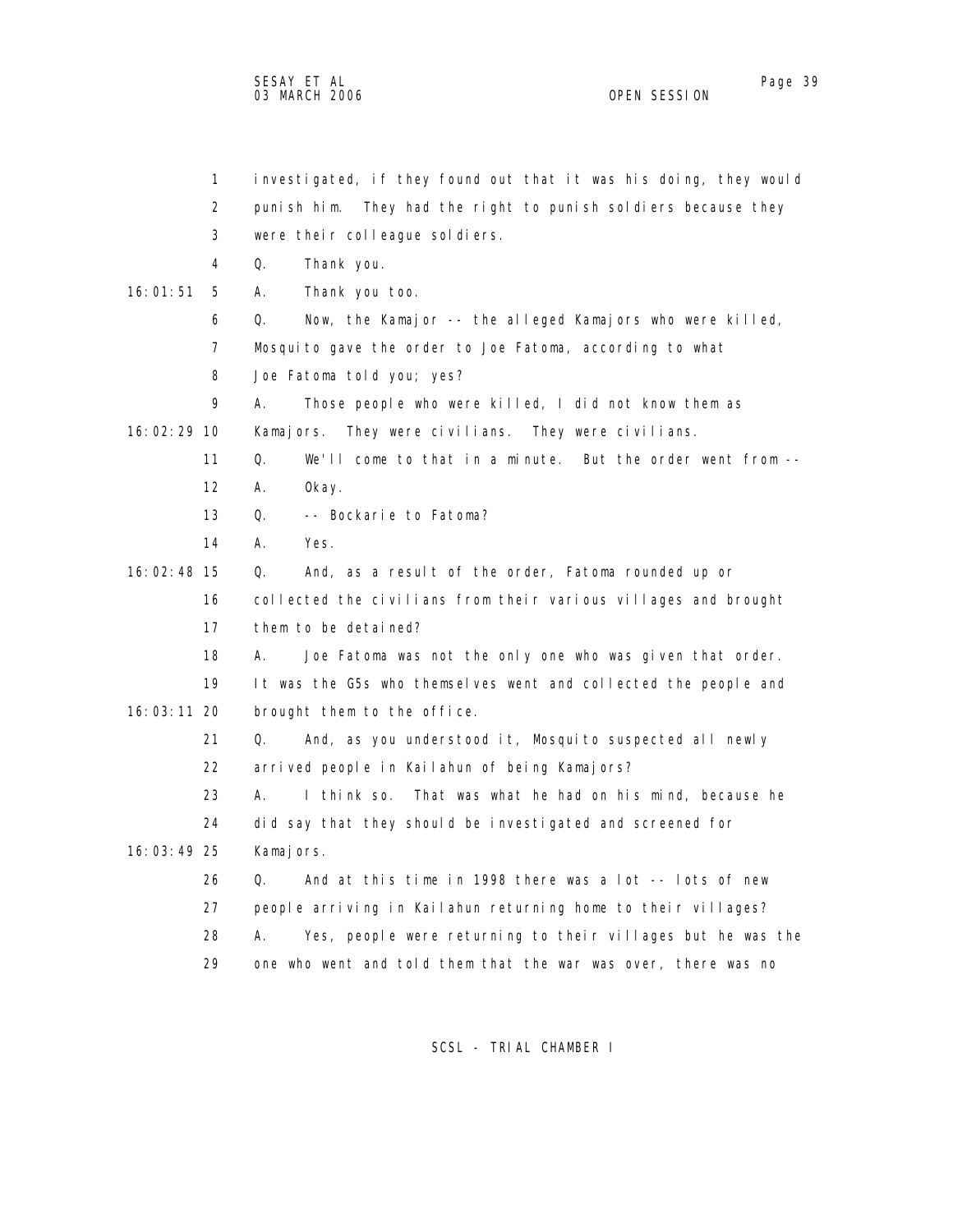1 war in the Kailahun District and they should return there. 2 Q. Yes, and they were returning to their homes and their land 3 and their farming; is that right? 4 A. Yes. 16:04:36 5 Q. And it was the newly, recent arrived civilians only who 6 were arrested and brought in for screening for whether they were 7 Kamajors? 8 A. Yes, those who just entered who went to their villages, he 9 said they should be arrested. Those of us who were settled there 16:05:09 10 were not the ones. Those who just came. 11 Q. Right, and Fatoma obviously didn't disobey Mosquito because 12 when Mosquito gave an order it was under pain of death that you 13 carry it out? 14 A. All of them who were there, because at that time he was 16:05:41 15 their leader, whatever he said you wouldn't deny to do, apart 16 from Joe Fatoma. You wouldn't ever say anything about it. 17 Q. I want to ask you about your statement again. The first 18 statement you made. 19 MR JORDASH: Your Honours page 10751, second paragraph. It 16:06:46 20 says this: "Of the 13 family of mine" -- let me miss this out. 21 Well, I don't know if the Prosecution have a problem with that 22 sentence being read out. If I could ask Mr Harrison for an 23 indication. Well, I'll read it. 24 Q. "Of the 13 family of mine who were killed, they were taken 16:07:34 25 from Sakiema and Mende Baoma, both villages in Luawa Chiefdom, I 26 don't know if any of them were Kamajors. Some commented that 27 they were but I don't know." 28 Did you tell the Prosecution that you actually didn't know 29 whether some of those arrested were Kamajors or not?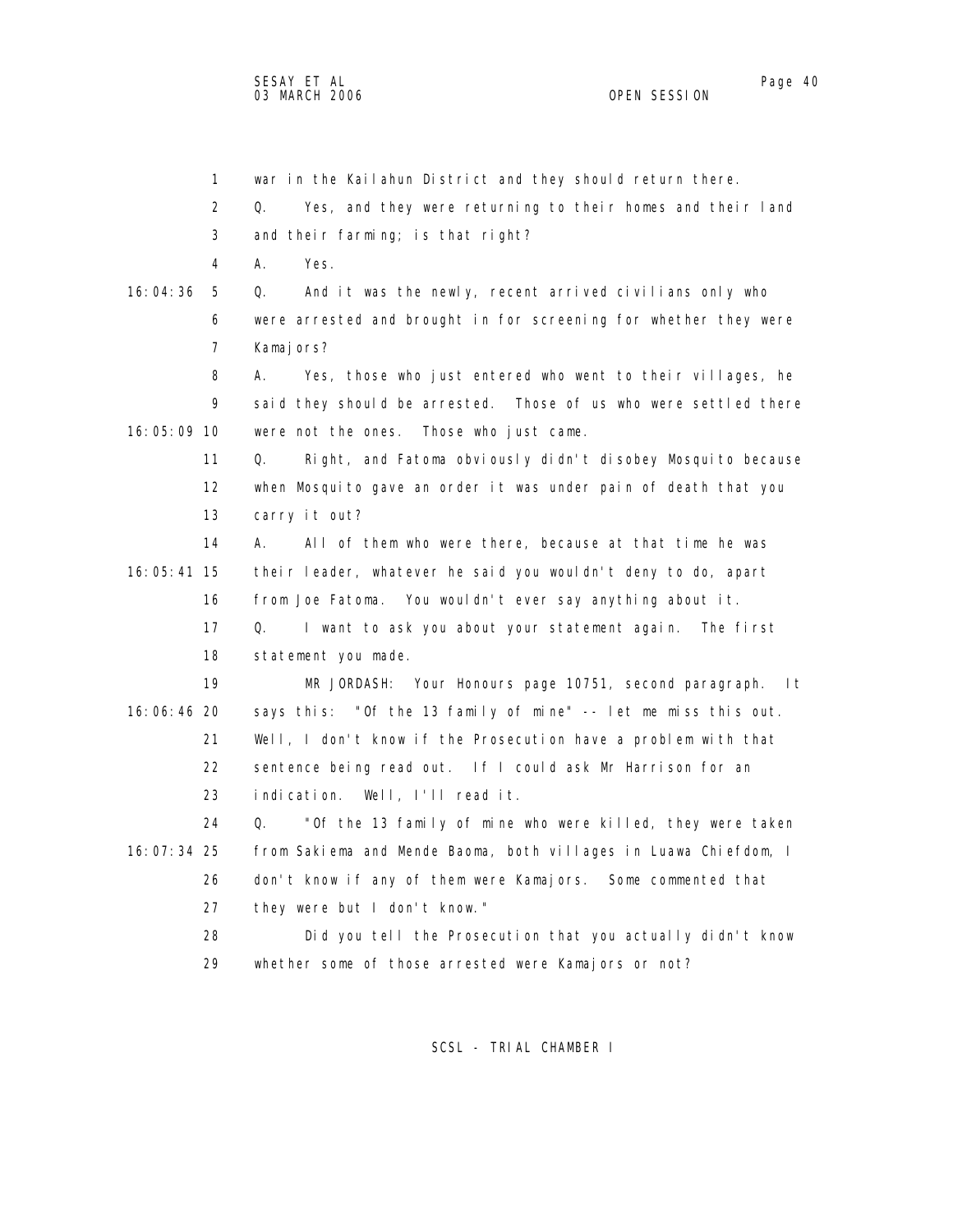1 A. Those people who were arrested, all of them, I did not know 2 that they were Kamajors. Even today I do not know if they were 3 Kamajors. 4 Q. Thank you. Going over the page - Your Honours, 10752 - 16:08:46 5 this is the first account I suggest you gave to the Prosecution 6 about who was present at any stage during this incident involving 7 the alleged Kamajors. I beg your pardon, can we go back to 8 10751, the same paragraph, which says: "Mosquito did not return 9 the next day. Other commanders were there but I can't recall 16:09:18 10 their names." Then over the page to the final paragraph: 11 "Augustine Gbao was the highest level commander in Kailahun 12 at that time. He was also the liaison between the soldiers and 13 the civilians. He was a Vanguard who'd started the war. He was 14 in Kailahun when the 67 were killed. I saw him on the scene when 16:10:02 15 the first 10 people were killed. Mosquito also met him. Gbao 16 was present when the 10 were killed, he was standing next to 17 Mosquito." 18 Do you remember giving that account of what had happened 19 and who was present in March 2003? Do you remember? 16:10:37 20 A. Yes. Augustine Gbao was there. 21 Q. No mention in March 2003, was there, of Issa Sesay being 22 present? Do you accept that? 23 A. Issa Sesay was there. Augustine Gbao was there. 24 Q. You didn't tell the Prosecution, did you, in March 2003 16:11:04 25 that Issa Sesay, who you'd known since 1991 -- 26 A. I did say it. Every day I will say it. Even where I am, I 27 will say it. 28 Q. You'd known Issa -- 29 A. Even yesterday I did say it.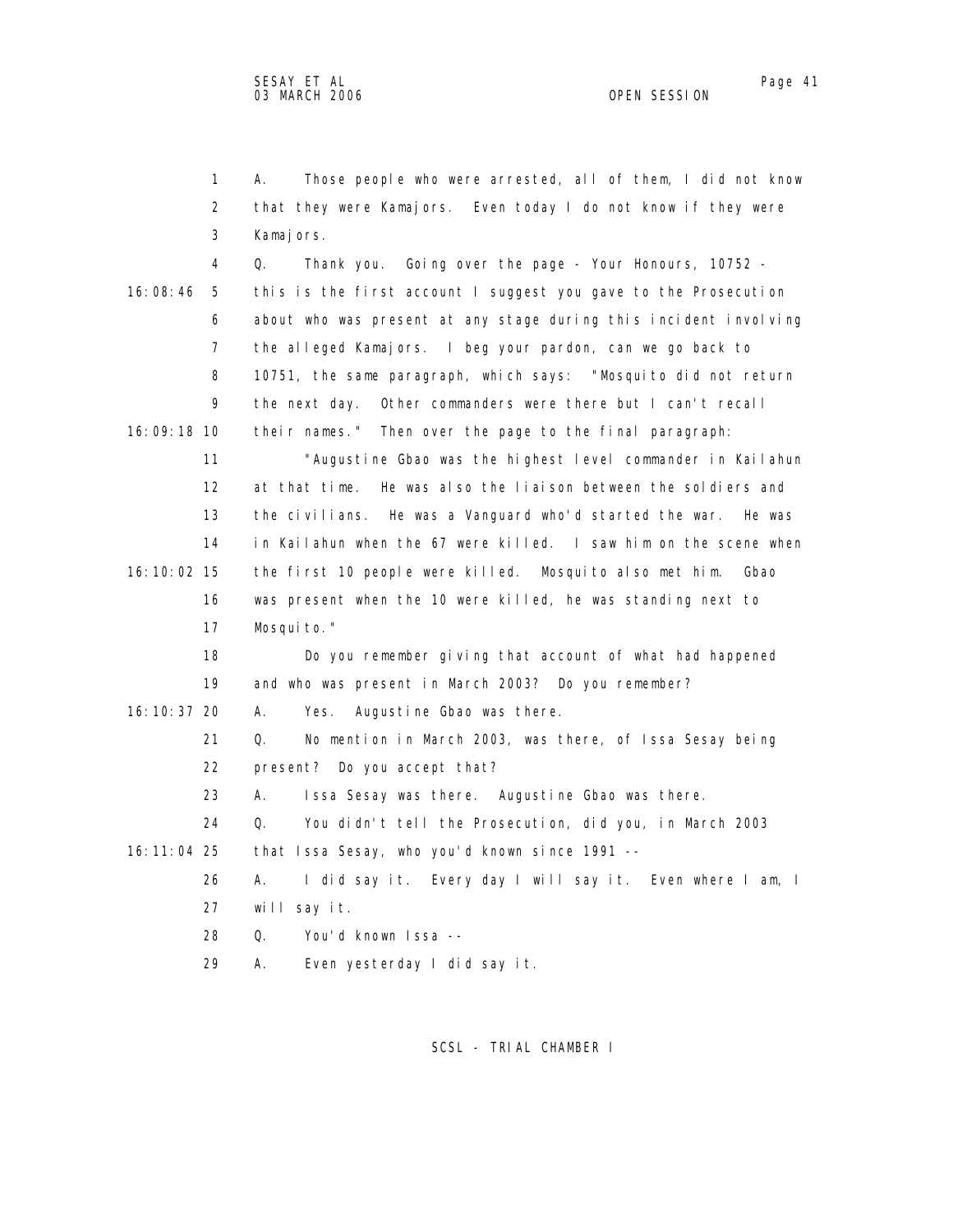1 Q. You'd known Issa Sesay since 1991/1992, had you not? 2 A. Yes, I know Issa Sesay. 3 Q. So if he'd been there you'd have noticed him and remembered 4 him, wouldn't you, if he'd been there during this alleged 16:11:52 5 incident with the alleged Kamajors? 6 A. He was there. He was there. In fact, he and Mosquito went 7 to Pendembu and returned to Kailahun together with their 8 bodyguards. He was there. 9 Q. We shall see. You then see the Prosecution, I suggest, in 16:12:16 10 February 2004 - Your Honours, page 10753 - and you say -- the 11 notes from that which we referred to earlier when there's the 12 Asian woman called Sharan Parmar. 13 "At the time I saw the killing of 65 people who were 14 accused of being Kamajors in Kailahun Augustine Gbao was the 16:12:55 15 commander on the ground." 16 You didn't mention, did you, on your second meeting with 17 the Prosecution, the time when you went through your first 18 statement, that Issa Sesay was present in Kailahun at the time of 19 the killings, did you? 16:13:25 20 A. Since the time I started giving statement I said Issa Sesay 21 was there. Even when I'm talking now I will say Issa Sesay was 22 there. Probably those who wrote the statement failed to write it 23 there, but I am saying he was there. 24 Q. Okay. 16:13:52 25 A. That's why I took the oath yesterday. 26 Q. And the first time, I suggest, madam, that you mentioned 27 Issa Sesay being present at this incident was in fact in April of 28 last year which was the first time when you were supposed to 29 testify in this Court. April, just a matter of days before you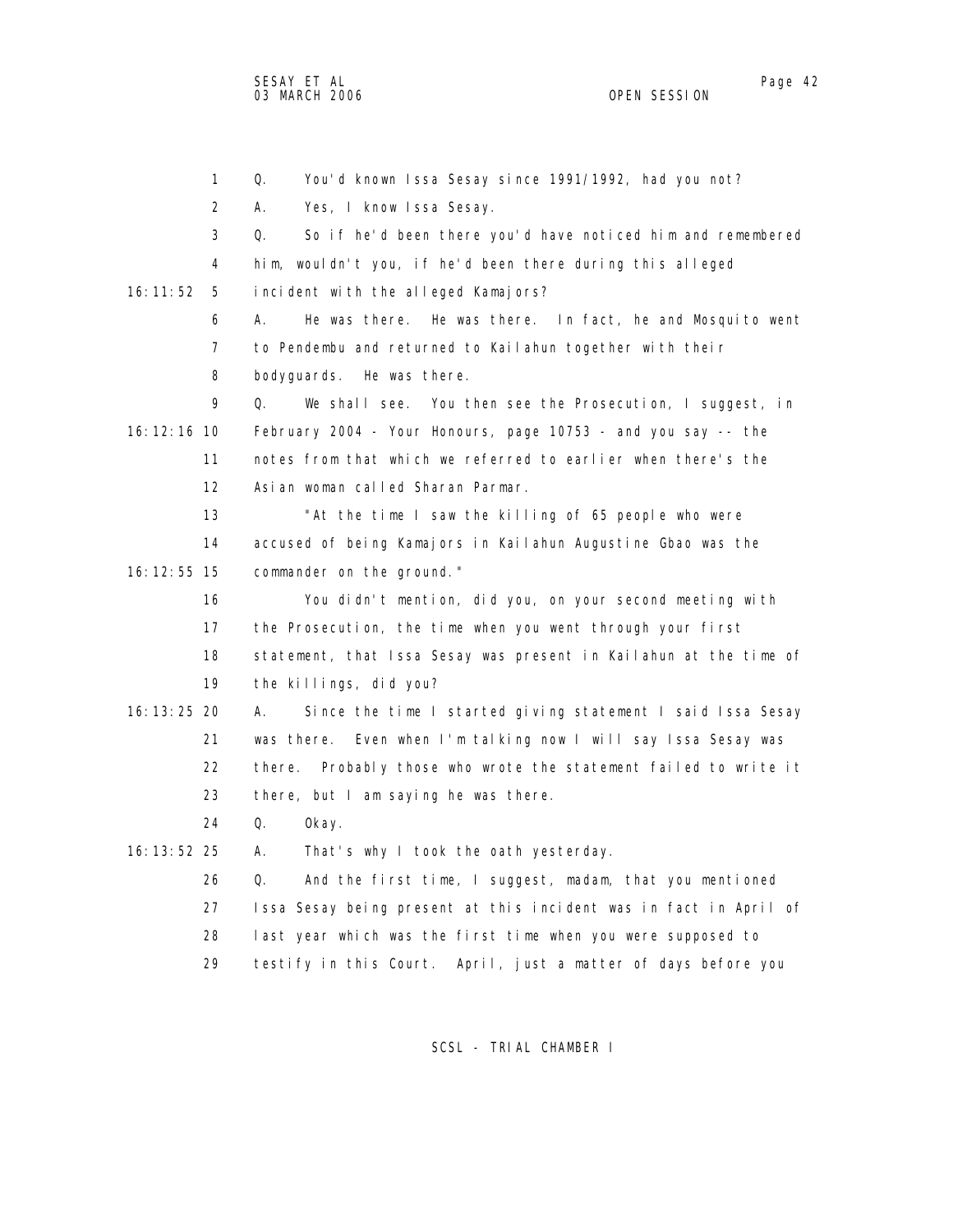1 were expected to testify. That's correct, isn't it? I'm 2 referring to, Your Honours, page 11215. Is that right, madam? 3 April 2005 before you were about to testify last year first 4 mentioned Sesay present? 16:15:13 5 PRESIDING JUDGE: You said 8th April. On the statement it 6 seems to be 17th. 7 MR JORDASH: 17th. If I can perhaps put that to her a bit 8 more clearly. 9 Q. You came, didn't you, to the Special Court last April 16:15:29 10 expecting to give evidence in this Court. Am I right? 11 A. Yes. Since I started giving statements Issa Sesay was 12 there. He was there when those people were killed. He was 13 there. 14 Q. Well, now you tell us that Issa Sesay was present and when 16:16:08 15 you came on the scene you saw Sam Bockarie with a gun in his hand 16 and two corpses on the floor; am I right? That's what you said 17 yesterday? 18 A. Yes. 19 Q. And then you watched when Mosquito shot eight of the people 16:16:48 20 in the head; correct? 21 A. Yes. 22 Q. And you saw the eight people fall to the ground dead? 23 A. All of them died. They left the bodies there and went to 24 Buedu. Two people and eight people together, 10 people were left 16:17:16 25 lying at that roundabout. 26 Q. But you watched Mosquito go from one to the eighth person 27 to complete the 10 dead. You watched that, didn't you? 28 A. I was there seeing everything. No other person fired the 29 shot there. He was the only person. All those who were there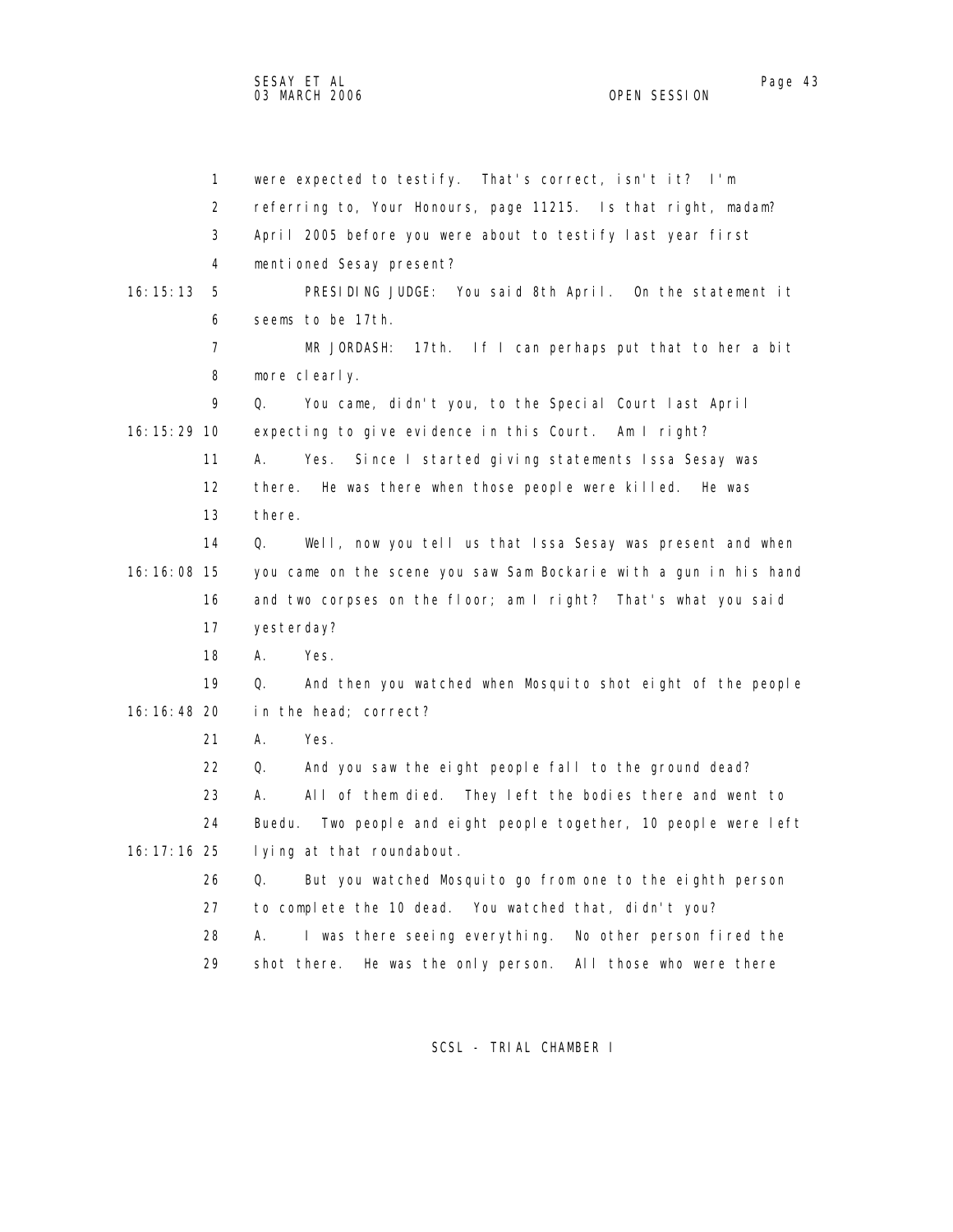1 never fired the shot. He was the only person who did it. 2 **EXPLOSE FRUFO3MARO6C** - EKD] 3 Q. Well, let's have a look at what you told the Prosecution in 4 March 2003? 16:17:53 5 MR JORDASH: Your Honours, page 10750, paragraph 3. 6 Q. This is the March 2003 statement which you had read back to 7 you so you could check its accuracy, and this is what it says -- 8 PRESIDING JUDGE: What is the page again, Mr Jordash? 9 MR JORDASH: Sorry, Your Honour. Page 10750. 16:18:26 10 JUDGE ITOE: What paragraph? 11 MR JORDASH: Third paragraph. Second complete paragraph 12 starting with "Then one day". I am reading from five lines down. 13 Q. "Later that day I went to a section in Kailahun called 14 Kissy Town section to buy pepper around 4 p.m. and I 16:18:56 15 started hearing gunshots. I heard 10 gunshots. I ran 16 home, thinking that enemy forces were attacking. At the 17 roundabout at the centre of town, I saw eight dead bodies. 18 In my presence I saw Mosquito kill two others." 19 A. That was not what I said. Probably the person who wrote it 16:19:35 20 wrote that one. But when I went there, I met two corpses. I was 21 there when the others were killed. The first two I was not there 22 when they were killed. I never knew the person who killed them. 23 But the others, I was there. That is what I know. 24 Q. Okay. Well, let's have a look what you told the 16:19:58 25 Prosecution last April. 26 MR JORDASH: Your Honours, page 11291. 27 Q. 28th April you met the Prosecution, do you remember? A few 28 days before you were expected to give evidence. 29 A. When? Repeat your question.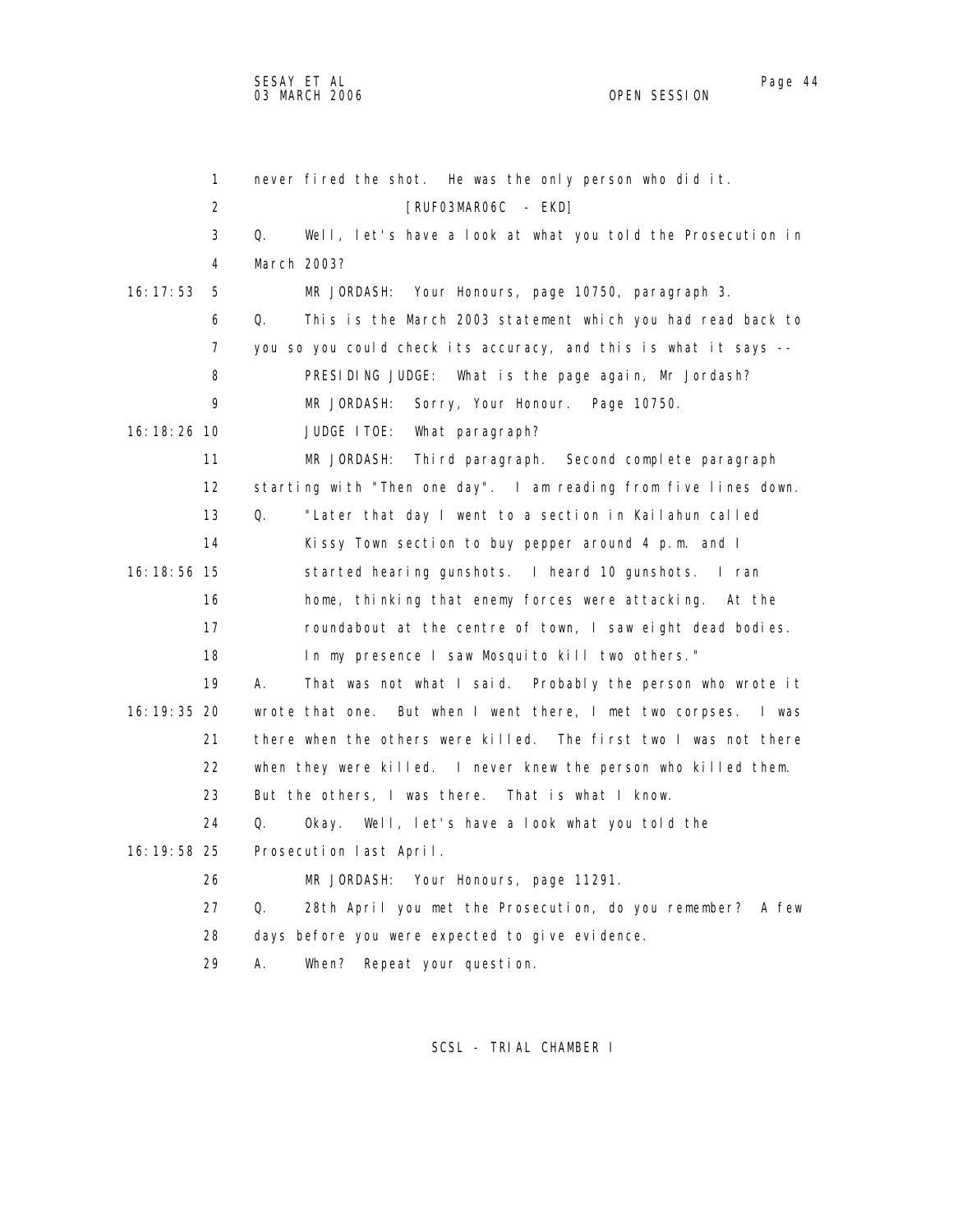1 Q. At the end of April last year. Do you remember? 2 A. I came here, yes. 3 Q. Did you meet someone who spoke Krio, someone who spoke 4 English who took you through and read through with you your 16:20:57 5 previous statements? 6 A. All what I said they explained to me. Those that were the 7 truth, I answered to them. Those that I didn't say, I told them 8 that was not what I said in their presence. 9 Q. This is what a note says, which was -- this is what the 16:21:34 10 Prosecution wrote down as something you said: "I saw Mosquito 11 when he killed 7 of the 10 men suspected of being Kamajors at the 12 roundabout. 3 had already been killed before I arrived at the 13 scene." 14 A. Since I started giving statement, I have not changed my 16:22:09 15 statement. I met two people -- two corpses lying. In my 16 presence, eight people were killed. 17 Q. Okay, let's have a look what you told the Prosecution in 18 May 2005. 19 MR JORDASH: Your Honours, page 12142. 16:22:33 20 Q. 23rd May there is a note taken of another meeting you had 21 with the Prosecution, Madam. Do you remember meeting them about 22 a month after you'd arrived in Freetown? The last note we looked 23 at was from the end of April, this note is from the end of May. 24 Do you remember that? 16:23:07 25 A. What? Perhaps we met, but I can't recall the days we met 26 because I didn't go to school. 27 Q. Let me read what another note says about what you said. 28 Paragraph 1: "I saw Mosquito when he killed 2 of the 10 men 29 suspected of being Kamajors at the roundabout in Kailahun town.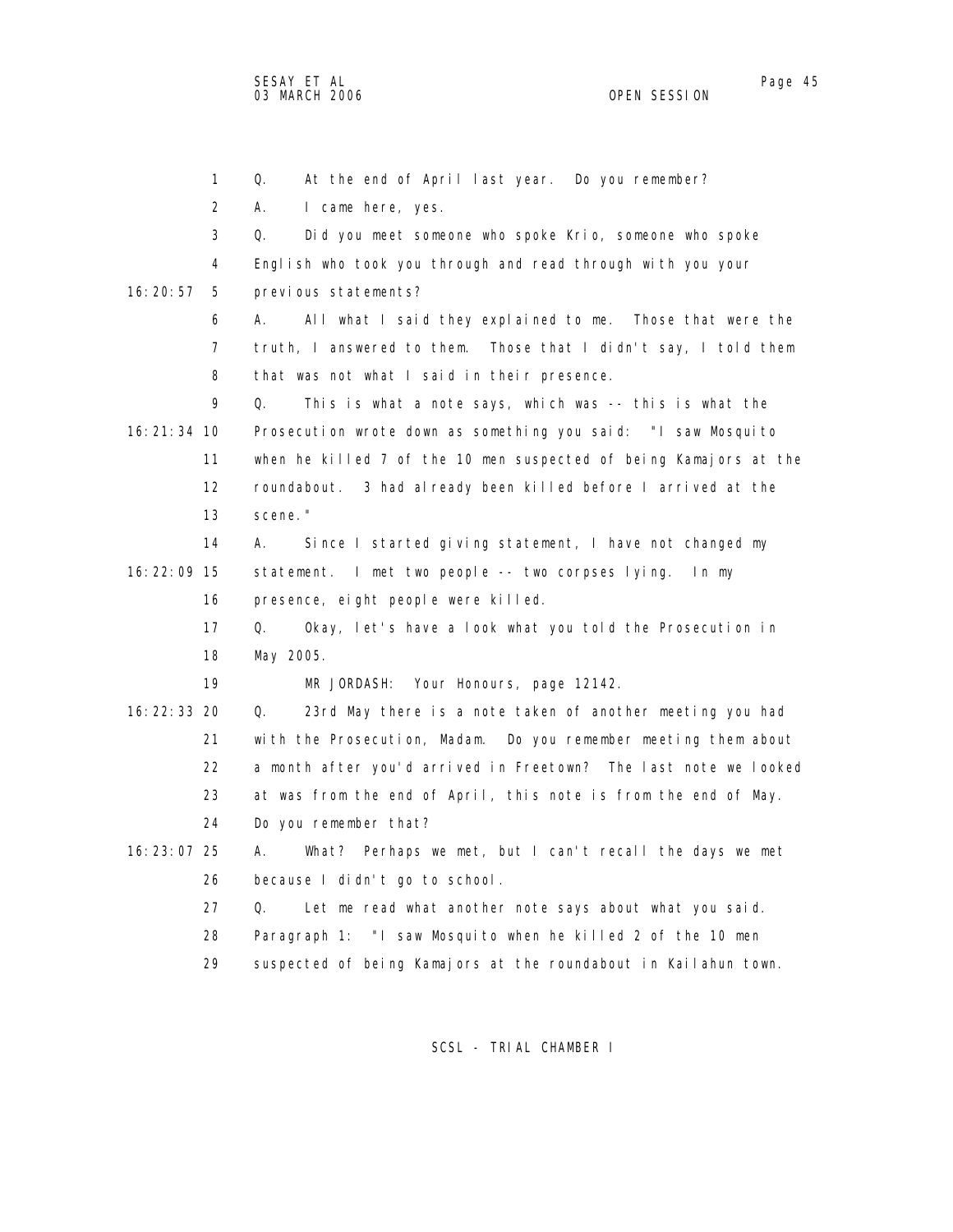1 8 had already been killed before I arrived at the scene". That's 2 what you told the Prosecution then, wasn't it? 3 A. I said I met two corpses there. Then I was in -- I was 4 there in presence when eight people were killed. Well, are you 16:24:12 5 saying that the Prosecution wrote a different thing? I have said 6 only one thing to them. I met two corpses at the turntable. 7 Then I was there when eight people were killed with a gun. 8 Q. Okay, that's your answer. 9 PRESIDING JUDGE: For the record, Mr Jordash, I want to 16:24:36 10 make sure that the statement at the top two lines are spelled 11 out. That statement and the proofing and the one before, the 12 caveat is it was not read back to the witness at the time. 13 MR JORDASH: Yes. 14 PRESIDING JUDGE: I mean the one of 28 and the one of -- 16:24:57 15 MR JORDASH: Yes, they're proofing notes. 16 PRESIDING JUDGE: They're proofing notes. 17 MR JORDASH: Yes. 18 PRESIDING JUDGE: Some have been read but this one says 19 there is a note that says -- 16:25:06 20 MR JORDASH: None of the proofing notes have been read 21 back. 22 PRESIDING JUDGE: Not the proofing notes, but the 23 statements per se by opposition to proofing notes. I think the 24 first one was, wasn't it? 16:25:17 25 MR JORDASH: No, the Prosecution, I think, have adopted the 26 procedure of -- 27 PRESIDING JUDGE: Not the proofing. I mean the first 28 statement, the one on 27 March 2003. Was it a different 29 procedure?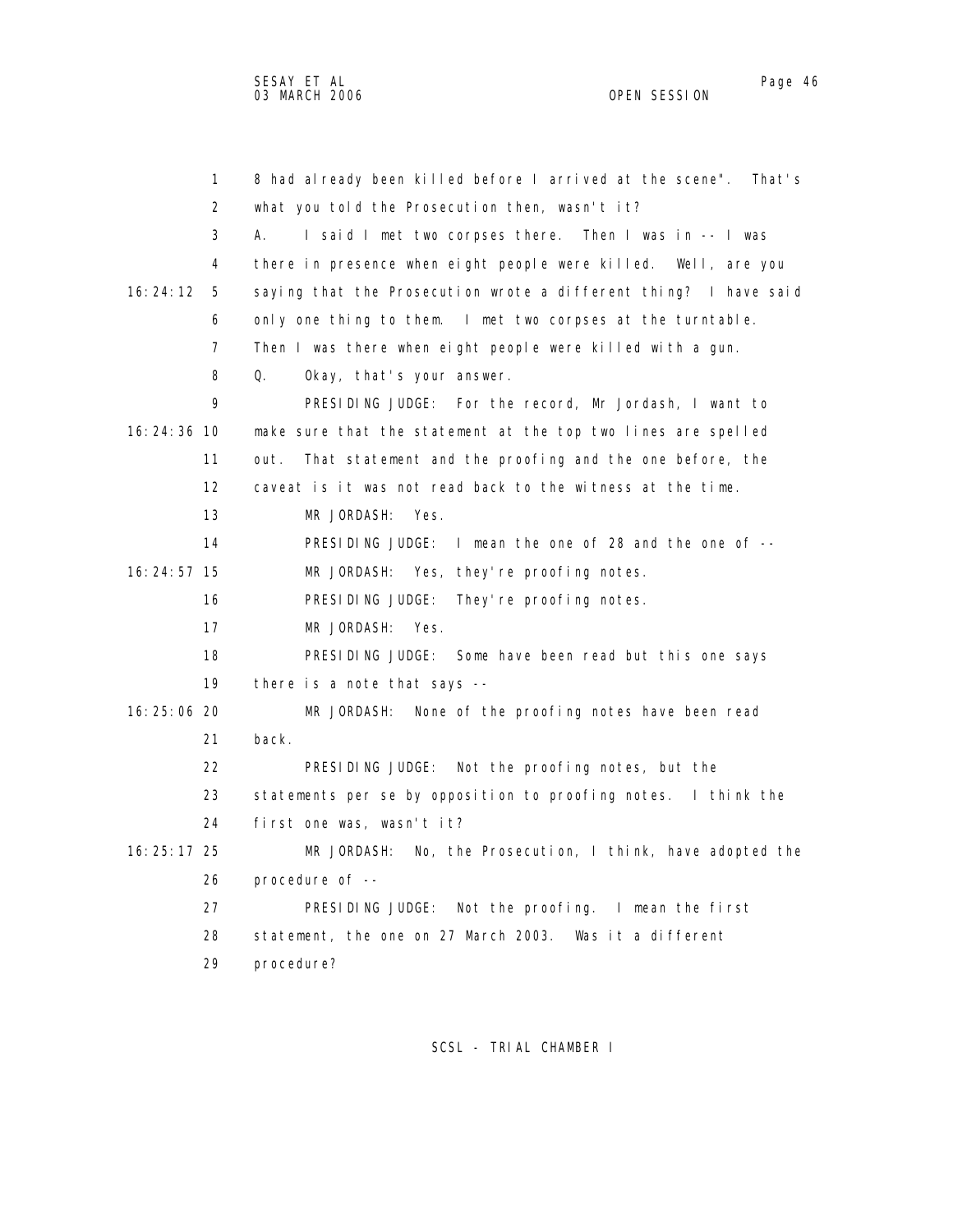| 1               | The first statement of March was the statement<br>MR JORDASH:       |
|-----------------|---------------------------------------------------------------------|
| 2               | and I believe, from what the witness has said, this one was read    |
| 3               | back to her. But when we moved to the --                            |
| 4               | PRESIDING JUDGE: It was read back to her and she was asked          |
| 16:25:48<br>5   | to sign it and she signed it is basically what she said.<br>But the |
| 6               | proofing statements were not read back?                             |
| 7               | MR JORDASH:<br>No, none of them.                                    |
| 8               | Q.<br>You claim Issa Sesay was present during the killing of        |
| 9               | these 10 alleged Kamajors. Where did he go after this killing?      |
| 16:26:35 10     | No sooner Mosquito killed those people, himself and<br>А.           |
| 11              | Mosquito and the others went to Buedu.                              |
| 12              | Q.<br>Did Sesay and Mosquito travel together in the same car?       |
| 13              | They travelled together in the same vehicle. They used to<br>А.     |
| 14              | travel together. As long as they were together, they used to        |
| $16: 27: 12$ 15 | travel together.                                                    |
| 16              | That was their practice, to travel together. Let's have a<br>Q.     |
| 17              | look what you said or what is written in a proofing note, same      |
| 18              | date 23rd May --                                                    |
| 19              | Well, the Prosecutor --<br>А.                                       |
| 16: 27: 32 20   | Well, I suggest it is you, Madam Witness, and the<br>Q.             |
| 21              | Prosecutor has actually done a good job in recording what you       |
| 22              | have said.                                                          |
| 23              | PRESIDING JUDGE: So what is the one, Mr Jordash?                    |
| 24              | MR JORDASH:<br>Paragraph 5, Your Honour.                            |
| 16: 27: 47 25   | PRESIDING JUDGE: Of which page?                                     |
| 26              | MR JORDASH:<br>12142.                                               |
| 27              | Q.<br>Let me read it to you.                                        |
| 28              | "After the shooting and after ordering Joe Fatoma to kill           |
| 29              | the remaining civilians being held by the rebels, Mosquito          |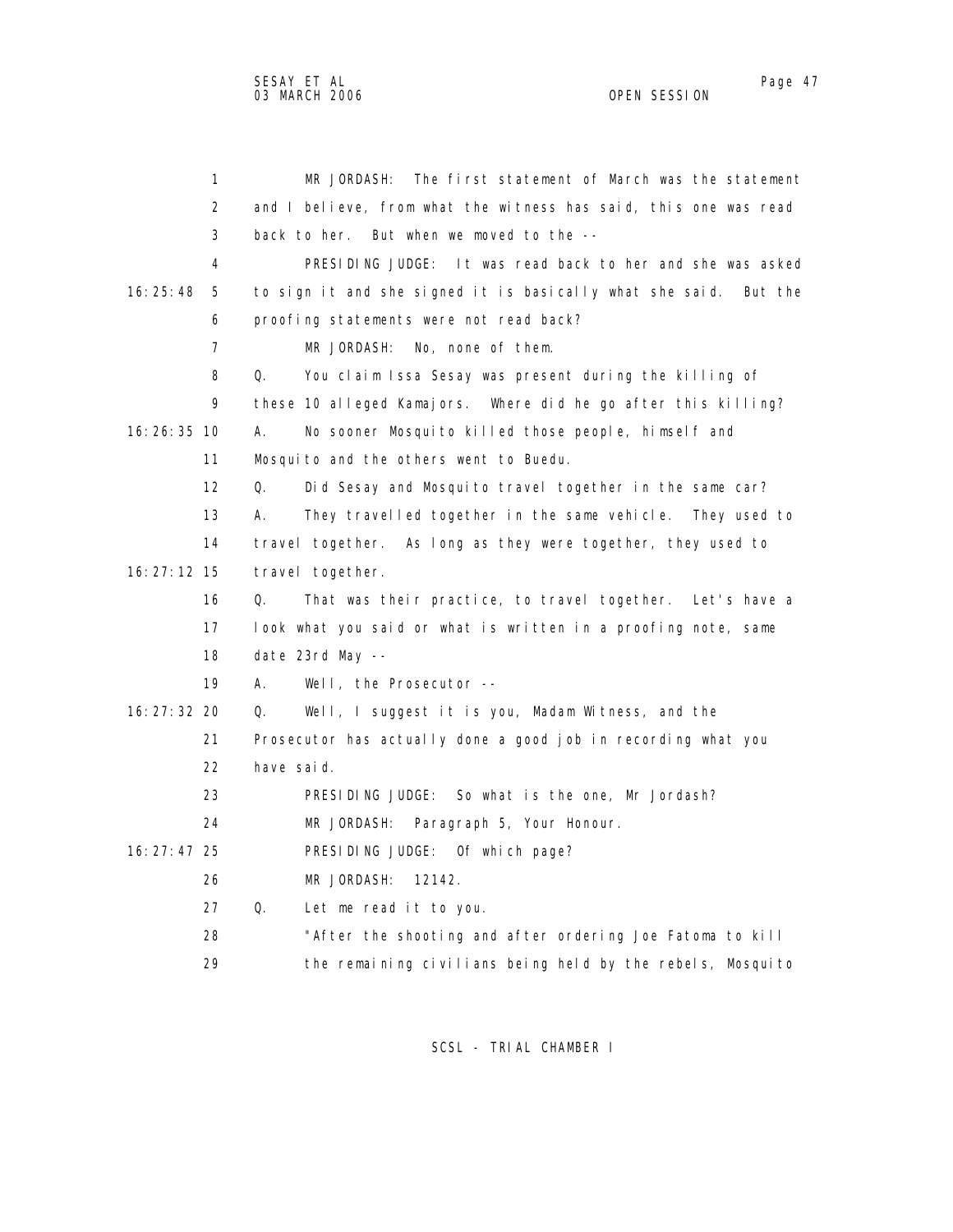| 1             | left in a car for Buedu. Issa Sesay left separately                 |
|---------------|---------------------------------------------------------------------|
| 2             | heading in the direction of Buedu."                                 |
| 3             | Separately, together; together, separately. Which is the            |
| 4             | case, Madam?                                                        |
| 16:28:51<br>5 | I saw them with only one vehicle. Both of them travelled<br>А.      |
| 6             | in that vehicle. I would not lie about that vehicle.<br>What I      |
| 7             | said is what I'm saying.                                            |
| 8             | Q.<br>Let me make my client's case clear to you, Madam Witness:     |
| 9             | the inconsistency exists because you are lying.                     |
| 16: 29: 29 10 | That's why I've taken an oath. If I'm telling lies, that's<br>А.    |
| 11            | the reason why I've taken an oath on the Koran.                     |
| 12            | PRESIDING JUDGE: Can I ask you when you say the witness is          |
| 13            | lying, as to this last question?                                    |
| 14            | MR JORDASH:<br>About Sesay being present.                           |
| 16:29:46 15   | PRESIDING JUDGE: In the car?                                        |
| 16            | MR JORDASH: At all. I can make that clearer.                        |
| 17            | PRESIDING JUDGE: That is why I am asking the question,              |
| 18            | because it is not clear to me what that question was directed to.   |
| 19            | MR JORDASH: Certainly, Your Honour.                                 |
| 16:29:58 20   | I suggest that your first statement, which completely<br>$\Omega$ . |
| 21            | misses out Issa Sesay as being anything to do with this Kamajor     |
| 22            | incident is in fact a reflection of the fact that he wasn't there   |
| 23            | in Kailahun at this time, was he?                                   |
| 24            | If Issa Sesay was not there where Mosquito fired that shot,<br>А.   |
| 16: 30: 44 25 | if I am saying -- if you are saying I'm saying -- I'm not saying    |
| 26            | the truth, I know I'm saying the truth. Commanders were many in     |
| 27            | Those that I saw are the ones I've mentioned.<br>Kailahun.          |
| 28            | Okay, let's move on. I suggest this happened, this<br>Q.            |
| 29            | rounding up of alleged Kamajors and this killing, before            |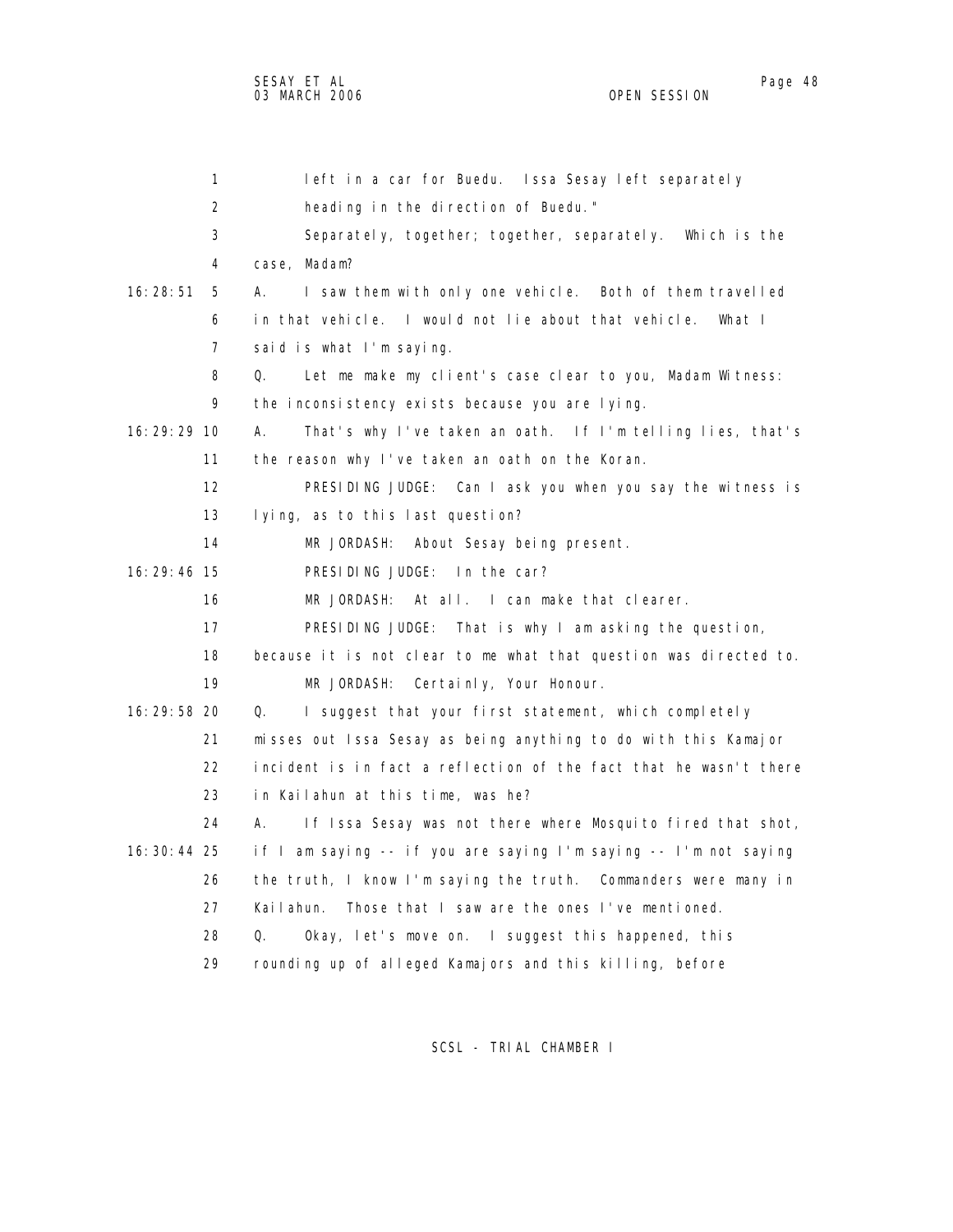1 Johnny Paul Koroma arrived in Kailahun; is that correct? 2 A. Johnny Paul Koroma went to Kailahun, we slept there, he 3 went to Buedu. When he was taken to Kangama -- 4 THE INTERPRETER: Your Honours, can the witness go back to 16:31:38 5 her last bit. 6 PRESIDING JUDGE: Can you just go back again to the last 7 part of your answer about JPK, when he arrived in Kailahun. And, 8 please, go slowly. 9 THE WITNESS: Johnny Paul Koroma went to Kailahun first, 16:31:59 10 slept there. In the morning he was taken to Buedu to -- and to 11 Kangama. And after two weeks, when the Kamajors started 12 threatening them along the Segbwema route, it was the time they 13 came when Mosquito gave the order that those people should be 14 gathered together. He needed them. 16:32:28 15 MR JORDASH: 16 Q. So you're saying then the gathering together of the alleged 17 Kamajors did not take place until after Johnny Paul Koroma had 18 arrived in Kailahun? The arrest of the alleged Kamajors happened 19 after Johnny Paul Koroma had arrived in Kailahun. Is that what 16:32:43 20 you're saying? 21 A. No. When Johnny Paul Koroma arrived in Kailahun, those 22 people were already in the cells. 23 Q. How long had they been in the cells? 24 A. They were there for quite some time. More than three 16:33:07 25 months. Because when the overthrow took place, it was the time 26 Mosquito and Issa went to Daru and told people that the war was 27 over and that they should return. They said they went and held a 28 very large meeting. 29 Q. But at the time then of these arrests where was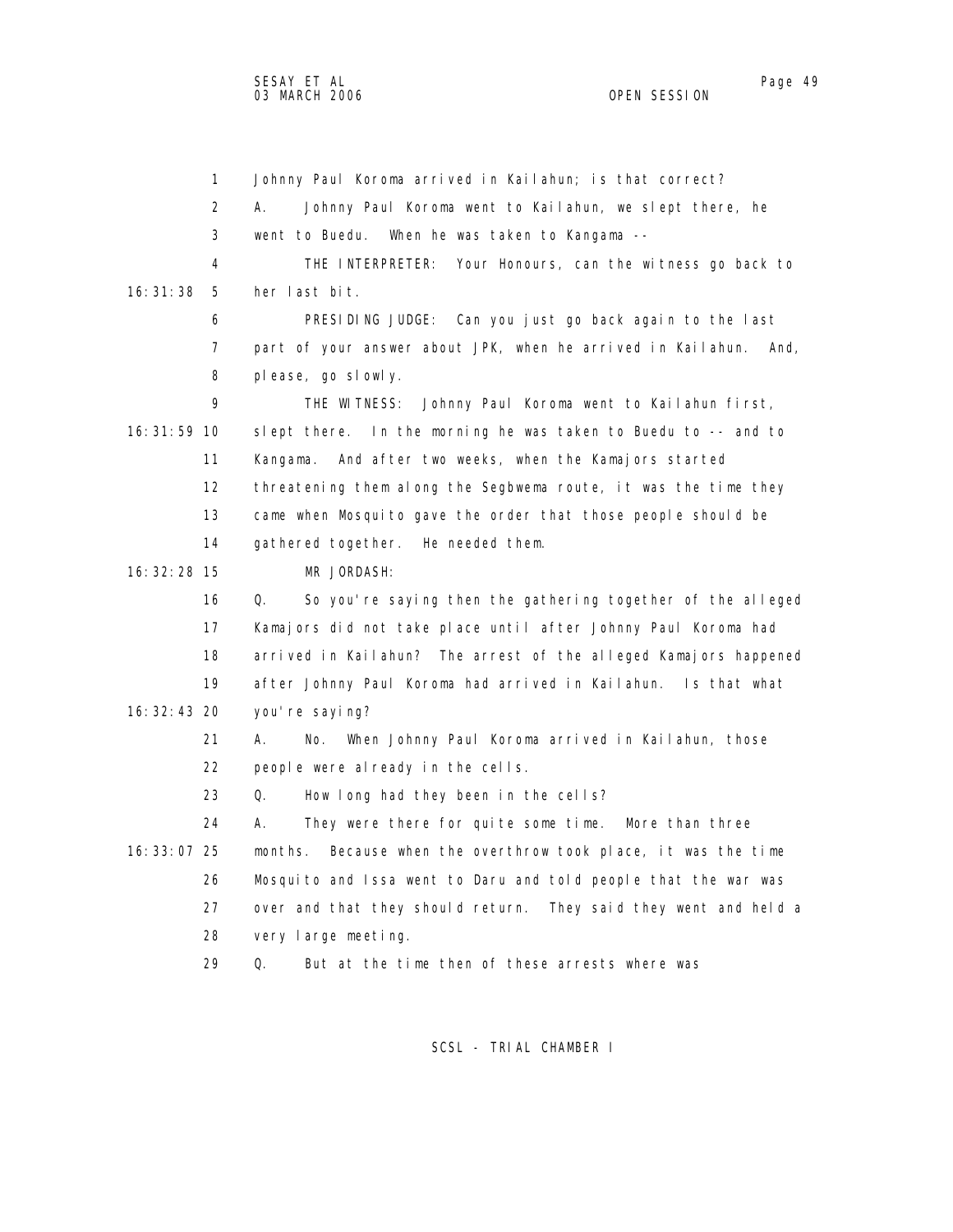1 Sam Bockarie based? 2 A. When those people were arrested, they were in Kailahun. By 3 then Sam Bockarie used to come to Kenema and then return. He 4 will come to Kenema and then return to Kailahun. He was based in 16:33:54 5 Kenema until the intervention took place. 6 Q. You have just given us two contradictory answers, I think. 7 One is that he used to travel to Kenema, and another that he was 8 actually based in Kenema. Was he based in Kenema or was he based 9 in Kailahun at the time of the arrest of the alleged Kamajors? 16:34:16 10 A. During -- when the overthrow took place, when they were 11 called to come to Freetown, when -- 12 THE INTERPRETER: Your Honours, the witness -- 13 MR JORDASH: 14 Q. Slowly, slowly, Madam Witness. 16:34:35 15 THE INTERPRETER: Can she go back. 16 MR JORDASH: 17 Q. Take your time? 18 A. I told you I do speak fast. That's what -- 19 PRESIDING JUDGE: We [Microphone not activated] after the 16:34:49 20 overthrow and -- 21 THE WITNESS: Unless you teach me how to speak. 22 When the overthrow took place. 23 PRESIDING JUDGE: Yes. 24 THE WITNESS: Mosquito went, he was settled in Kenema. 16:35:12 25 MR JORDASH: 26 Q. Where was he based when the arrests of the alleged Kamajors 27 took place? 28 A. During the time those people were arrested, when he said 29 people should return, sooner he held that meeting in Daru, he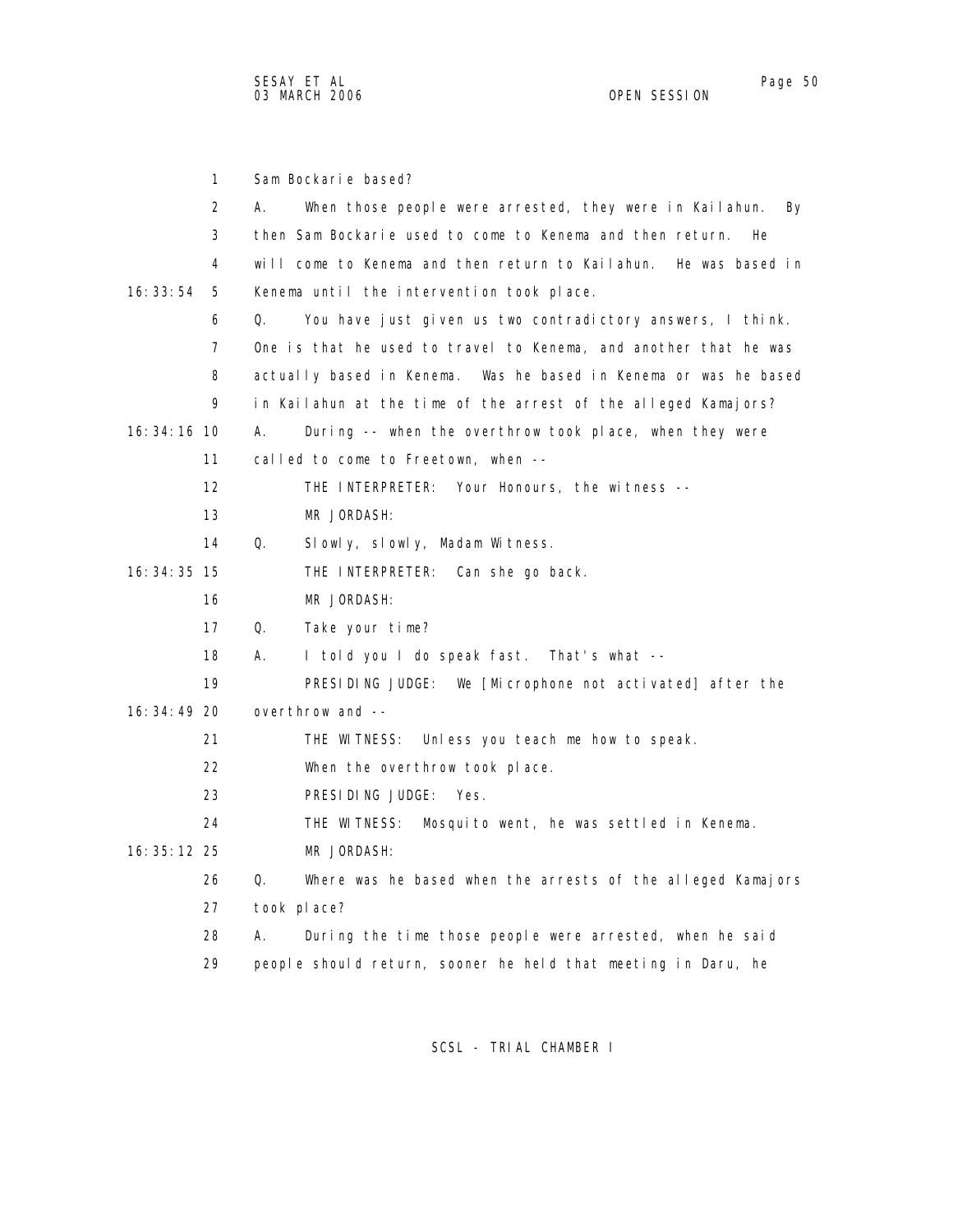1 went to Kenema and based there. 2 Q. So at the time of the arrest of the alleged Kamajors, you 3 say he was based in Kenema? 4 A. When those people were arrested, when they were in 16:36:06 5 Kailahun, all those periods he was in Kenema. Even when he was 6 in Kenema, he used to give orders. Wherever RUFs were there he 7 gives the order. 8 Q. And you claim that they'd been then -- well, how long were 9 the alleged Kamajors held in detention? 16:36:24 10 A. They were there for up to two months, going to three 11 months. It was during that time they were killed. 12 Q. And so how long after the intervention were they killed? 13 A. When the intervention took place, they took two weeks, 14 going to three weeks. The third week they were killed. 16:36:59 15 Q. I think -- let me just put something to you then which has 16 been written about what you've said. 17 MR JORDASH: Your Honours, page 16980. 18 PRESIDING JUDGE: Which statement? 19 MR JORDASH: Sorry, it's the November 2005 proofing notes. 16:37:38 20 JUDGE ITOE: What's the page again? 21 PRESIDING JUDGE: 039. 22 MR JORDASH: 1697 -- sorry, 16980, the very last. 23 PRESIDING JUDGE: Yes, yes. 24 MR JORDASH: Second to last. 16:37:53 25 PRESIDING JUDGE: So that's 5th November? 26 MR JORDASH: Your Honour, yes, paragraph 6. And it is the 27 5th line from the bottom. 28 Q. This is what the note says, madam, referring to the killing 29 of the 67, "This killing happened two months after the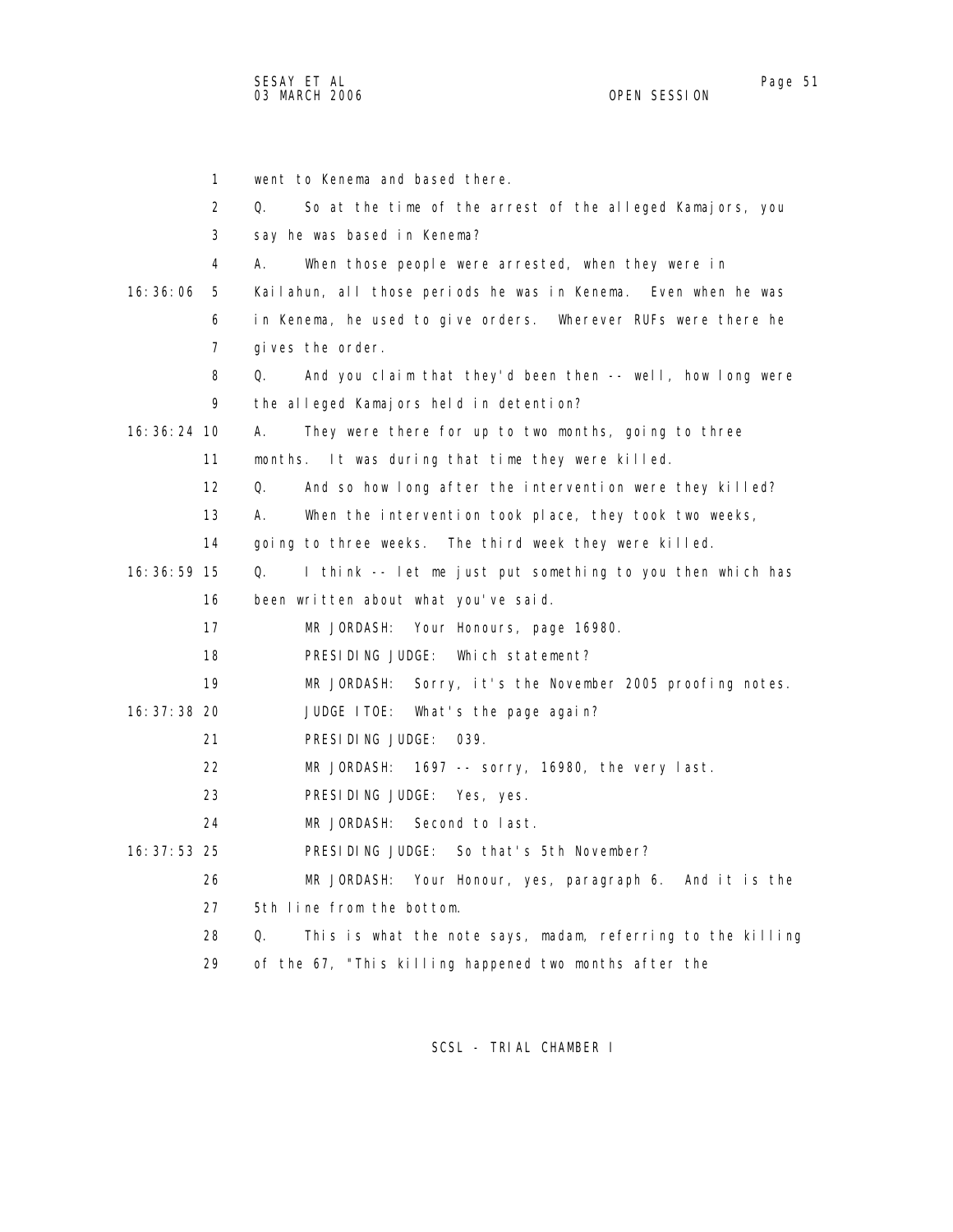1 intervention. We had calendars in Kailahun Town and I was 2 keeping track of the time." 3 A. They were arrested and then it took two months before the 4 intervention. 16:38:45 5 Q. Did you tell the Prosecution the killing had taken place 6 two months after the intervention and you had a calendar so you 7 were able to know that fact? Sorry? 8 A. I didn't go to school. How can I carry a calendar? I 9 didn't go to school. 16:39:07 10 Q. Well, my five-year-old niece hasn't been to school but she 11 knows -- 12 PRESIDING JUDGE: Mr Jordash, please, no arguments with the 13 witness. 14 MR JORDASH: Sorry, apologies. 16:39:22 15 Q. Did you tell the Prosecution that it happened two months 16 after the intervention; yes or no, please? 17 A. I said those people are arrested and placed in the cells 18 for two months before the intervention took place. It was there 19 I mention two months. 16:39:42 20 Q. Let me just move on from this and just put what I suggest 21 is the truth. Sam Bockarie is based in Kenema until the 22 intervention when he comes to Kailahun with a number of RUF. Am 23 I right? 24 A. Please repeat your question. 16:40:11 25 Q. Sam Bockarie is based in Kailahun until the intervention -- 26 sorry, Sam Bockarie is based in Kenema until the intervention 27 when he comes to Kailahun with a number of RUF and bases in the 28 Kailahun District. Is that correct? 29 A. That was what I said. It was that intervention that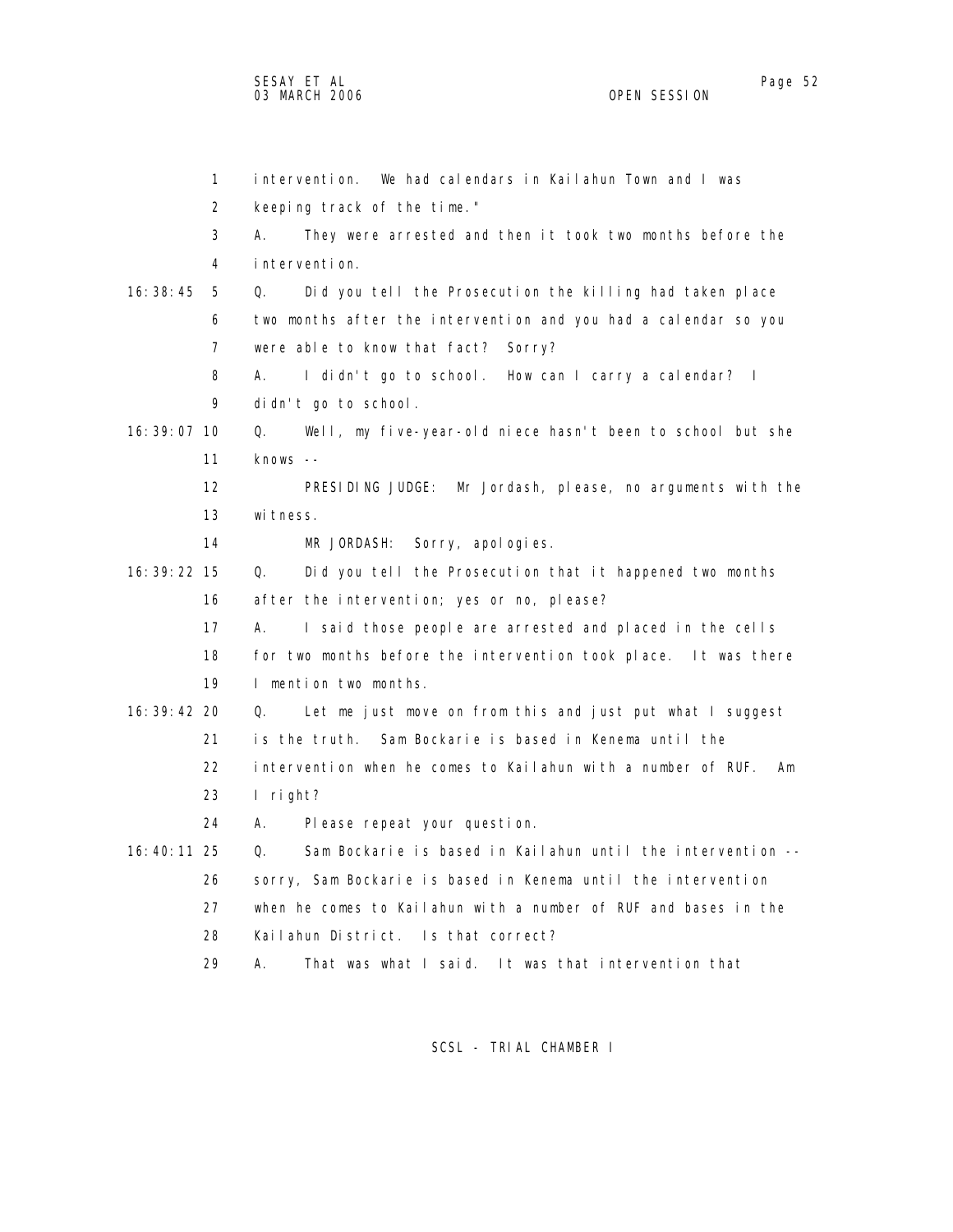1 brought them. 2 Q. Upon his arrival in Kailahun District he was extremely 3 paranoid about Kamajors coming into the Kailahun District. Is 4 that correct? 16:40:45 5 A. What? I never knew he was afraid of them. I don't know. 6 I never knew he was afraid of them. I was not somebody who was 7 fighting. 8 Q. He arrests or has arrested a number of people who he 9 suspected to be Kamajors and he had them killed before the 16:41:13 10 arrival of Johnny Paul Koroma in town or in the 11 Kailahun District. Please tell the truth. 12 A. You said what? Please repeat. 13 Q. Sam Bockarie had the alleged Kamajors killed before the 14 arrival of Johnny Paul Koroma into the Kailahun District? 16:41:44 15 A. If that what Sam Bockarie told you, that was not what I 16 saw. Sam Bockarie returned first, then Johnny Paul Koroma went. 17 They took him to Kangama before those people were killed. 18 Q. Now, you have claimed in evidence that -- yesterday you 19 claimed that Issa Sesay was the overall commander in Giema - I 16:42:44 20 think what you said - at the time you were captured? 21 THE INTERPRETER: Can learned counsel take it slowly again? 22 PRESIDING JUDGE: Can you take that back again, Mr Jordash. 23 MR JORDASH: 24 Q. Did you say yesterday that Issa Sesay was the overall 16:43:10 25 commander in Giema at the time you were abducted? 26 A. At the time that I was captured, Issa Sesay was not the 27 commander. I was captured in 1991. In 1993 to 1994, that was 28 when Issa Sesay was commander. At that time the soldiers had 29 chased us out and we are all in Giema. Can I repeat that?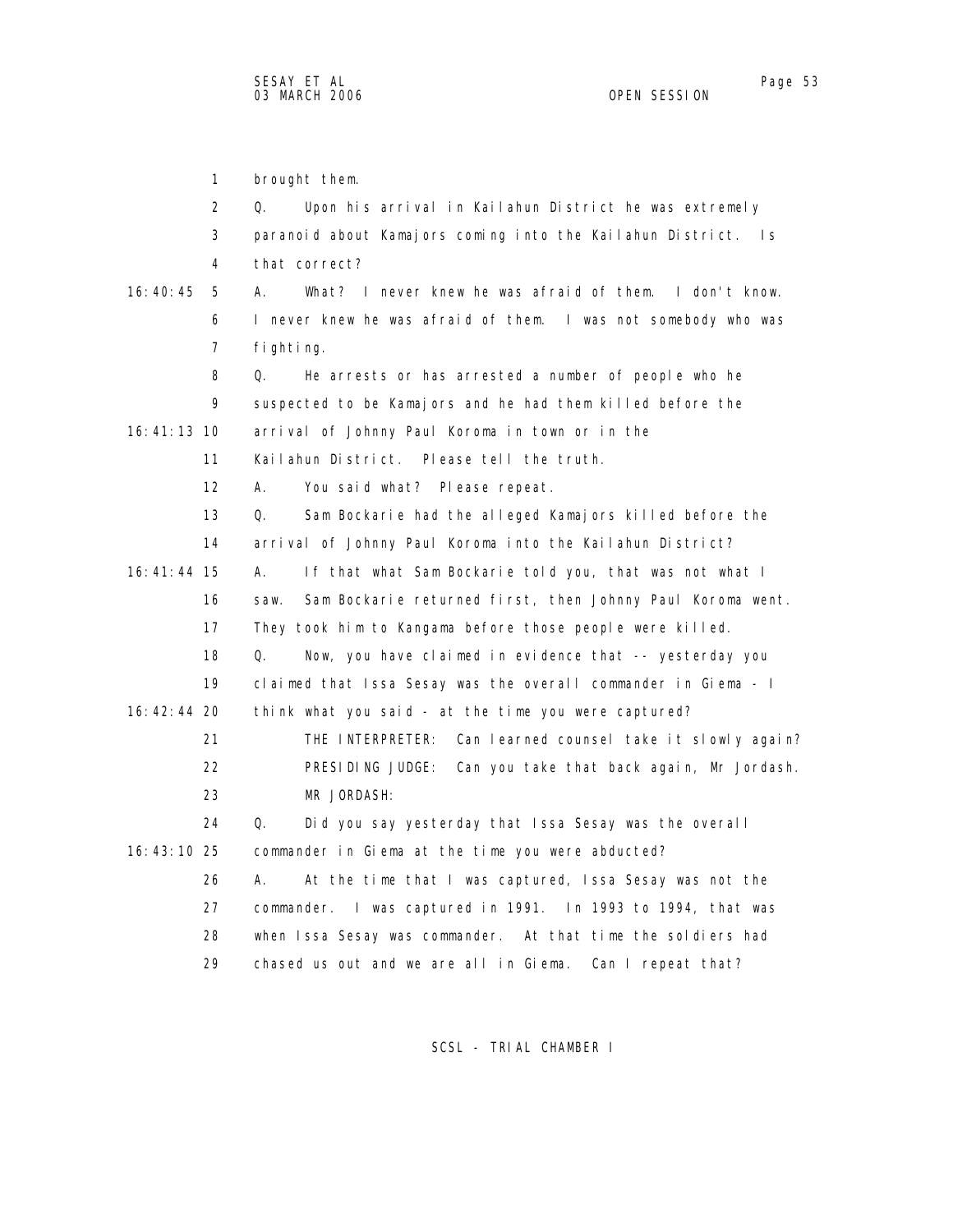SESAY ET AL Page 54 03 MARCH 2006 OPEN SESSION

|             | 1  |            | That's fine, thank you.<br>PRESIDING JUDGE:                       |
|-------------|----|------------|-------------------------------------------------------------------|
|             | 2  |            | MR JORDASH:                                                       |
|             | 3  | Q.         | So you say now in 1993 Sesay was the overall commander?           |
|             | 4  |            | PRESIDING JUDGE: In Giema.                                        |
| 16: 43: 55  | 5  |            | MR JORDASH:<br>In Giema, yes.                                     |
|             | 6  |            | THE WITNESS:<br>In Giema.                                         |
|             | 7  |            | MR JORDASH:                                                       |
|             | 8  | Q.         | Let's have a look what you told the Prosecution in March          |
|             | 9  | 2003.      |                                                                   |
| 16:44:02 10 |    |            | MR JORDASH: Your Honours, page 10746. First page of the           |
|             | 11 | statement. |                                                                   |
|             | 12 | Q.         | This statement having been read back to you.<br>Thi rd            |
|             | 13 |            | paragraph and this I suggest is an inconsistency, madam.          |
|             | 14 | А.         | Read it for me to hear.                                           |
| 16:44:40 15 |    | Q.         | Third line down, the third paragraph: "In 1993 there was a        |
|             | 16 |            | big government of Sierra Leone offensive which drove us up to     |
|             | 17 |            | Giema where we stayed for about one year. There General Issa, CO  |
|             | 18 |            | Foday, now dead, and others were around and in commanding roles." |
|             | 19 |            | Is that what you told the Prosecution in March 2003?              |
| 16:45:16 20 |    | А.         | CO Foday was in Giema, but it was Issa who was the overall        |
|             | 21 |            | commander. Apart from CO Foday there were others. It was CO       |
|             | 22 |            | Issa who was the overall commander.                               |
|             | 23 | Q.         | Well, $it's$ --                                                   |
|             | 24 | А.         | Two people could not give command at the same time.<br>There      |
| 16:45:40 25 |    |            | must be one person as leader.                                     |
|             | 26 | Q.         | Well, the point is, madam, $I$ --                                 |
|             | 27 |            | PRESIDING JUDGE: Yes, Mr Harrison.                                |
|             | 28 |            | MR HARRISON:<br>The actual handwritten version is different       |
|             | 29 |            | from the typed version. I have just noticed it. If you were to    |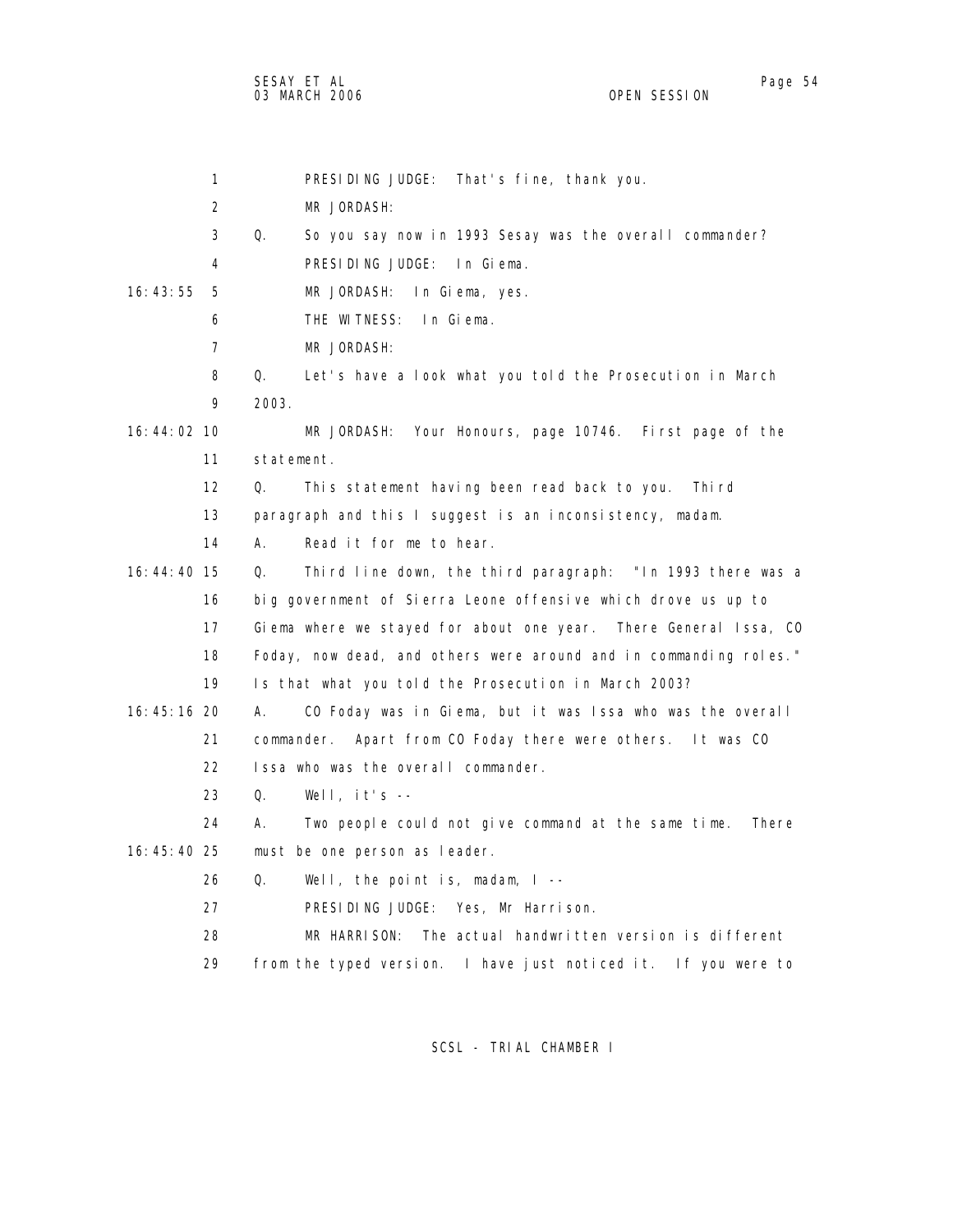|                 | $\mathbf{1}$   | look at page 10734, the 5th line down on 10734 is the similar    |
|-----------------|----------------|------------------------------------------------------------------|
|                 | 2              | passage that was just read out. I will allow the Court and       |
|                 | 3              | Mr Jordash to read it themselves.                                |
|                 | 4              | PRESIDING JUDGE: You said the third line down?                   |
| 16:46:17        | 5              | No, I am sorry, it starts on the 5th line<br>MR HARRISON:        |
|                 | 6              | down on 10734 and goes for about six lines.                      |
|                 | $\overline{7}$ | PRESIDING JUDGE: "In 1993 there was."                            |
|                 | 8              | MR JORDASH: I accept that.                                       |
|                 | 9              | PRESIDING JUDGE: Thank you.                                      |
| $16: 47: 10$ 10 |                | MR JORDASH:                                                      |
|                 | 11             | Q.<br>Could I suggest to you, madam, that Issa Sesay became the  |
|                 | 12             | commander of Giema -- just a moment, please?                     |
|                 | 13             | А.<br>I'm not going to talk.                                     |
|                 | 14             | Q.<br>Can I suggest, madam, that Issa Sesay became the commander |
| $16: 47: 37$ 15 |                | of Giema in 1994?                                                |
|                 | 16             | А.<br>Are you asking me or you're telling me; which one?         |
|                 | 17             | Q.<br>It's a question.                                           |
|                 | 18             | А.<br>0kay.                                                      |
|                 | 19             | That's why I said "suggestion".<br>Q.                            |
| 16:48:09 20     |                | Apart from 1994, up to the time we were in Giema, he was<br>Α.   |
|                 | 21             | the commander there when I knew him. At the time when we were in |
|                 | 22             | the jungle, he was the one who selected us.                      |
|                 | 23             | Is the answer to the question -- what is the answer to the<br>Q. |
|                 | 24             | question? Was he overall commander beginning in 1994 is the      |
| 16:48:42 25     |                | question.                                                        |
|                 | 26             | He was the military overall commander in Giema.<br>А.            |
|                 | 27             | Starting in 1994 to the end of -- or November 1995?<br>Q.        |
|                 | 28             | At the time that the soldiers dislodged us from<br>А.<br>Yes.    |
|                 | 29             | Pendembu, Kailahun, when we were in Giema, he was the commander  |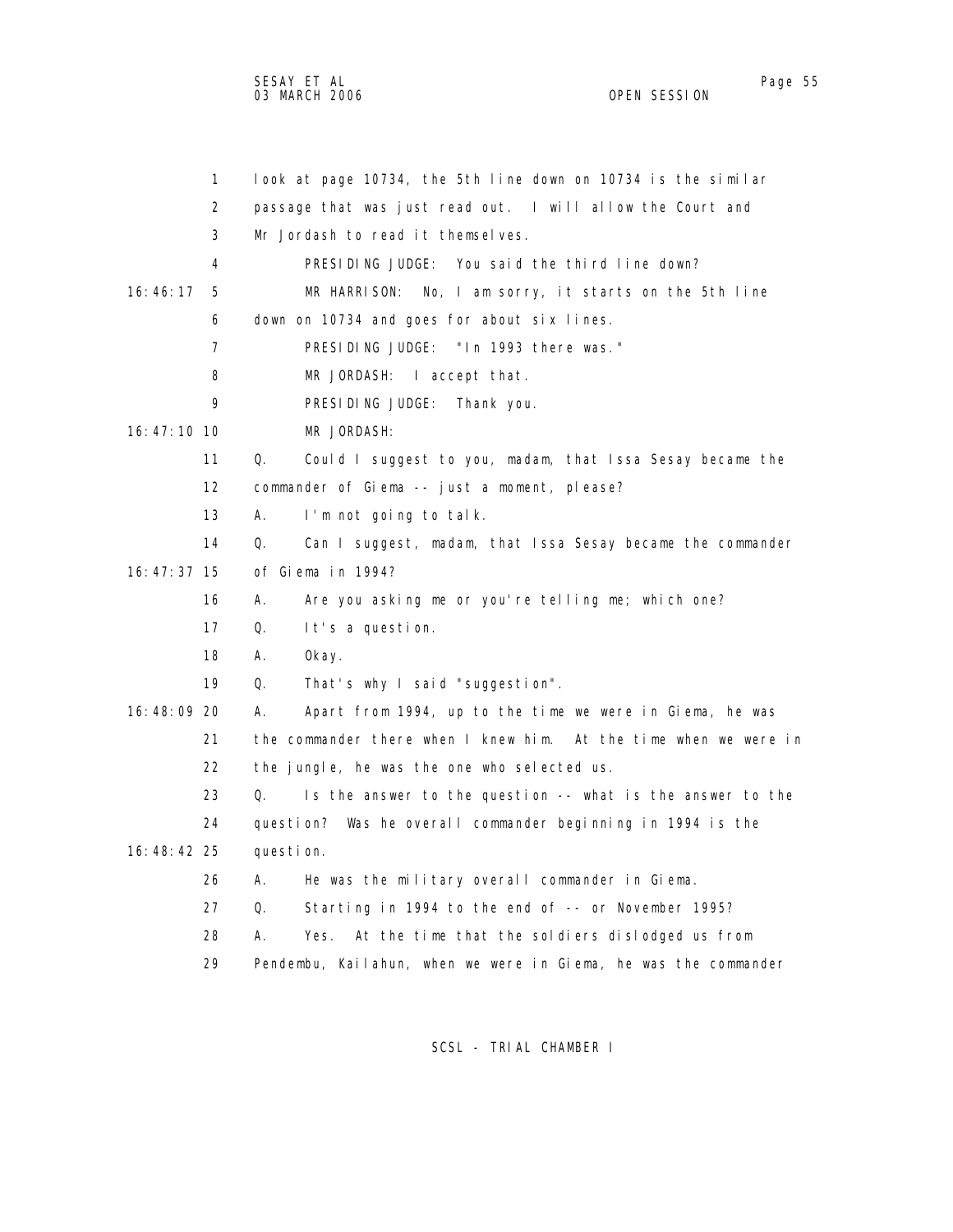|               | $\mathbf{1}$<br>there. | I do not know the date, I do not know the year, but he            |
|---------------|------------------------|-------------------------------------------------------------------|
|               | 2                      | was the commander there.                                          |
|               | 3<br>Q.                | Okay, that's fine. Now, you claimed that you saw                  |
|               | 4                      | Issa Sesay with small boys till the end of the war. Do you        |
| 16:49:46      | 5                      | recall saying that yesterday?                                     |
|               | 6<br>А.                | That's true. Since that time -- from that time he hadn't          |
|               | $\overline{7}$         | got adults behind him. He only had the kids behinds him.          |
|               | 8<br>Q.                | What was the name of these kids behind him?                       |
|               | 9<br>А.                | I do not know their names because I never asked them their        |
| 16:50:34 10   | names.                 | We were afraid of them, because they would be very quick          |
| 11            |                        | to strip you naked and disgrace you.                              |
| 12            | Q.                     | So you've never known the names of these small boys that          |
| 13            |                        | you saw Mr Sesay with till the end of the war?                    |
| 14            | А.                     | I do not know their names.                                        |
| 16: 51: 04 15 | Q.                     | And you've never known their names, have you?                     |
| 16            | А.                     | No.                                                               |
| 17            | Q.                     | Well, let's have a look what you've told the Prosecution.         |
| 18            | А.                     | The only person whose SBU's name I know, I know the person.       |
| 19            | Q.                     | Who is it?                                                        |
| $16:51:27$ 20 | А.                     | You've not asked me that. You were talking about Issa.            |
| 21            | Q.                     | Well, I'm asking you about the names of Issa Sesay's Small        |
| 22            |                        | Boys Unit. If you're as bored as I am, then please answer the     |
| 23            |                        | question and we can get this over with.                           |
| 24            |                        | PRESIDING JUDGE: [Microphone not activated] Mr Jordash,           |
| 16: 51: 51 25 |                        | that she doesn't know any names.                                  |
| 26            |                        | THE WITNESS: You've asked me and I've said I do not know          |
| 27            |                        | their names. If there is a name there, I did not give that name.  |
| 28            |                        | There are so many of them. At that we were afraid of them.<br>You |
| 29            |                        | wouldn't even go close to them if you do not want them to         |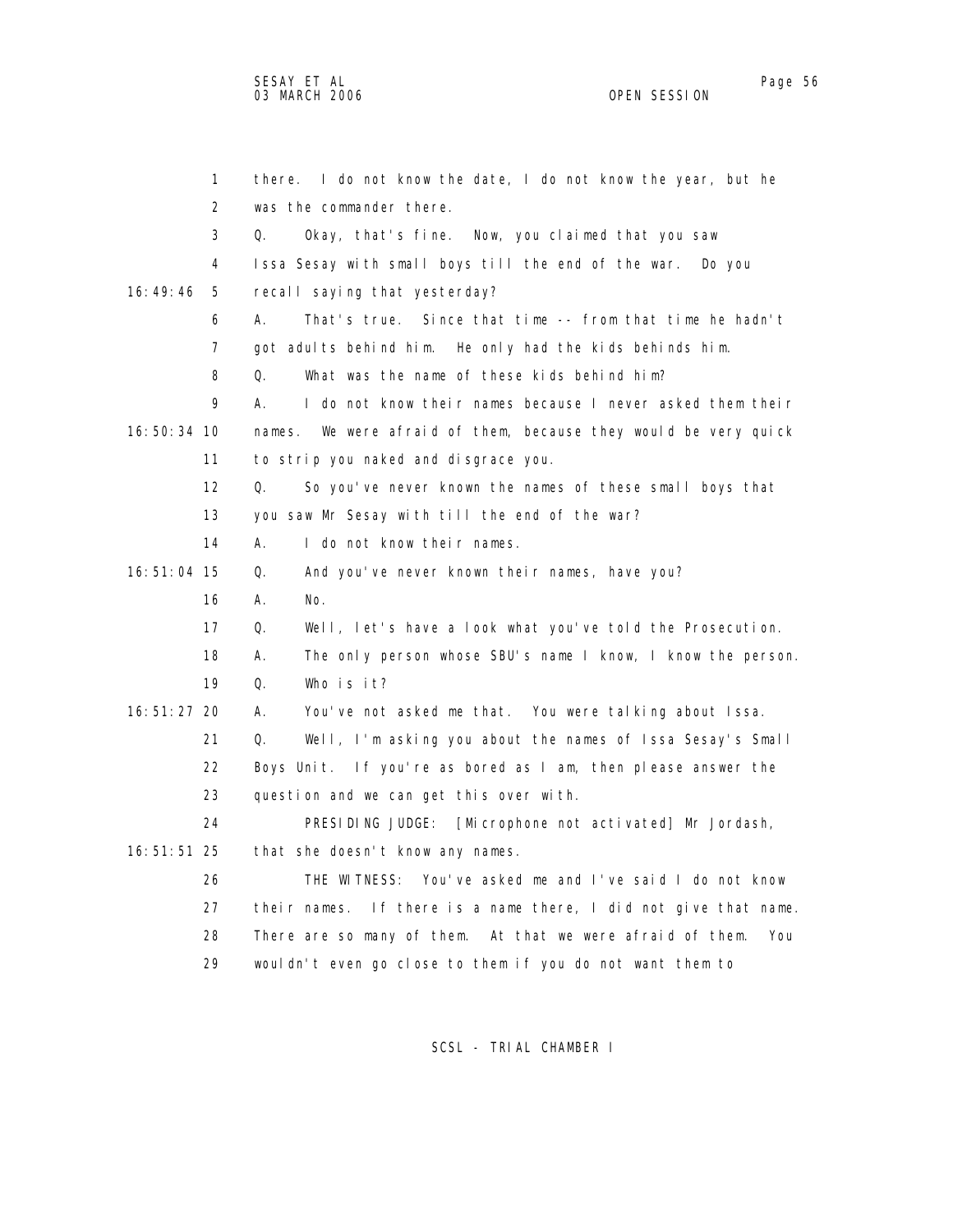1 disgrace you. 2 MR JORDASH: 3 Q. Well, let's just go through the usual process. Let's have 4 a look at the notes taken of a meeting you had with the 16:52:17 5 Prosecution in November 2005. 6 PRESIDING JUDGE: Which November? 7 MR JORDASH: This November 5th, page 16 -- 8 THE WITNESS: Maybe somebody stated a name there, but not 9 me. I did not state any name. 16:52:29 10 PRESIDING JUDGE: Which page? 11 MR JORDASH: 16979. 12 PRESIDING JUDGE: 79, thank you. Which paragraph? 13 MR JORDASH: Paragraph 1, Your Honour. I think it is five 14 lines down. 16:52:50 15 Q. "In 1998 Issa Sesay had SBUs as bodyguards. Two were named 16 Musa, about 14, and Joseph about 12." 17 A. Uh-huh. 18 Q. Uh-huh. You didn't, is this right, is this what you're 19 going to tell us -- you didn't tell the Prosecution that they 16:53:14 20 were called Musa and Joseph? Is that right? 21 A. I did not tell him that. Because it was in that other 22 document. I did not tell him that I do not know the name of the 23 boys. I did not say that. 24 Q. Did you mention at all two boys called Musa and Joseph to 16:53:37 25 the Prosecution? Any idea how they might have written down Musa 26 and Joseph? 27 A. Whenever they asked me I would tell them that I do not know 28 their bodyguards. 29 Q. Did you ever mention Musa and Joseph to the Prosecution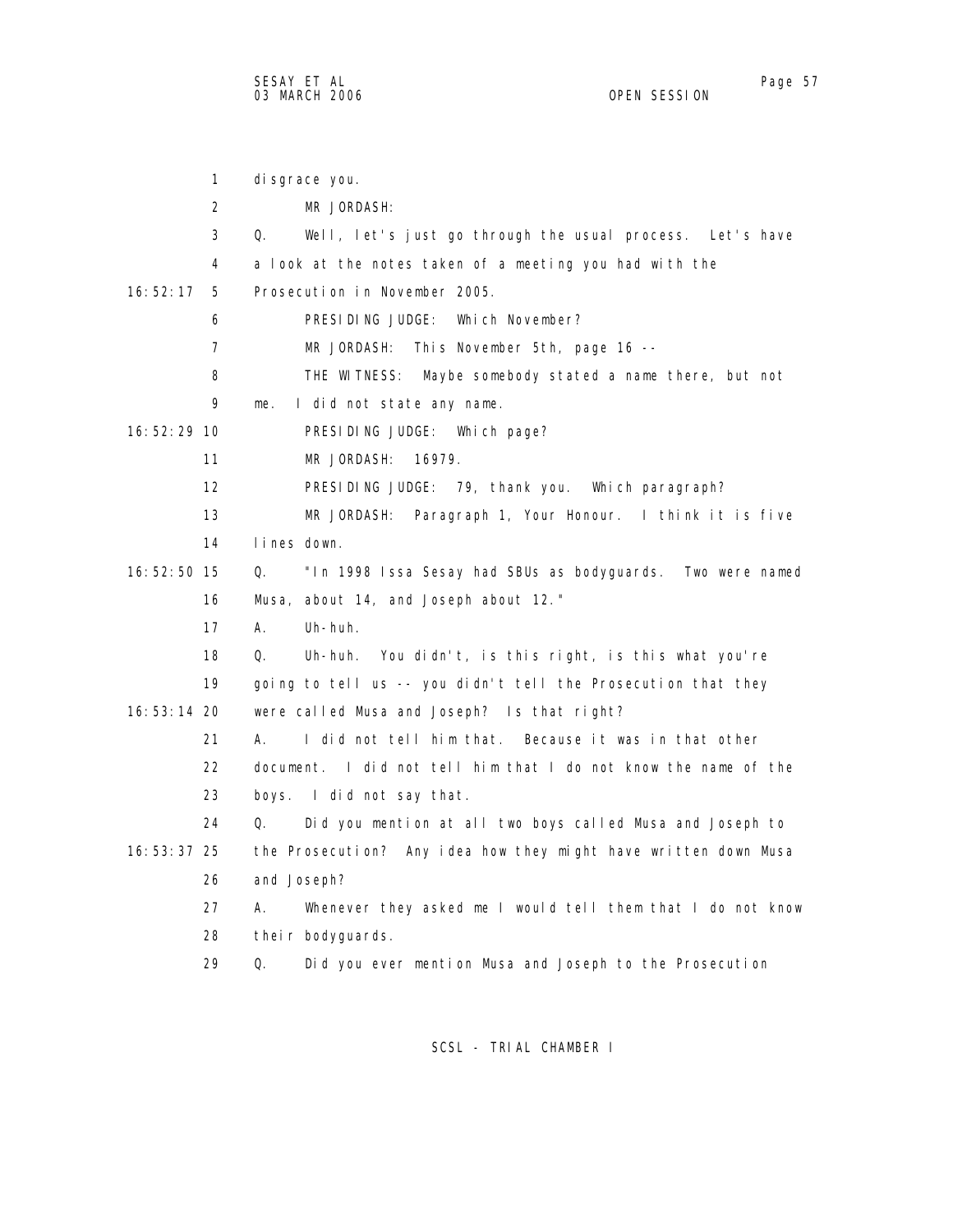1 when you met them in November 2005? 2 A. Issa Sesay's bodyguards, I did not say that. 3 Q. Right. The reason, madam, that it is written on this piece 4 of paper that I'm looking at is because you made it up, 16:54:15 5 fabricated evidence against Issa Sesay. That's the truth? 6 A. I wouldn't pay my fares to come here just to tell lies. 7 What happened is what I'm talking about. And stop telling me 8 that I'm telling lies. A lot of things have happened during this 9 war. I wouldn't just pay my fares to come from there to this 16:54:38 10 point to tell lies. What I have said and what I have said and 11 what I keep saying is what I think is the truth. That's why I 12 took an oath on the Koran. 13 Q. Well, you haven't paid your fares to get here, have you, 14 madam? You haven't paid your own fares. You're paid by -- 16:54:56 15 A. As I was sitting in the vehicle, if that vehicle had had an 16 accident what would have happened? Would I have come here just 17 to tell lies? Let's forget about the money. 18 Q. Well, let's not forget about the money. You have received 19 from the witness and victims unit over a million leones, have you 16:55:15 20 not, in witness attendance allowance and other expenses; 21 transportation, for example? 22 A. That I've received that sum? Don't tell me that. 23 Q. Who bought that dress you're wearing? 24 A. Don't tell me that. My father was not an idler when he 16:55:46 25 died. I too am a businessperson. If you tell me that I would be 26 very angry. 27 Q. Who bought the dress that you're wearing? 28 A. My father had a plantation. 29 THE INTERPRETER: Your Honours, can she take that again?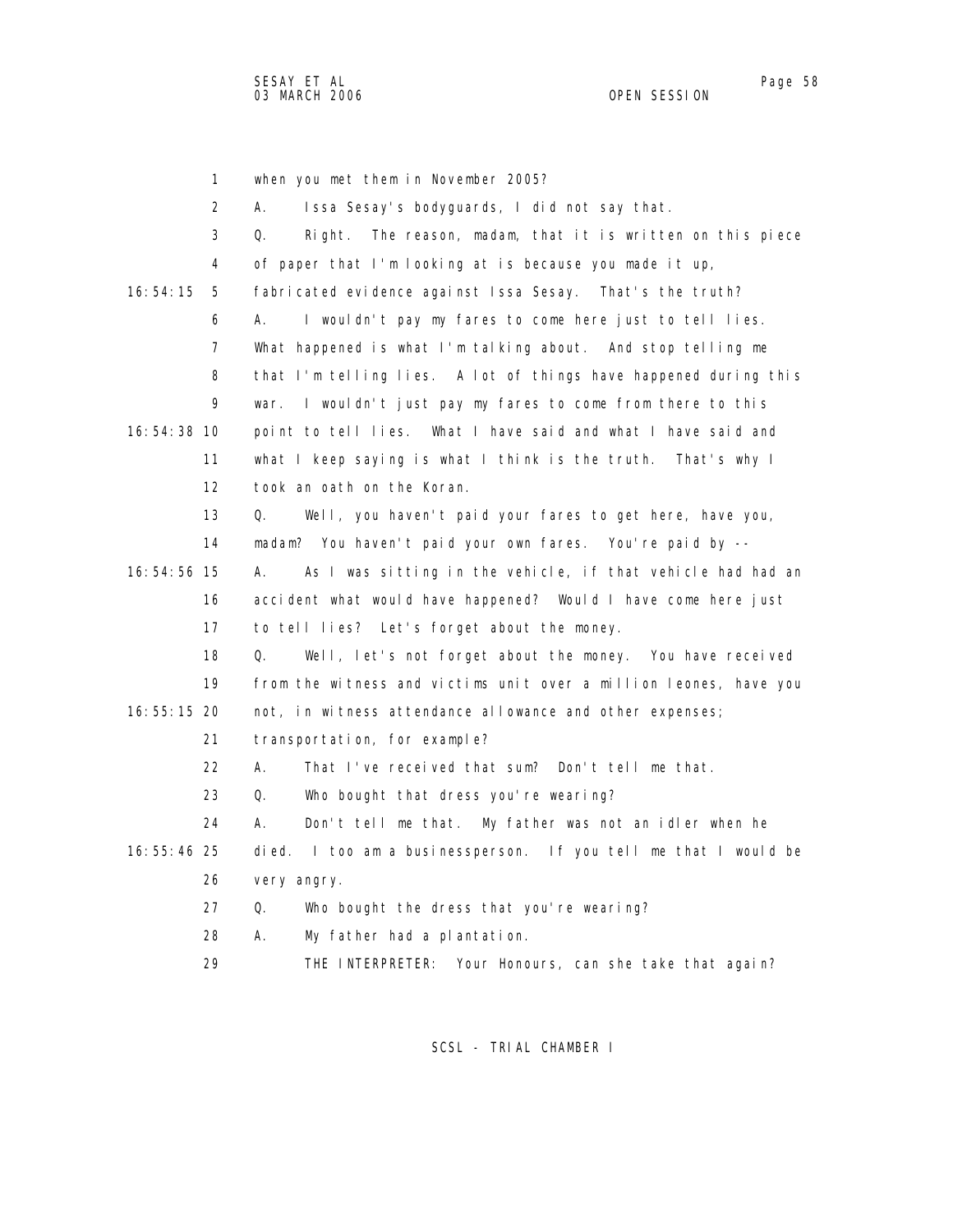1 MR JORDASH: 2 Q. Slowly, Madam Witness. 3 A. This dress that I'm wearing has nothing to do with this 4 Court. It has nothing to do with this Court. Even if somebody 16:56:12 5 bought it for me, you don't need to know that. It has nothing to 6 do with this Court. 7 Q. Have you received 672,000 leones as witness attendance 8 allowance from the witness and victims unit of this Court, madam? 9 Have you? 16:56:37 10 A. Since I started coming here, when I am returning they would 11 give me money for food on the way but they would have not given 12 me money up to that sum. Never. If they had given me that kind 13 of money I should be in my village doing business. They would 14 give me food to eat and when I'm going back they would give me my 16:57:03 15 fee. But they have not given me up to that sum. 16 Q. And you've received, I suggest, in medical and 17 transportation expenses 427,000 leones from the witness and 18 victims unit of the Special Court? 19 A. Did I write that? Did I say that? 16:57:28 20 Q. Does it have to be false because you didn't say it? 21 PRESIDING JUDGE: Mr Jordash, please, please. 22 MR JORDASH: I will ask for this to be -- 23 THE WITNESS: Well, I've not told you that. 24 MR JORDASH: 16:57:39 25 Q. I am telling you that because I have received this from the 26 witness and victims unit who tell me that. You've received over 27 a million in leones -- 28 A. Okay. Maybe they've summed it up, but they've not given me 29 in bulk sum. They've given me in bits. But they have given me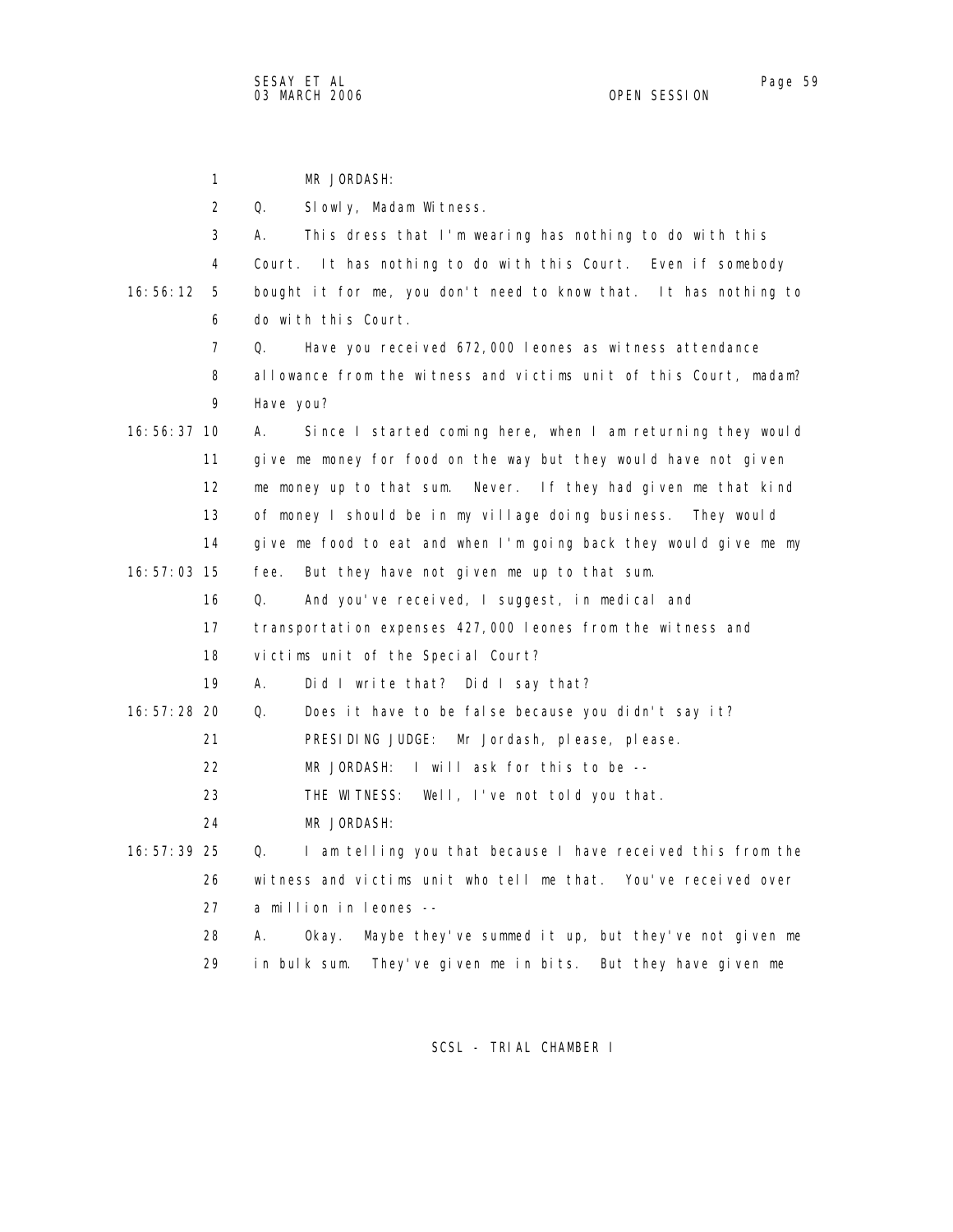1 in bulk sum, no. But I have not sat down to really sum it up, 2 no. 3 Q. Okay. Let's -- 4 A. They give you -- they are the ones giving it. Maybe they 16:58:08 5 sit down and sum it up. As for me, they give it to me, I eat it. 6 Q. Well, the point I am making is simply this, madam: You 7 haven't paid for your way to get here. It has been paid for you, 8 hasn't it, and more? 9 A. No, no. 16:58:26 10 Q. Okay, well, I will ask for the expense sheet to be 11 exhibited in due course. 12 A. Look at that kind of money you're talking about. 13 PRESIDING JUDGE: I think she agrees with you, doesn't she, 14 that she did not pay, if that is what you're arguing. 16:58:46 15 MR JORDASH: That's it. I can move on. 16 PRESIDING JUDGE: She has said it has been paid. 17 MR JORDASH: Yes, I can move on. 18 PRESIDING JUDGE: I don't think there is a dispute on that. 19 MR JORDASH: But the amount I will ask [overlapping 16:58:58 20 speakers] at the end of my cross-examination. 21 MR HARRISON: If I can just indicate, if counsel would 22 allow me ask witness and victims services to revise it because 23 this witness has testified in two trials. So there would be an 24 allocation between two separate proceedings. If he can just wait 16:59:16 25 I can ask witness and victims services to divide the costs if 26 there is some way of doing that. 27 PRESIDING JUDGE: Mr Jordash? 28 MR JORDASH: If my learned friend wants to do that. The 29 point remains that --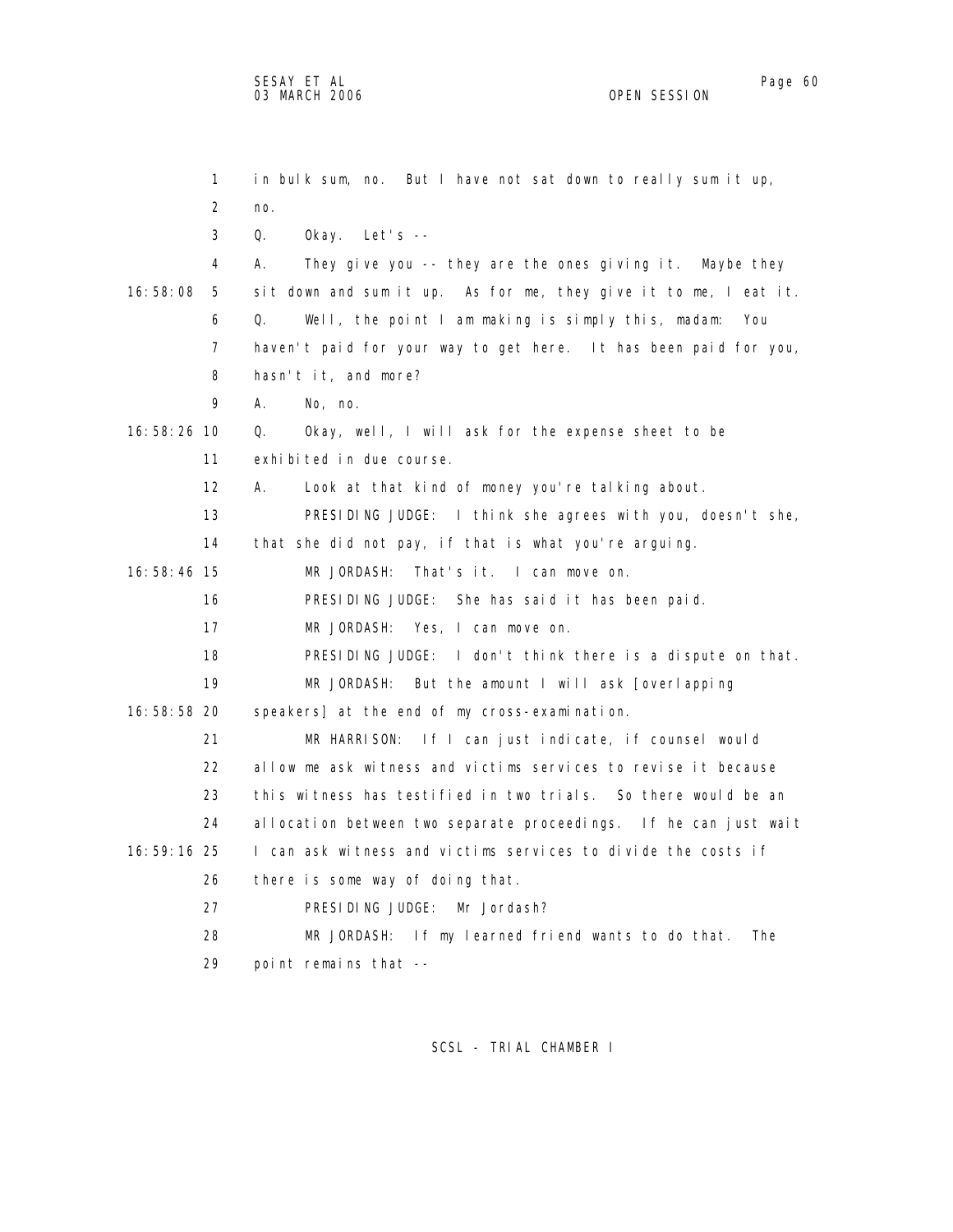1 PRESIDING JUDGE: She would still have received a total of. 2 MR JORDASH: Exactly. 3 JUDGE ITOE: She is not denying the fact. All she is 4 saying is she was receiving it in bits, she didn't have any 16:59:45 5 particular -- she didn't keep any particular account of what she 6 received and she told you even if it is somebody who bought the 7 dress she is wearing on her now, to quote her, what's your 8 business? So you see -- 9 PRESIDING JUDGE: But she said -- 17:00:03 10 JUDGE ITOE: There are many things which -- 11 PRESIDING JUDGE: When you gave her finally the amount she 12 said if the witness protection unit says so, well, they have 13 added it up, maybe so. So she does not appear to be disputing 14 this. She has just said I never made a calculation myself. 17:00:21 15 MR JORDASH: Certainly. 16 Q. And so you understand, madam -- 17 A. No. 18 Q. -- I suggest that's part of your motivation for coming 19 here. 17:00:31 20 PRESIDING JUDGE: Yes, Mr Harrison. 21 MR HARRISON: This is the third time we are revisiting 22 this. I had understood the Court's order from 11th April 2005 to 23 be that as far as payments on witness and victims services units, 24 that questions with respect to the motivation to lie or mislead 17:00:50 25 the Court cannot be put. It could of course be put for payments 26 with respect to the Office of the Prosecutor, but the transcript 27 from 11th April 2005 at page 23, being the comments of the Court 28 passing a ruling on an earlier objection, I think make the point 29 that defence counsel cannot go so far as to put questions that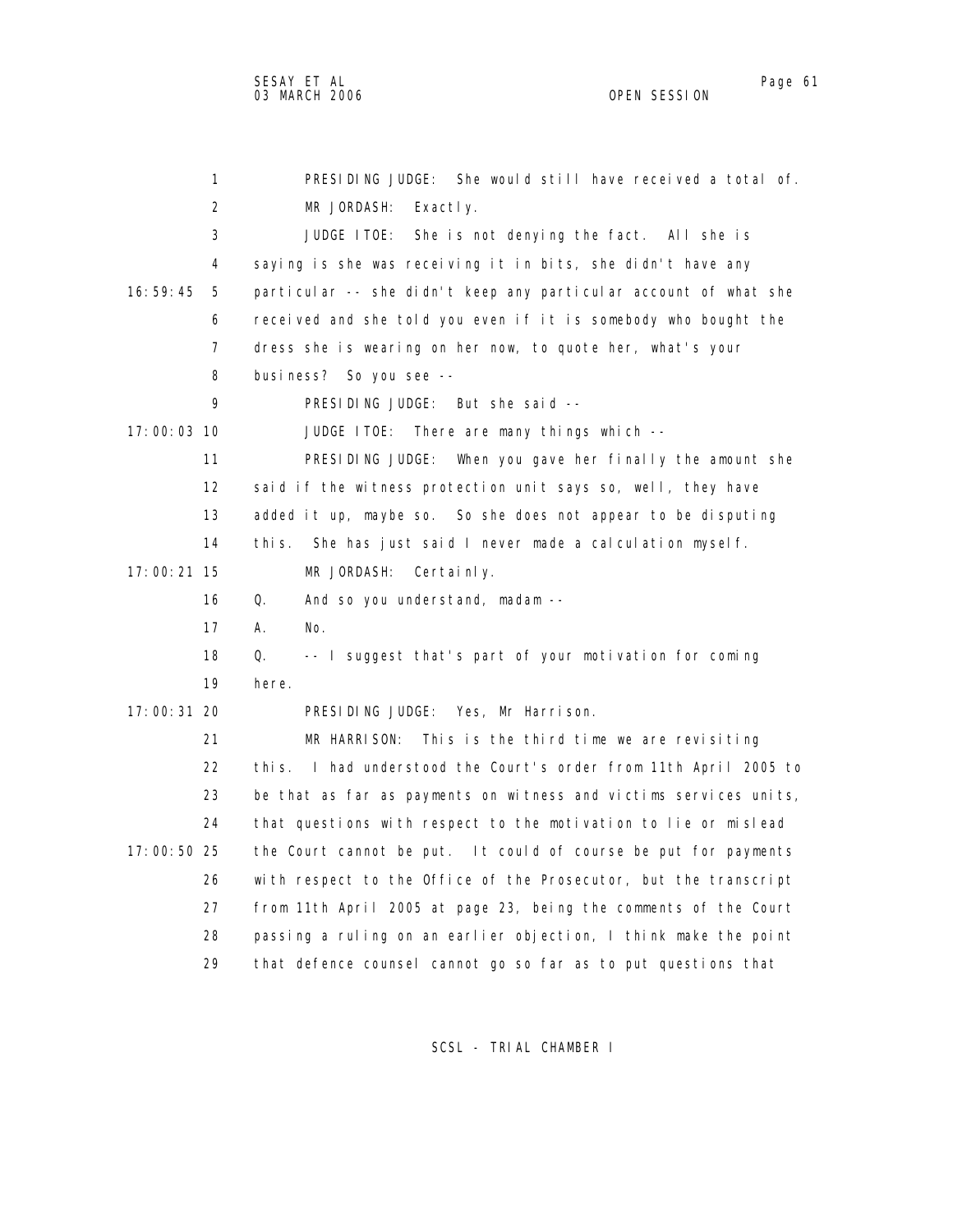1 would call in to the motivation of a witness to come before the 2 Court. Would you like me to read the passage? 3 PRESIDING JUDGE: I would like, because I have a 4 recollection that we have commented upon that, but not that 17:01:36 5 recollection that you are making. 6 MR HARRISON: It is Mr Justice Thompson speaking for the 7 Court. I'm reading from line 6 on page 23. 8 PRESIDING JUDGE: But you say it is the transcript of 11th 9 April 2005? 17:01:49 10 MR HARRISON: Yes, that's right. 11 "Right, we take your assurance. I think the position as I 12 see it is that the objection will be sustained and learned 13 counsel for the second accused will put the question -- " 14 THE WITNESS: The clothes I am wearing. You think I only 17:02:12 15 started putting on dresses today? I am not illiterate but I can 16 earn money too. 17 JUDGE THOMPSON: Learned counsel for the Prosecution could 18 you advise the witness to restrain herself because she is 19 interposing a lot of comments whilst you're reading. 17:02:26 20 MR HARRISON: If you would like me to do it, I can do it. 21 JUDGE THOMPSON: It is your witness. I don't seem to 22 understand this kind of conduct. I take objection to it, that 23 you're reading, we're trying to concentrate, and we are having 24 interventions by the witness. I think the witness ought to be 17:02:52 25 advised on the decorum of the Court, and it is your witness. 26 That is why I ask you to do that. 27 MR HARRISON: If Defence counsel isn't objecting, then I 28 will go ahead and do it. 29 Please do not make any comments while the Court is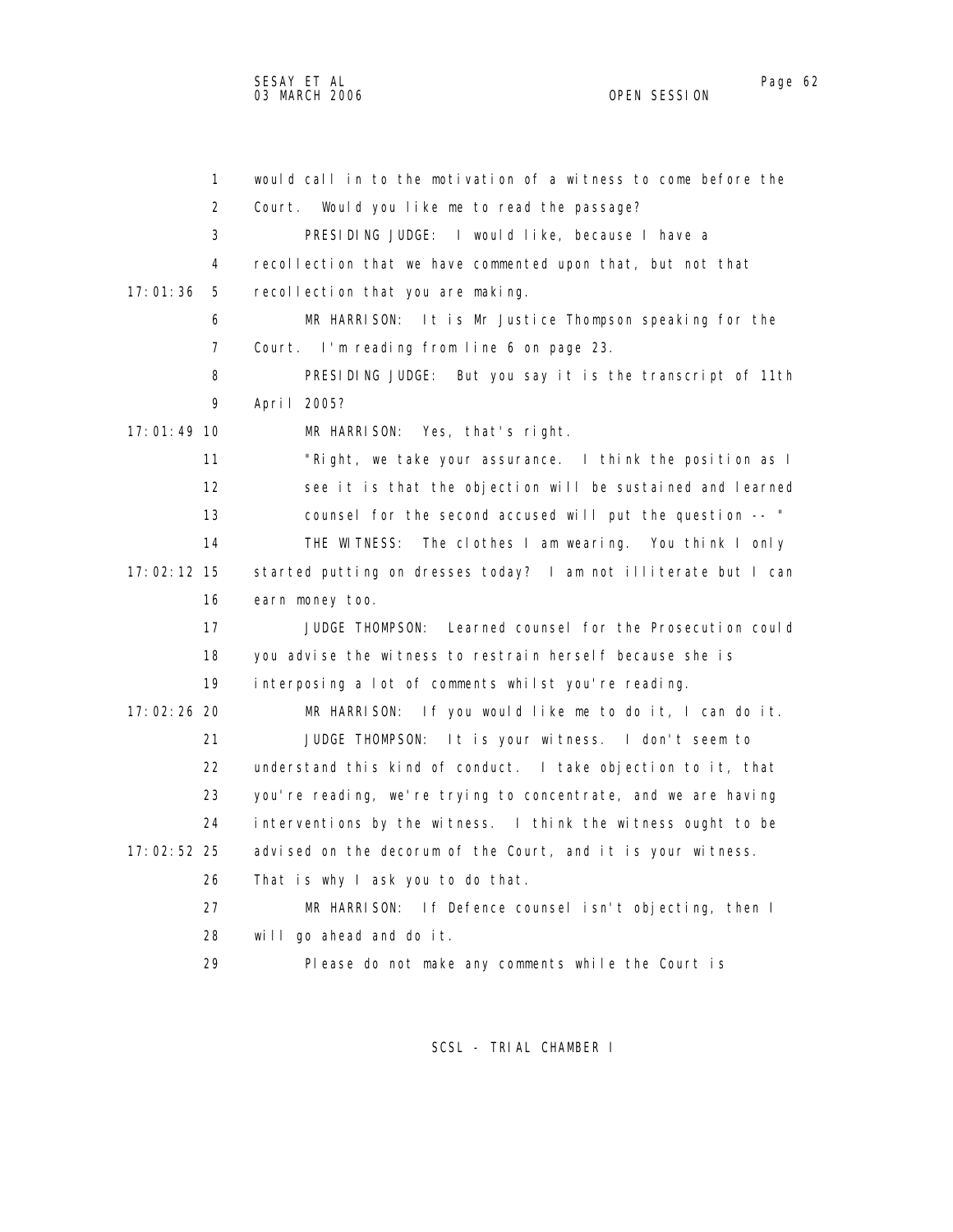SESAY ET AL Page 63 03 MARCH 2006

1 considering this matter, Madam Witness. 2 If I could resume. 3 JUDGE THOMPSON: Thank you, counsel. 4 MR HARRISON: 17:03:15 5 "Right, we take your assurance. I think the position, as I 6 see it, is that the objection will be sustained and learned 7 counsel for the second accused will put the question in 8 such a way as not to raise any innuendo or imputation 9 relating to the order of this Court in respect of 17:03:31 10 protective measures and witness allowances. You are 11 entitled to inquire as to what expenses or allowances he 12 has received, but not to ask any question that raises some 13 imputations that you are in fact impeaching the order of 14 this Court or any statute or practice direction in that 17:03:51 15 regard." 16 It then continues on the Presiding Judge making a comment 17 about Defence counsel reserving certain rights during their 18 addresses. 19 PRESIDING JUDGE: I have indeed a copy of that page in 17:04:05 20 front of me but I would like to see the previous page, 22, 21 because obviously Justice Thompson makes that comment there. 22 MR HARRISON: Would you like me to read out 22? 23 PRESIDING JUDGE: At least I would like to see the problem 24 how it was posed. I know the answer given, but what the 17:04:28 25 objection was is not clear to me. 26 MR HARRISON: The objection is actually voiced on page 11. 27 PRESIDING JUDGE: Eleven? 28 MR HARRISON: Yes. So if I can begin with reading -- 29 PRESIDING JUDGE: That was an objection that you made at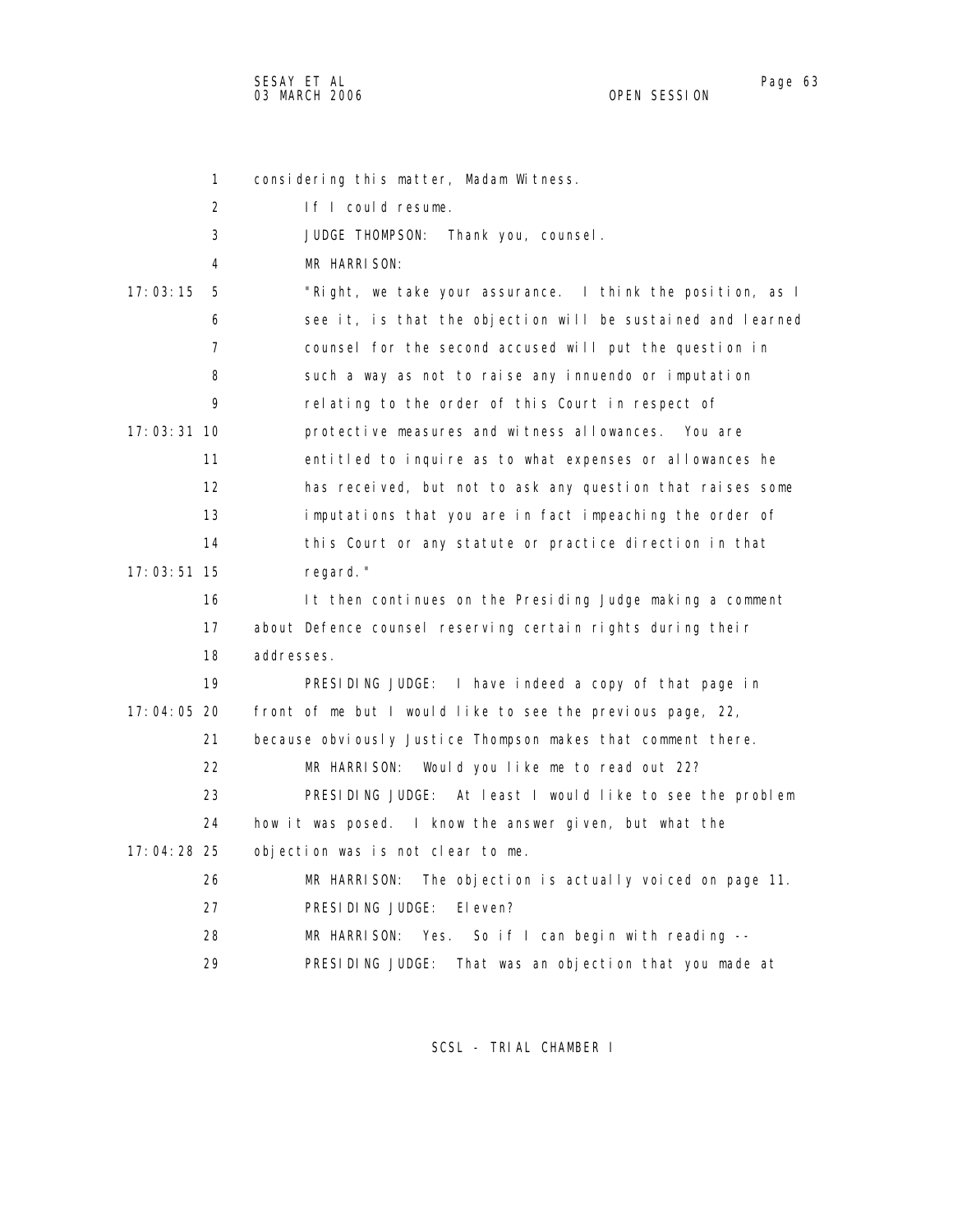1 the time?

| 2             | MR HARRISON: Yes, and it is an objection in the context of     |
|---------------|----------------------------------------------------------------|
| 3             | Mr Touray putting questions to that witness. The objection is  |
| 4             | stated this way at page 11, line 15:                           |
| 17:04:54<br>5 | "The Prosecution objects to these questions with respect to    |
| 6             | payments made by the Victim and Witness Services Unit.<br>No.  |
| 7             | objection is taken with respect to payments from the office    |
| 8             | of the Prosecution. The basis of the objection is this:        |
| 9             | those payments are made pursuant to an order of this Court     |
| $17:05:13$ 10 | in a practice direction of this Court. Any questions           |
| 11            | related to an order of the Court or a practice direction of    |
| 12            | the Court from which an adverse inference or any kind of       |
| 13            | inference against a witness can be taken is in effect an       |
| 14            | attempt to undermine an existing order of the Court and is     |
| $17:05:33$ 15 | undermining the authority of the Court. This witness does      |
| 16            | not ask for the money, he does not stipulate an amount.        |
| 17            | That is directed by the Court and any inference" --            |
| 18            | And then Judge Thompson makes a comment: "Shall we ask the     |
| 19            | witness to take off his headphones? Court Management,          |
| 17:05:52 20   | would you let him take off the head phone."                    |
| 21            | Judge Thompson: "Go ahead counsel."                            |
| 22            | Harrison, on page 12 at line 1: "So that any information       |
| 23            | solicited on this point with respect to payment from only      |
| 24            | the Witness and Victims Services Unit is in fact a             |
| 17:06:10 25   | collateral attack against an existing order of the Court       |
| 26            | and a practice decision or direction promulgated by this       |
| 27            | Court as a whole."                                             |
| 28            | And then the Presiding Judge invites Mr Touray to make a       |
| 29            | response, and then there is about eight pages of comments from |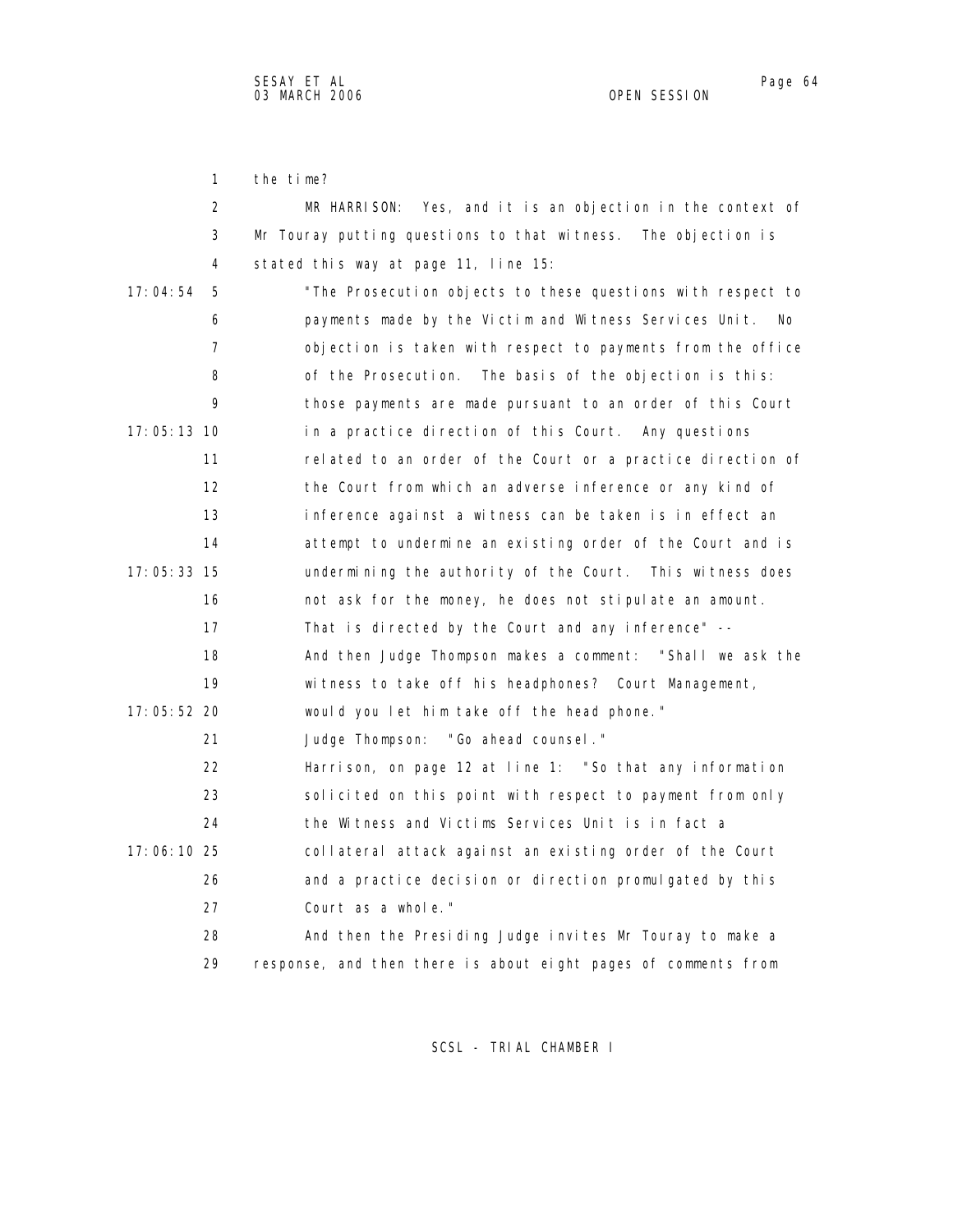1 various Defence counsel and comments from the Court before we get 2 to the ruling, which is at page 23. 3 PRESIDING JUDGE: Thank you. Mr Jordash. 4 MR JORDASH: Your Honour, I think the -- if I just may find 17:06:54 5 on page 22 -- just give me a moment, please. The section which 6 was first read out by Mr Harrison concerning comments by His 7 Honour Judge Thompson has to be read, I would submit, alongside 8 the comments by Your Honour Judge Boutet, which notes, "When the 9 time comes, we will be open to hearing arguments from the Defence 17:07:40 10 on issues of motivation." And so when the question of whether 11 there is being or has been a collateral attack on an order of the 12 Court is being considered, it has to be considered in light of 13 Your Honours' ruling or order that the issue of motivation is one 14 that you are in due course going to consider. And so -- 17:08:08 15 JUDGE ITOE: And I think we also said, you know, that this 16 would be the subject matter of an address -- 17 MR JORDASH: Yes. 18 JUDGE ITOE: -- by the respective defence teams -- 19 MR JORDASH: Yes. 17:08:20 20 JUDGE ITOE: -- to address the Court on the motivation 21 aspect of these payments that were made, but, you know, that 22 there should be no imputation on the witnesses at that time. 23 MR JORDASH: No imputation on the orders of the Court. 24 JUDGE ITOE: Yes, of an impropriety or they're acting 17:08:43 25 because they've received these monies. That is why -- and that 26 is where your question comes in. If she has come here just 27 because she has received these payments. I think that is where 28 we are now. If I understand our earlier position on this, it is 29 that your question appears to be against the ruling, you know, of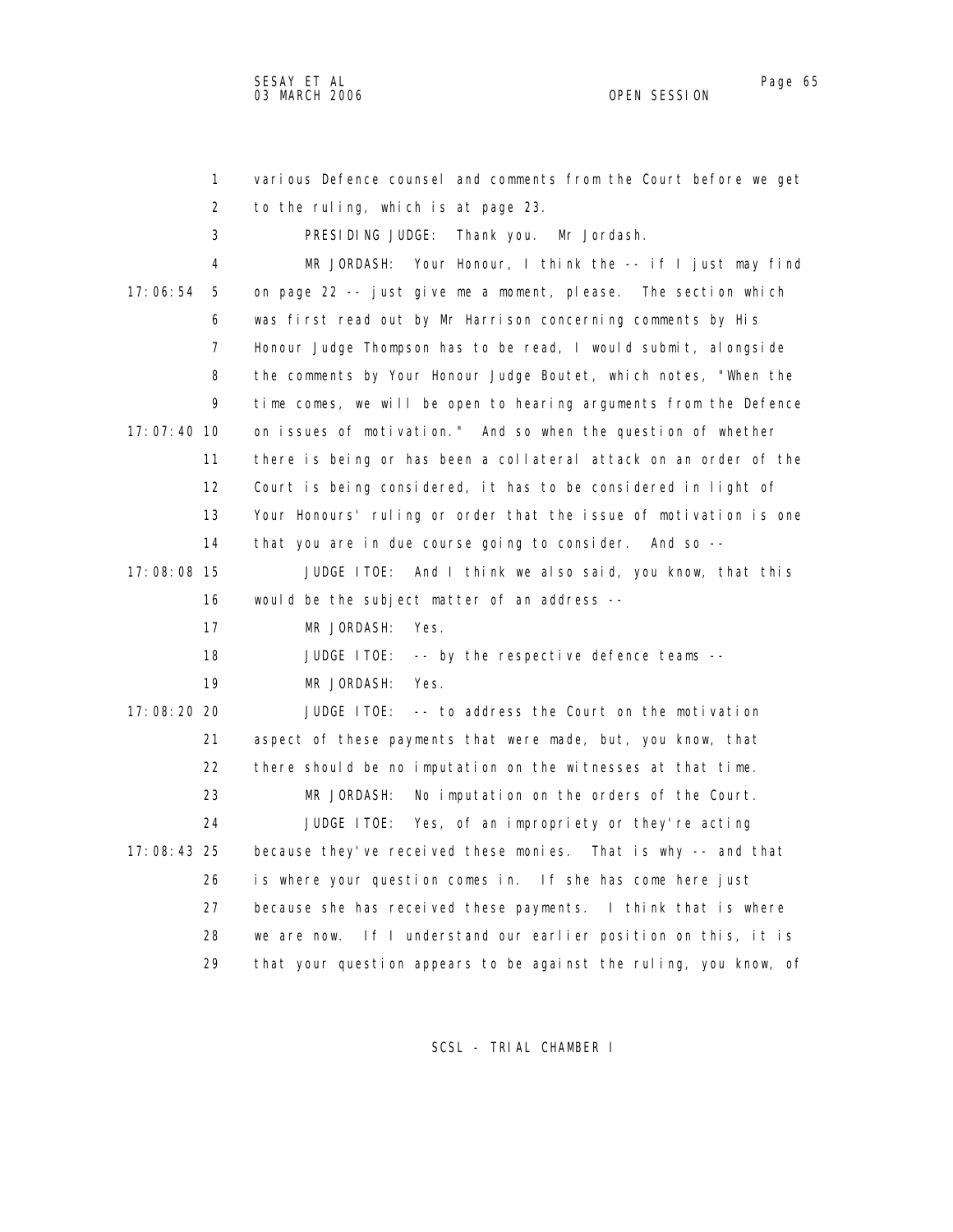1 the Court. But it does not preclude you, in due course, to 2 address the Court on the motivation of the respective witnesses 3 who have been here to give evidence and who may have received 4 certain payments, albeit exorbitant as you wish to consider them. 17:09:35 5 MR JORDASH: The issue is I can only make submissions on 6 evidence and if I was in Mr Harrison's position and Defence 7 counsel hadn't put anything to a witness concerning their 8 motivation, my response to any submissions on motivation would be 9 you didn't give the witness the chance to respond to that 17:09:59 10 allegation, you simply make the allegation at this stage without 11 giving the witness the opportunity to deal with it. I can't make 12 suggestions about a witness's motivation unless the witness has 13 had the opportunity to deal with the imputation. I simply put 14 the imputation as is put in relation to many different forms of 17:10:26 15 motivation. You have lied because you do not like Mr Sesay; you 16 have lied because you are a rebel and you are scared of being 17 prosecuted; you have lied because you have been given money. I 18 don't quite understand my learned friend's objection as to why it 19 is money could not be a motivating factor, but other things 17:10:49 20 could. In one of the poorest countries in the world, one would 21 have reasonably thought that money could in fact be a greater 22 motivator than in most other countries. 23 PRESIDING JUDGE: We are not saying it is or it is not. 24 All we are saying is this is not the time to raise these 17:11:04 25 arguments. Obviously you have the witness who has acknowledged 26 now receiving an amount of money. You have a specified amount of 27 money. What we were saying in that decision, if I am not 28 mistaken, is this would be quite proper for you to raise that in

SCSL - TRIAL CHAMBER I

29 argument, not at this stage of the process; that to suggest that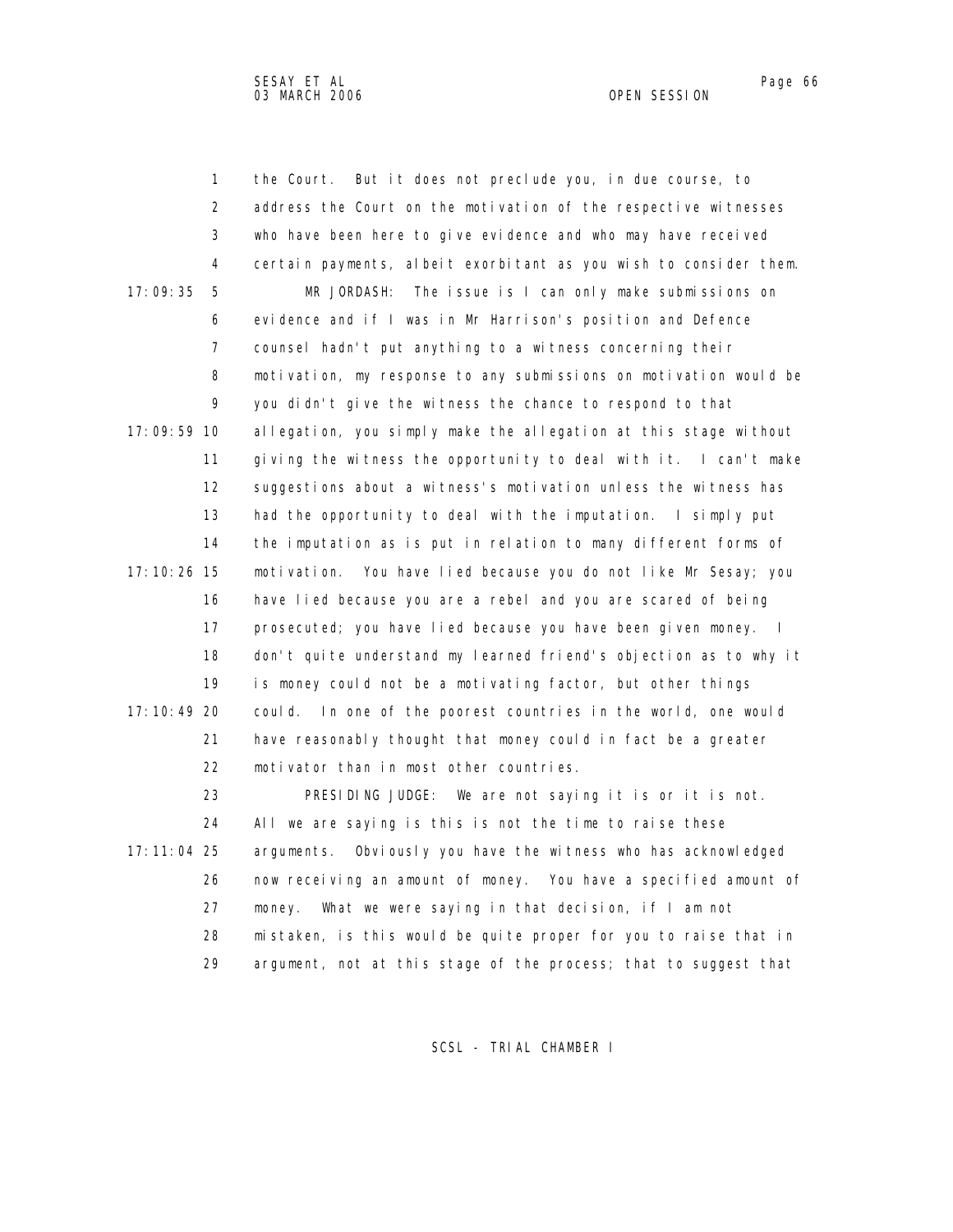1 the witness may be seeking to testify because we are in 2 Sierra Leone and because it is a poor country and so on. Yes, 3 these kinds of submissions and arguments would be quite proper 4 and appropriate in due course. We are saying not now. So that 17:11:40 5 is the essence of that decision. What you are saying now does 6 not seem much different from what I am reading or what you raise 7 at the time at page 12. 8 MR JORDASH: TF1-366 -- 9 JUDGE THOMPSON: Before you go on, perhaps you can 17:11:54 10 enlighten me further to keeping an open mind on matters of this 11 nature. Suppose the question were ruled as permissible, and 12 suppose I put it this way: that if a question like that is 13 permissible, then one can reasonably draw the conclusion that in 14 the context of that kind of payment, there is - to use some 17:12:28 15 strange language here - an inducer and there is an inducee, the 16 Court being the inducer and the witness being the inducee. 17 Wouldn't that suggest some kind of contractual relationship 18 between a court as an inducer and the witness as an inducee to an 19 arrangement to come and testify here as a result of 17:13:04 20 consideration, which is money. 21 MR JORDASH: But the key, Your Honour -- 22 JUDGE THOMPSON: In that context of an inducer/inducee 23 relationship, the consideration being money, wouldn't there be an 24 imputation -- assuming that we characterise that arrangement as 17:13:25 25 illegal, wouldn't there be an imputation that the Court itself is 26 engaged in something which is illegal? I want you to confine 27 yourself to that kind of analysis. 28 MR JORDASH: The key issue is that in that relationship the 29 only focus that there is is the intention of the witness. The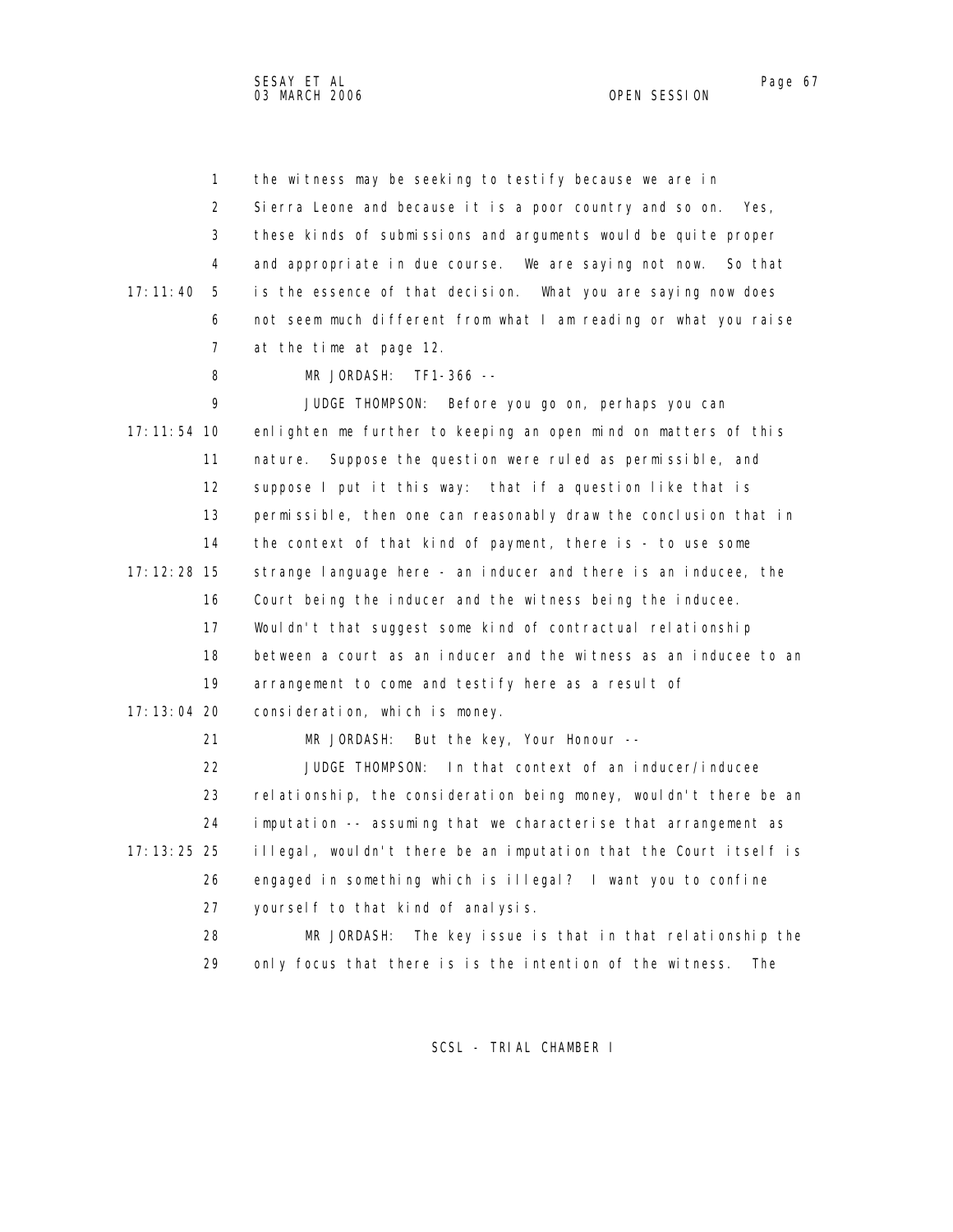1 intention of the Court doesn't come into it. So the Court may be 2 an inducer, but if its intent is not to induce, then there is no 3 pejorative connotation.

 4 JUDGE THOMPSON: But wouldn't it be contrary to public 17:14:08 5 policy and to the administration of justice for a court to place 6 itself in that position where, by implication, it becomes an 7 inducer in terms of procuring witnesses to come and testify for 8 consideration?

 9 MR JORDASH: But are we to deny it if it is the fact? 17:14:29 10 JUDGE THOMPSON: I would have thought perhaps another way 11 of looking at it would say that if the witness answers questions 12 that she received payments from the Court and there is some 13 documentary evidence to suggest that she did receive payments, 14 whatever their characterisation - allowances, expenses or not - 17:14:48 15 if that is in evidence, then it provides some evidentiary 16 foundation for counsel to address the Court and say, "Ah, those 17 amounts may well have provided motivation." I am just trying to 18 process it as best as I can without depriving you of the right to 19 question a witness's motivation, which of course I don't think 17:15:11 20 our ruling does. What our ruling does is to go further than that 21 and to say if the imputation leaves the impression that this 22 Tribunal is knowingly engaged in some kind of illegal arrangement 23 to buy witnesses with money to come and testify, then the entire 24 process is tainted and tainted extremely badly.

 17:15:45 25 MR JORDASH: And it can be tainted notwithstanding the fact 26 that the Court is properly engaged in its function. In other 27 words, it can be tainted because, notwithstanding the reasonable 28 operation of the Witness and Victims Unit - and I say now it is 29 in my respectful submission acting reasonably - nevertheless,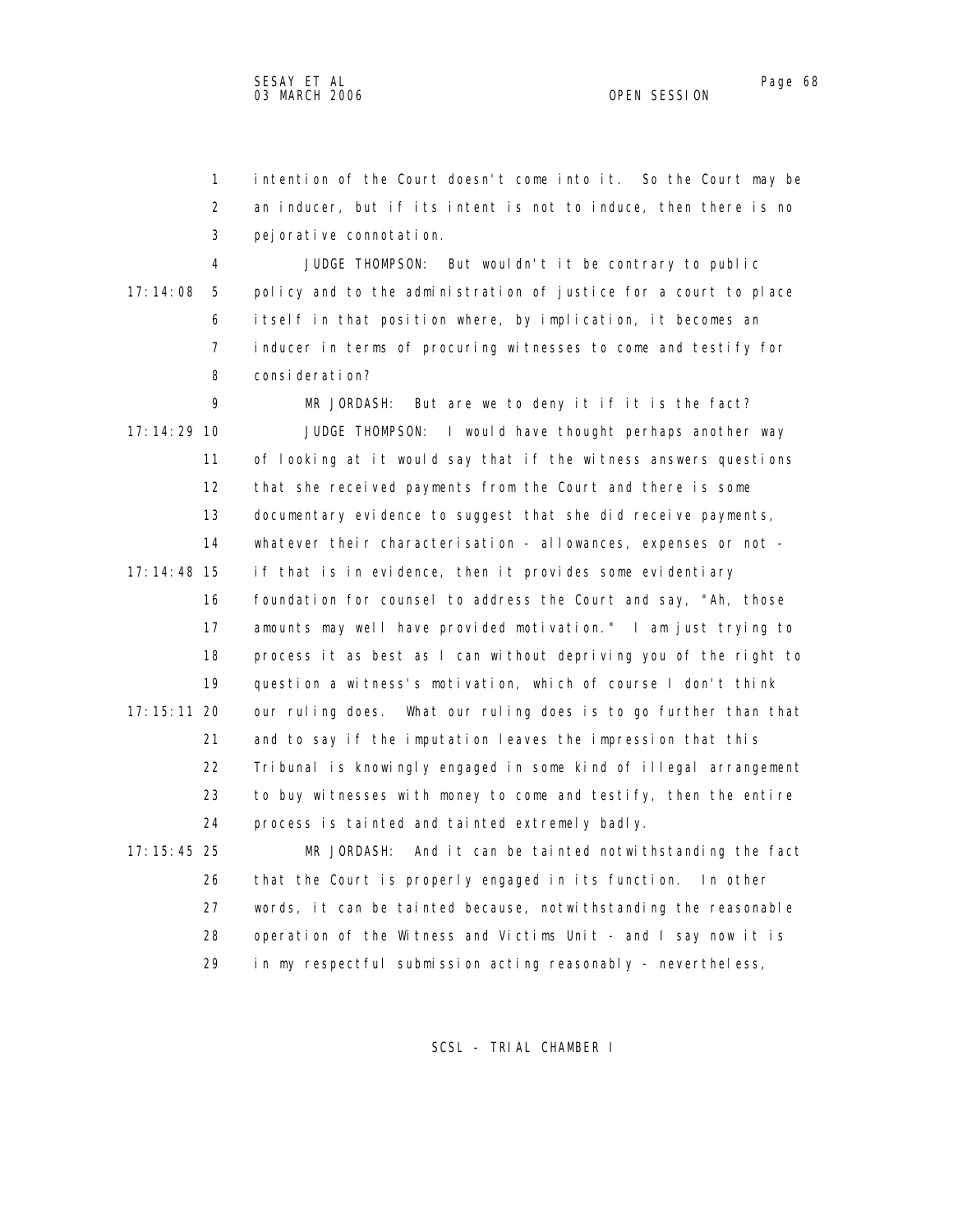| $\mathbf{1}$    | that money can be a motivation for witnesses. I will answer it     |
|-----------------|--------------------------------------------------------------------|
| 2               | in this way as well: TF1-366, the last session, when asked this    |
| 3               | question about what his motivation was, whether he was motivated   |
| 4               | by the money, he said, "Before the Special Court found me I was    |
| 17: 16: 42<br>5 | Now I have what I want," or words to that effect. "I<br>suffering. |
| 6               | was suffering", and they were his words. And so the question --    |
| 7               | Good point. Would that be an unintended<br>JUDGE THOMPSON:         |
| 8               | consequence?                                                       |
| 9               | MR JORDASH:<br>Exactly.                                            |
| 17: 16: 55 10   | JUDGE THOMPSON: But the suggestion there would not be that         |
| 11              | the Court itself is a party to what is undoubtedly an arrangement  |
| 12              | which would certainly be contrary to the administration of         |
| 13              | justice and to public policy.                                      |
| 14              | MR JORDASH:<br>There is no suggestion by question $-$ -            |
| $17:17:12$ 15   | JUDGE THOMPSON:<br>Or his imputation.                              |
| 16              | MR JORDASH:<br>But that cannot reasonably be inferred from a       |
| 17              | question you are motivated by the money. How could that possibly   |
| 18              | be an attack on the Court? I have not once suggested the           |
| 19              | Prosecution are paying their witnesses in order to get them to     |
| 17: 17: 32 20   | say things. I have not once suggested that --                      |
| 21              | JUDGE THOMPSON:<br>But it is not put in the sense of               |
| 22              | suggesting possibly an unintended consequence, but the imputation  |
| 23              | is there.  Remember we are not talking about actuality here, we    |
| 24              | are talking about imputation.                                      |
| 17: 17: 53 25   | But if witness after witness -- let me start<br>MR JORDASH:        |
| 26              | that again. I have absolutely no doubt in my mind that some        |
| 27              | witnesses for both Prosecution and Defence are interested in       |
| 28              | giving evidence because it involves some kind of financial         |
| 29              | benefit. I think anyone who works in the --                        |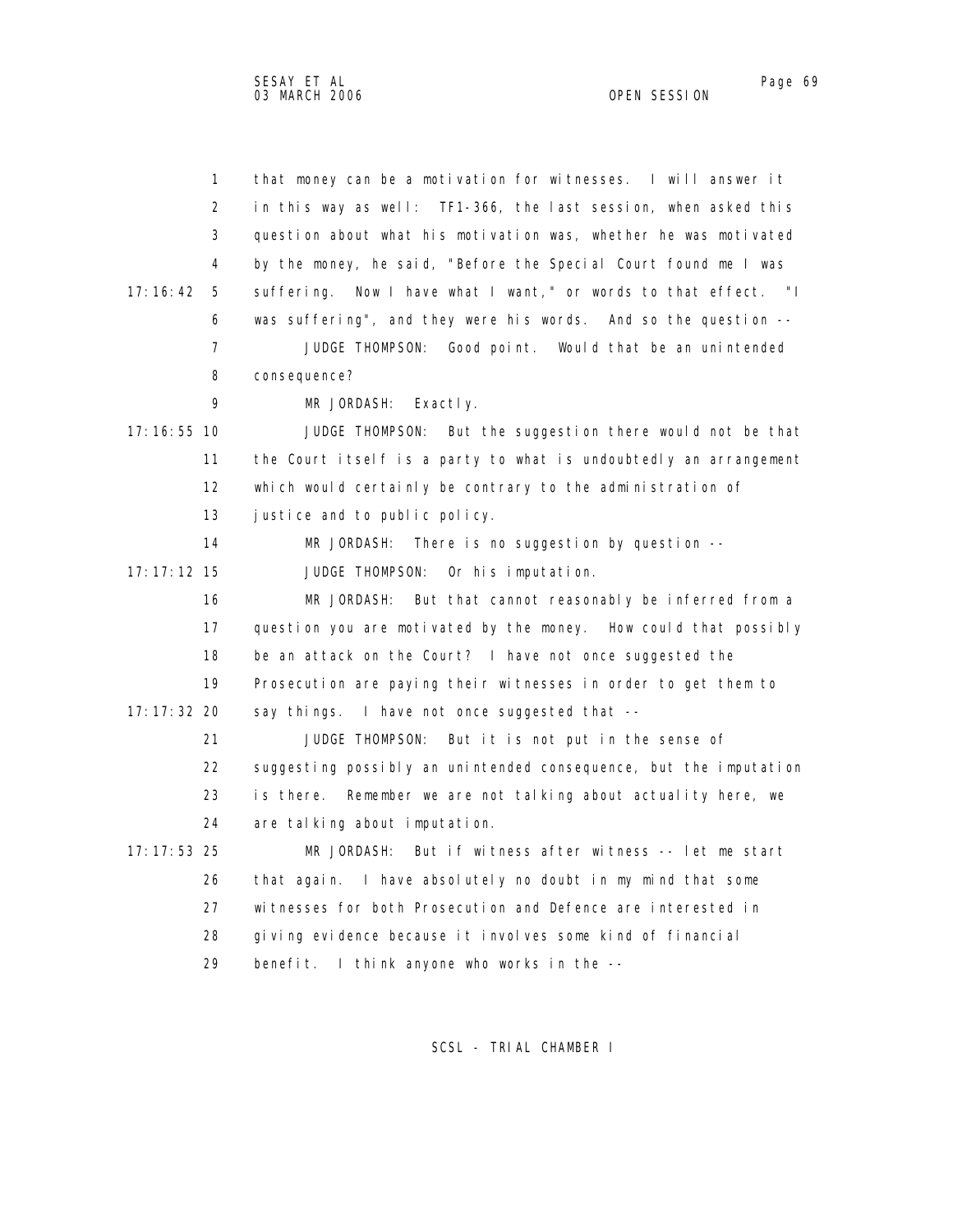1 PRESIDING JUDGE: Mr Jordash, if I may stop you. 2 MR JORDASH: -- Prosecution or works in the Defence who 3 denies that would be denying the obvious. 4 JUDGE ITOE: I would be very loath to arriving at that 17:18:25 5 conclusion at this moment in time. I mean, we are dealing with 6 people who have been asked to come forward with whatever they 7 have to assist the Tribunal in arriving at the truth. I find 8 myself in a very uncomfortable situation to say that they are 9 coming forward primarily because they have a financial 17:18:48 10 motivation. Do they even know what the specific amount promised 11 to them before they came to give their evidence and so on and so 12 forth? 13 MR JORDASH: If Your Honour travelled in Sierra Leone to 14 any of the provinces and asked potential witnesses whether 17:19:03 15 they're interested in giving evidence, often - not always, but 16 often - the question is, from them, what benefit? I have people 17 knocking on my office door daily looking for benefit. 18 JUDGE ITOE: But Mr Jordash, if they are asking for those 19 benefits, are they asking for those benefits in order to come and 17:19:28 20 lie in court? 21 MR JORDASH: But that is the question. The Court has to -- 22 JUDGE ITOE: Is it a systemic device by the Prosecution or 23 the Witness Protection Unit to pay witnesses in order to come 24 here. I mean, is it the system to come here to lie or so? 17:19:47 25 MR JORDASH: I am not saying that is what the Court does in 26 order to get witnesses. I am saying the Court reasonably 27 provides expenses to witnesses. Witnesses, some of them, come to 28 give evidence because they want to tell the truth, some come 29 because they want the benefit. And any inquiry which --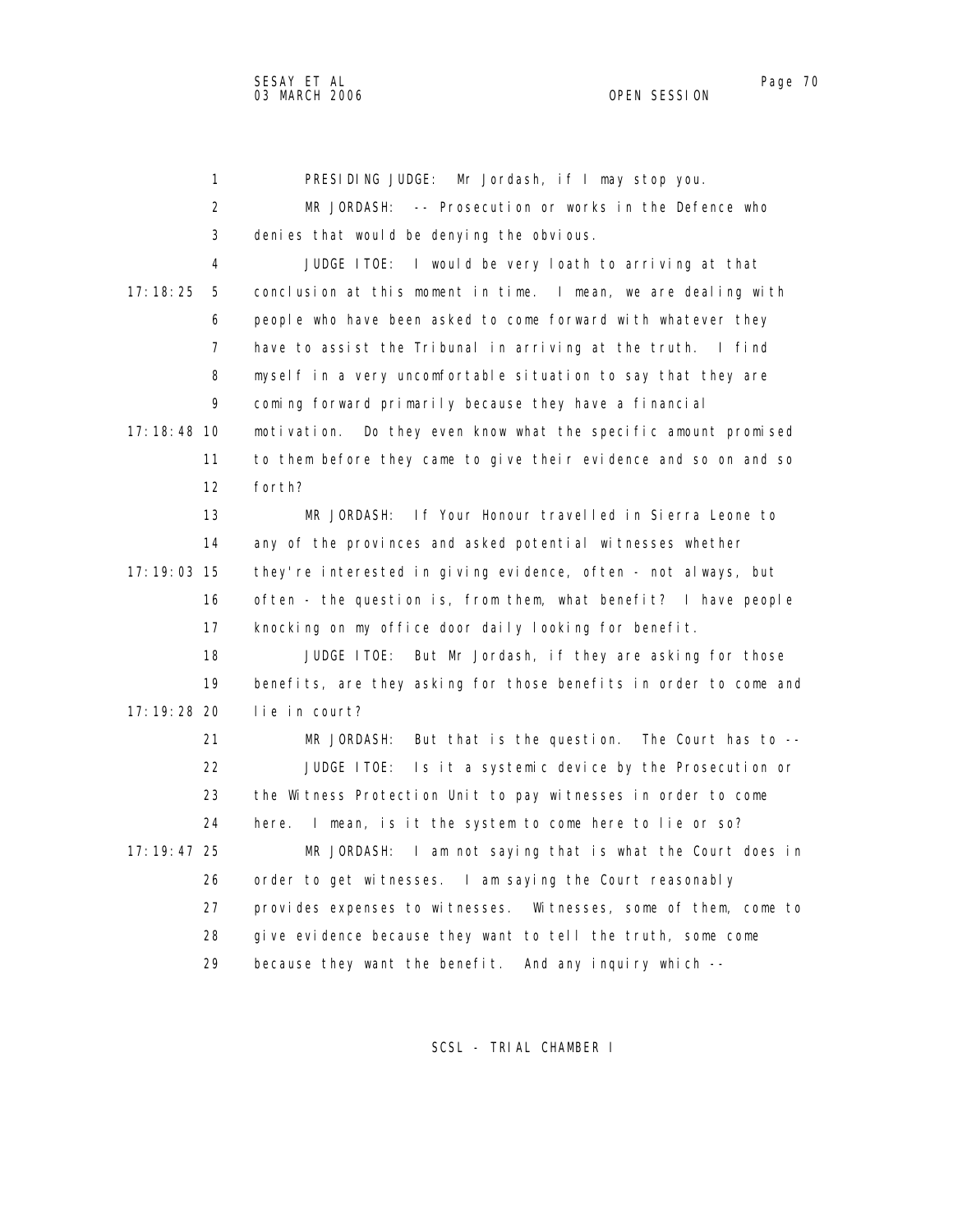1 JUDGE ITOE: They want the benefit for coming to tell the 2 truth. 3 MR JORDASH: No, they want the financial benefits and 4 they're willing to lie for it. 17:20:11 5 JUDGE ITOE: I see. That's your version anyway. I am sure 6 the -- 7 MR JORDASH: I am hoping it becomes Your Honours'. But 8 even if it doesn't become Your Honours' -- 9 JUDGE ITOE: And it is something which we have to look at 17:20:22 10 because we are caught up somewhere as to where we are going to. 11 And that is why we thought, you know, that we will get along and 12 then listen to your addresses on this issue at the appropriate 13 time. 14 MR JORDASH: But Your Honour's reluctance to accept that 17:20:42 15 witnesses may come here for other reasons than to tell the 16 truth -- 17 JUDGE ITOE: We wouldn't want to arrive prematurely at 18 certain conclusions, Mr Jordash. You are not expecting us to 19 arrive at conclusions prematurely. We have to go through the 17:20:56 20 whole arch of this case to be able to arrive at something. 21 MR JORDASH: But I am, with due respect, hoping -- 22 JUDGE ITOE: We are just mid-stream and we cannot -- 23 MR JORDASH: Sorry. I am, with all due respect, hoping 24 that Your Honours will apply the presumption of innocence which 17:21:14 25 involves, logically, assuming that the accounts are not true 26 before concluding they are. And one of the reason they may not 27 be true when one applies the presumption of innocence is because 28 witnesses have received benefits. Any -- 29 PRESIDING JUDGE: We are not saying you cannot raise that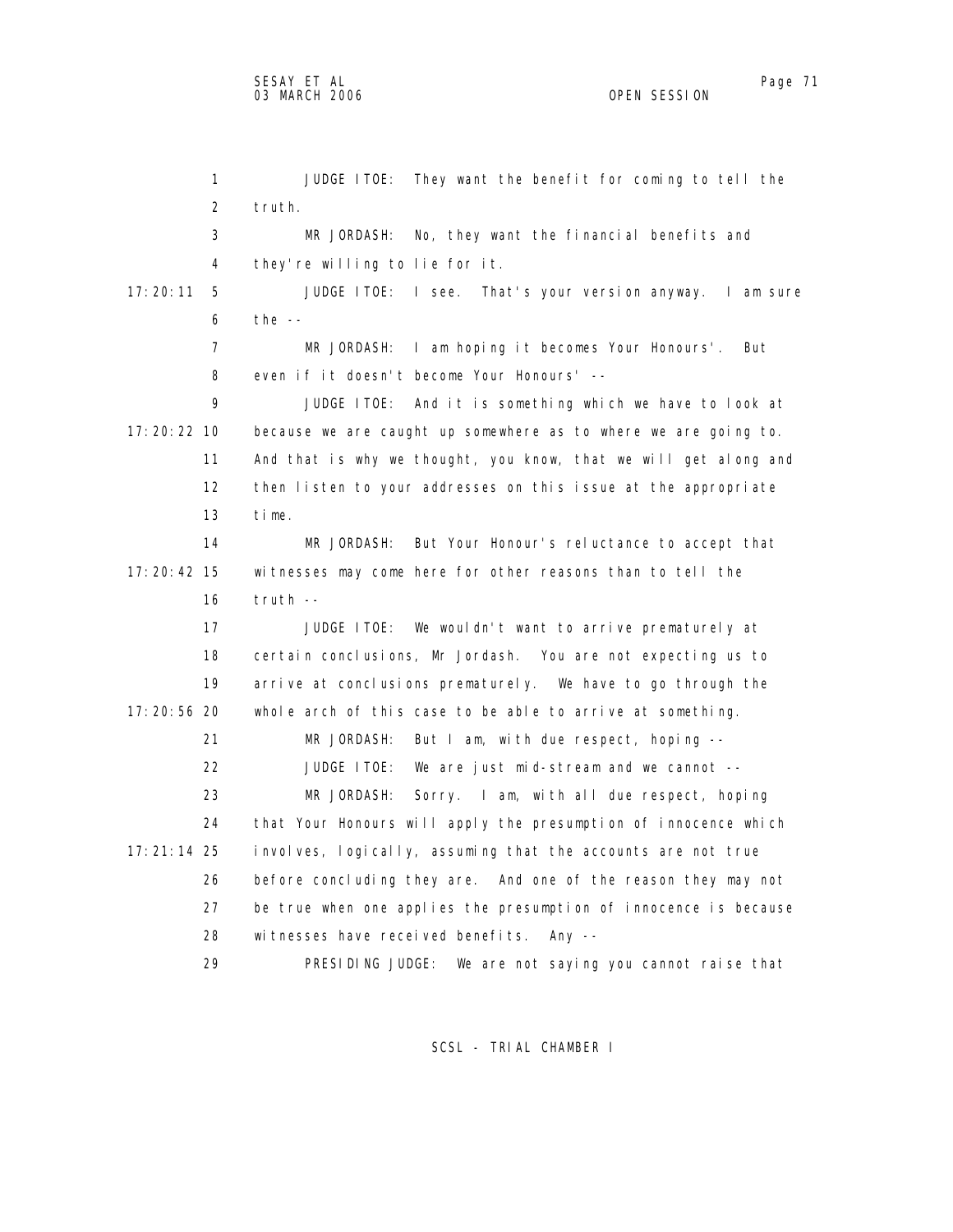1 as part of the arguments, but this is not the issue. We are 2 saying that this is not the time at this particular moment. You 3 have evidence now clearly that the witness has received a certain 4 amount of money. Now, if you want to use that to ask this Court 17:21:47 5 to infer that this witness, given the particular circumstances, 6 has come here for that purpose, you are perfectly entitled to 7 raise this as an argument. We are not disputing this at all. 8 MR JORDASH: What my learned friend's objection is designed 9 to do is prevent the Defence from exploring motivations to cast 17:22:07 10 light on witnesses who have not told the truth. And this Court 11 with all due respect has to assume that these accounts are not 12 true. That is the starting point. That is the burden of proof 13 the Prosecution have. And by trying to deny the Defence -- 14 PRESIDING JUDGE: I am not sure on this -- I don't want to 17:22:21 15 embark upon philosophical discussion here on this issue. But I 16 don't think we are can assume -- you are asking this Court to 17 assume first that witnesses are not telling the truth. This is 18 basically what you are suggesting. I am not prepared to accept 19 that. 17:22:35 20 MR JORDASH: That's the presumption of innocence. Mr Sesay 21 is presumed to be innocent. Which means that witnesses -- 22 PRESIDING JUDGE: Well, I have to presume witnesses are 23 telling the truth unless otherwise -- I mean, they have taken an 24 oath to tell the truth. I cannot assume that witnesses are 17:22:47 25 lying. 26 MR JORDASH: Well, then, Your Honours are presuming that he 27 is guilty then. Because Your Honour's presuming the accounts 28 that are given, that accuse Mr Sesay of a huge amount of crime, 29 are true. And the burden of proof suggests --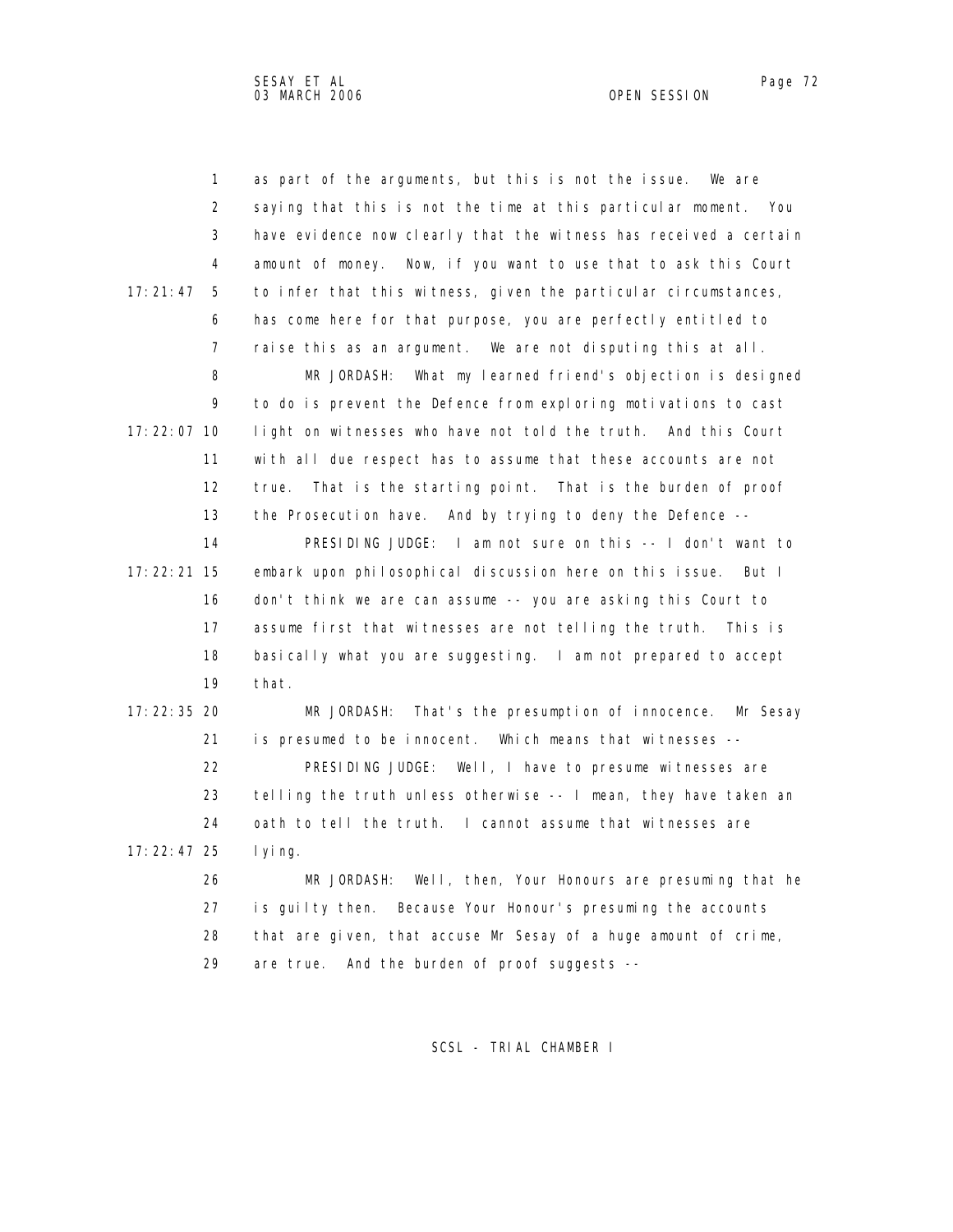1 PRESIDING JUDGE: I am not assuming they are true, I am not 2 assuming they are untrue. 3 MR JORDASH: Your Honours must assume they are not true, 4 because Your Honours must assume he is innocent. 17:23:07 5 PRESIDING JUDGE: To assume that he is innocent does not 6 mean that we must assume that what the witnesses are saying is 7 untrue. I disagree strongly with that perspective. 8 MR JORDASH: If Your Honours presume that the -- 9 PRESIDING JUDGE: I don't presume anything. We are just 17:23:18 10 listening to the evidence and we will make our decision and 11 assess the evidence as it comes out. We are not assuming that 12 the witness is not telling the truth. We are not assuming the 13 witness is telling the truth either. We are not assuming 14 anything. We just take the evidence as it comes out. 17:23:33 15 MR JORDASH: Your Honours have to presume Mr Sesay is 16 innocent. 17 PRESIDING JUDGE: And we do. 18 JUDGE ITOE: We do. Mr Sesay and every one of them is 19 innocent. 17:23:41 20 MR JORDASH: That, therefore, necessarily means that 21 accounts that you hear, you start off with saying this is not 22 correct, this is not reliable, let me explore and look at it and 23 decide whether I arrive at that conclusion after [Overlapping 24 speakers]. 17:23:54 25 PRESIDING JUDGE: I do not share your way of assessing the 26 evidence. 27 MR JORDASH: But Your Honour [Overlapping speakers]. 28 JUDGE THOMPSON: Learned counsel, I think the presumption 29 of innocence in the context of the technical application in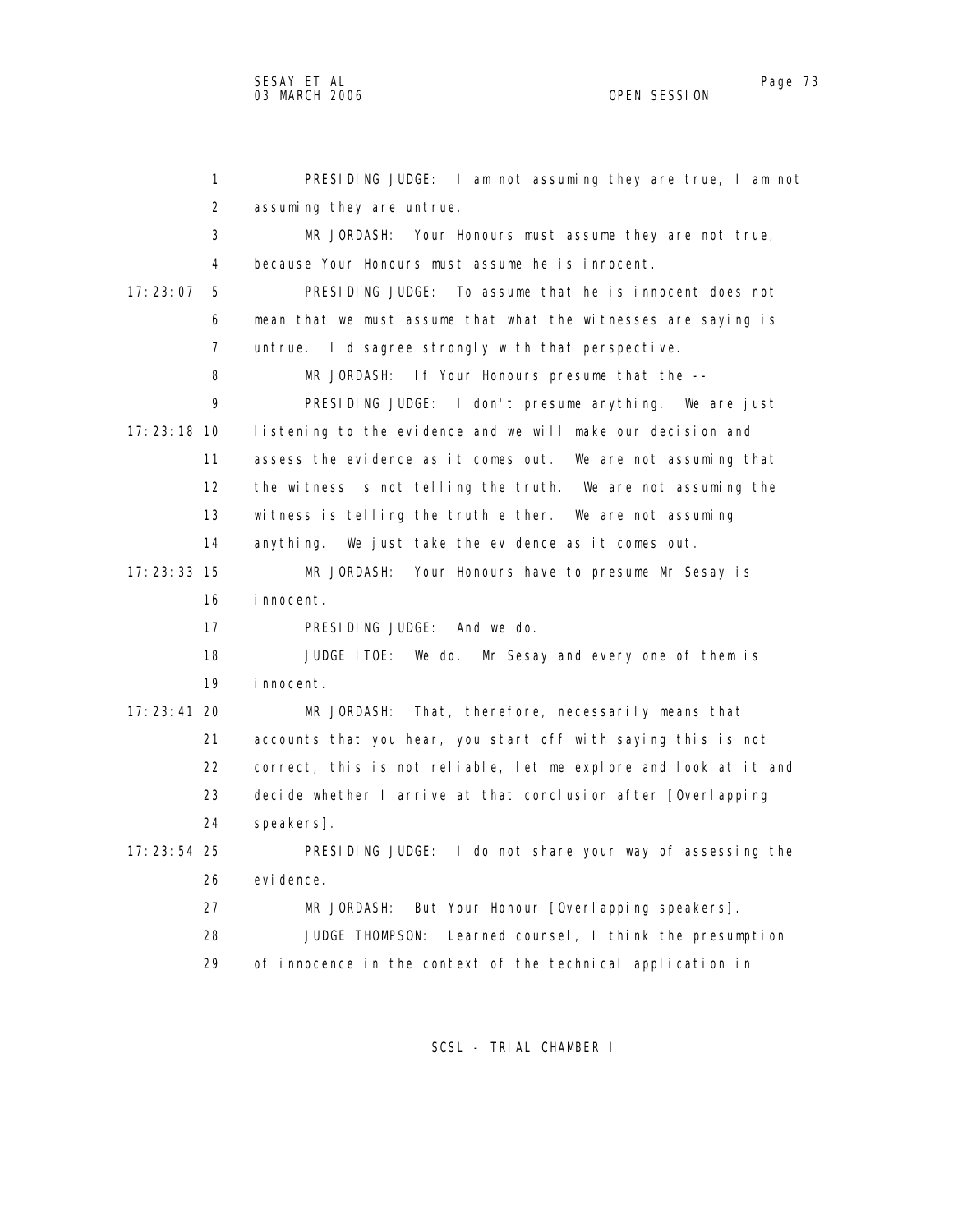1 international criminal justice and national criminal justice 2 implies two components: One, that there is a burden on the 3 Prosecution to prove their case against the accused person. And 4 the second is that the Prosecution proves their case beyond a 17:24:31 5 reasonable doubt. In other words, they prove their case to the 6 hilt. And I understand the presumption of innocence as saying 7 that the Court is not allowed to presume the guilt of the accused 8 person. In other words, the burden on the Prosecution is a very 9 heavy one, the persuasive burden. I do not understand the 17:24:59 10 presumption of innocence to mean that the Court begins by saying 11 that what witnesses are saying from the witness stand is untrue. 12 That is not what the conventional interpretation of the burden is 13 or the presumption of innocence is. It means that no accused 14 person here is supposed to come and lead evidence to prove that 17:25:26 15 he is innocent. Your clients can sit there and say nothing and 16 the burden remains throughout on the Prosecution to satisfy the 17 Court of their guilt. 18 So I don't see why if the Prosecution bring witnesses to

 19 this Court, the presumption of innocence is necessarily 17:25:52 20 misapplied. If the Court is supposed to hear what the witnesses 21 are saying in support of the Prosecution's case, but then reserve 22 its judgment as to whether they're speaking the truth or not 23 until the totality of the evidence is before the Court, having 24 listened to the Defence if they have any evidence and evaluating 17:26:19 25 it at that stage. And really to suggest that at this preliminary 26 stage we evaluate anything is against my own understanding of the 27 administration of justice. I don't make up my mind at any stage 28 until after all the evidence is in.

29 MR JORDASH: But the question --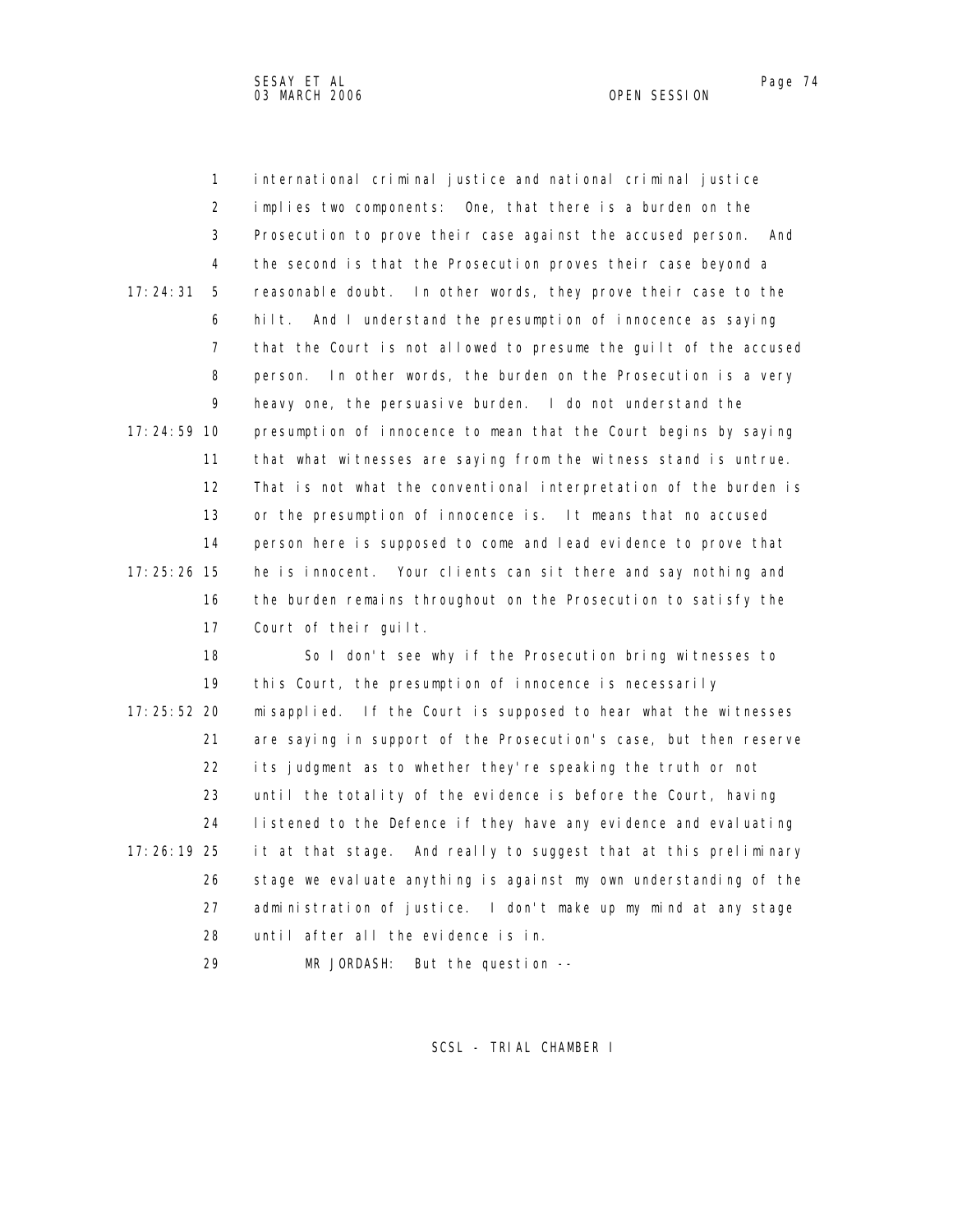1 PRESIDING JUDGE: And I would add on that -- 2 JUDGE THOMPSON: I don't do that. 3 PRESIDING JUDGE: -- fairness and impartiality precludes me 4 from making any presumption as to the credibility of a witness. 17:26:47 5 That would be -- 6 JUDGE THOMPSON: At this point in time. 7 PRESIDING JUDGE: [Overlapping speakers] based on their 8 evidence as we see and in consideration of the totality of the 9 evidence, I make no assumption either in a positive way or a 17:27:01 10 negative way. 11 MR JORDASH: Well, Your Honours describe a situation where 12 the Prosecution have a story, the Defence have a story. 13 PRESIDING JUDGE: It is not a story. They have an 14 obligation to prove beyond reasonable doubt. That's the 17:27:18 15 obligation. 16 MR JORDASH: Their account through their witnesses is one 17 side of the scales, the Defence is the other and somehow 18 Your Honours sit in the middle. I respectfully submit that is 19 not true. 17:27:24 20 PRESIDING JUDGE: We are not sitting in the middle. The 21 Prosecution always has that burden. 22 MR JORDASH: But the burden of proof is -- Your Honours, it 23 should be at the side of the Defence to start with. 24 PRESIDING JUDGE: Absolutely not. 17:27:36 25 MR JORDASH: It is because it is the presumption of 26 innocence. 27 JUDGE ITOE: No, no. No, Mr Jordash, no. We are sitting 28 in between and holding a balance. The balance should never -- 29 MR JORDASH: Not the starting point.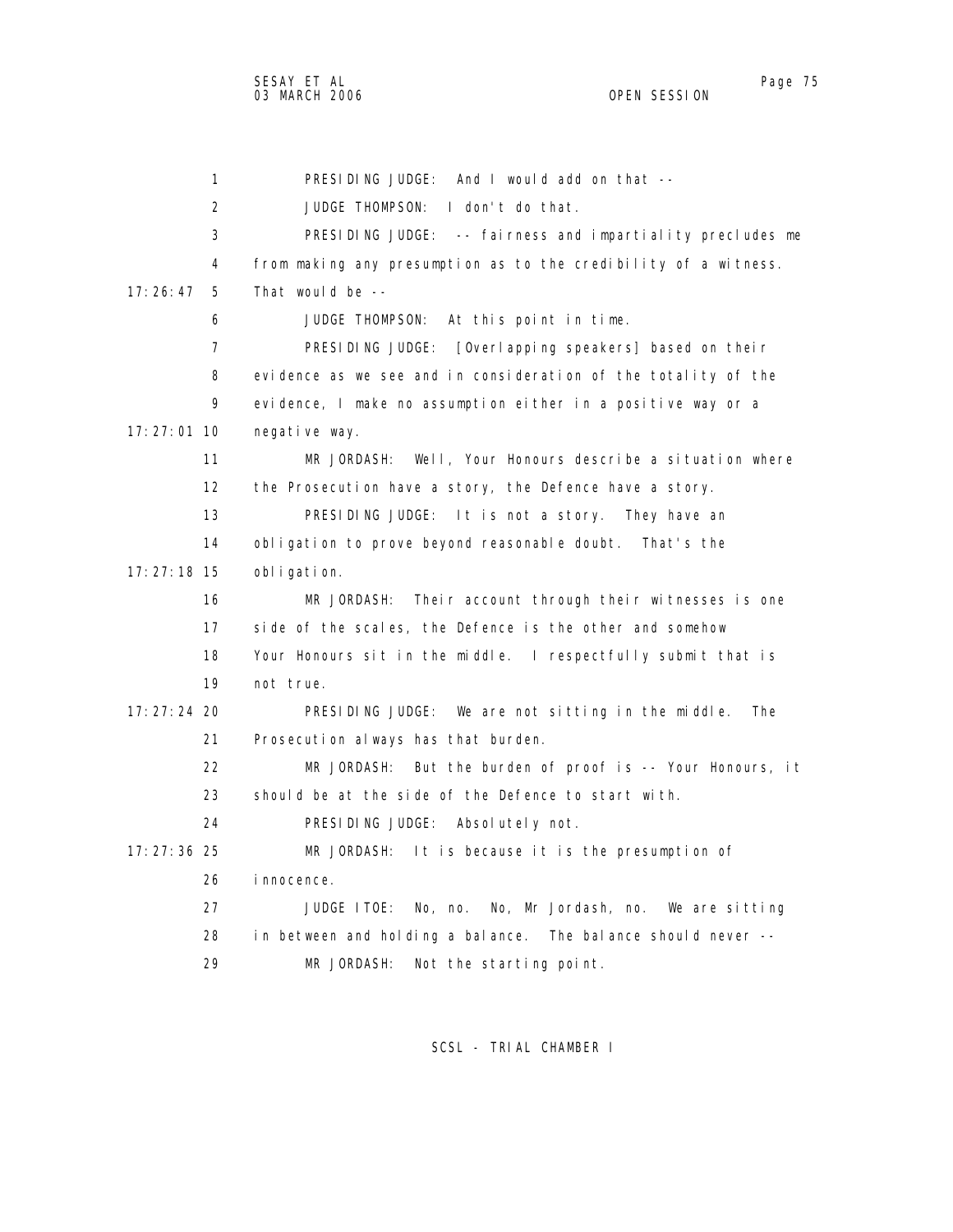1 JUDGE ITOE: -- at any time should be tilted on one side. 2 MR JORDASH: The starting point for Your Honours is not in 3 the middle of the two version of events. The starting point for 4 Your Honours is to assume Mr Sesay's innocence. 17:27:58 5 JUDGE THOMPSON: Well, that's the starting point. 6 MR JORDASH: That is the presumption of innocence; that is 7 what it says. And if you presume the innocence then you have to 8 presume that anything which says he is not isn't reliable or 9 correct. 17:28:11 10 JUDGE ITOE: No, no. Mr Jordash, in presuming -- the 11 presumption of innocence is a different matter. It is clear, it 12 is certain. Mr Sesay is presumed innocent until the contrary is 13 proved by the Prosecution. But given that presumption of 14 innocence, we cannot go further to presume that all that a 17:28:29 15 prosecution witness is saying is a lie, because it has to be 16 linked with the presumption of innocence which is the 17 constitutional and statutory right of an accused person. 18 MR JORDASH: But what does it mean to be presumed innocent? 19 It means that you are not guilty of what is said by the 17:28:54 20 Prosecution. And Your Honours must presume he is not guilty of 21 what is said by the Prosecution. 22 PRESIDING JUDGE: Well, the allegations against any accused 23 are what has been proffered in the indictment. They have to 24 prove beyond any reasonable doubt that these essential 17:29:12 25 ingredients of those allegations have been proven beyond that 26 standard, as such. And you do so by assessing the evidence that 27 has been adduced, and it may include and will include obviously. 28 Because once the Prosecution case is concluded, as you know, 29 there is a possibility of a judgment of acquittal at this stage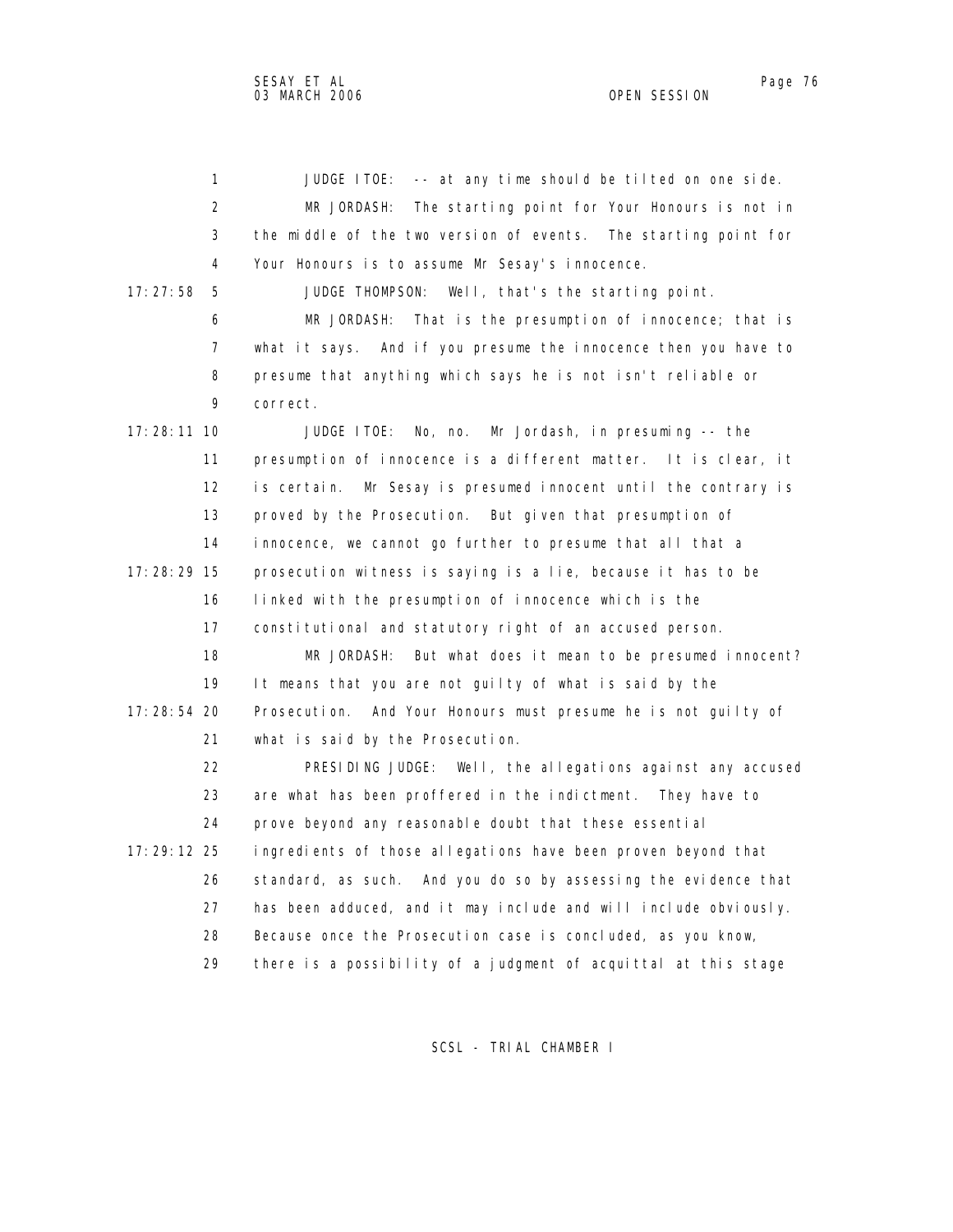1 if they have not met a certain threshold. It is at the end of 2 all of that that we assess the totality of evidence to determine

 3 if they have met that standard of beyond a reasonable doubt. 4 There is no other way to do it.

 17:29:39 5 MR JORDASH: I don't take an issue with when that analysis 6 takes place. The analysis takes place when all the evidence is 7 in, I accept that. But how that evidence is analysed is what I 8 make submissions about.

 9 JUDGE THOMPSON: Mr Jordash, let me interject and say no 17:29:54 10 analysis or evaluation goes on at this stage.

11 MR JORDASH: I am not asking it to.

 12 JUDGE THOMPSON: Precisely, it cannot. Because this is 13 purely the stage of admission of evidence, reception of evidence. 14 All we are doing now is to receive evidence. And it would be 17:30:13 15 wrong to say whatever questions we ask or whatever objections are 16 raised and replied to, it would be wrong to say that at this 17 point in time we are evaluating anything or we are presuming 18 anything in favour of the Prosecution. The presumption of 19 innocence remains until we get to the stage where the entire 17:30:38 20 evidence is in and on the totality of that evidence we begin the 21 evaluation process, having heard both sides.

> 22 MR JORDASH: From the point of presuming it's not correct. 23 That's my point.

 24 JUDGE THOMPSON: But the question really is I am yet to be 17:30:59 25 enlightened where this presumption of innocence, which is where 26 we are supposed to start with, which is logically and legally a 27 starting point, includes a presumption, in fact, to ignore 28 prosecution evidence at this stage.

29 MR JORDASH: Not ignore.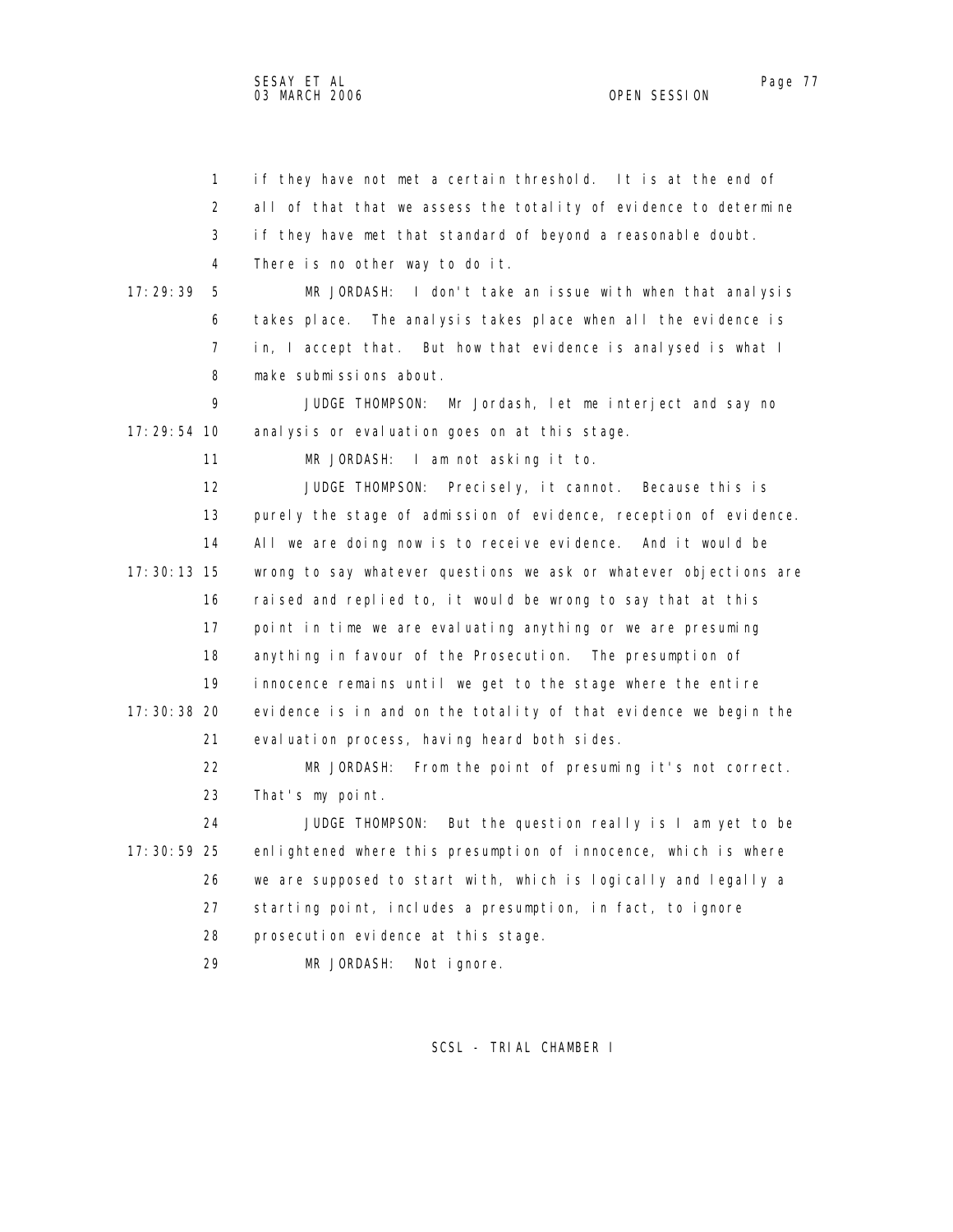| 1              | Let me put it this way. Includes a<br>JUDGE ITOE:                  |
|----------------|--------------------------------------------------------------------|
| 2              | presumption that the testimony given by the prosecution witnesses  |
| 3              | should be presumed to be -- should be disregarded or should not    |
| 4              | be taken for the truth.                                            |
| 17:31:32<br>5  | JUDGE THOMPSON:<br>That's the point. Because my difficulty         |
| 6              | is -- and it is not a difficulty for me. I am not evaluating       |
| $\overline{7}$ | anything at stage and I am sure my learned brothers are not. We    |
| 8              | cannot evaluate any evidence at this stage for the purposes of     |
| 9              | the application of the presumption of innocence or the burden on   |
| $17:31:54$ 10  | the Prosecution to prove their case beyond a reasonable doubt.     |
| 11             | We are not there yet.                                              |
| 12             | MR JORDASH: I am not asking Your Honours to --                     |
| 13             | JUDGE THOMPSON:<br>We are not there yet.                           |
| 14             | MR JORDASH: I am not asking Your Honours to evaluate               |
| $17:32:06$ 15  | evidence at this stage. I am asking Your Honours to start off at   |
| 16             | a certain place when Your Honours come to do the evaluation.       |
| 17             | JUDGE THOMPSON: I think all we can do is to allow you,             |
| 18             | through cross-examination, to poke as many holes in the            |
| 19             | Prosecution's case as possible. That is your function now.<br>That |
| 17: 32: 23 20  | is what you are doing in cross-examination.  Of course also since  |
| 21             | you have chosen to present the case for the Defence, you are not   |
| 22             | just poking holes in the Prosecution's case but also presenting    |
| 23             | your own side of the story. But my point is that at this stage     |
| 24             | we cannot evaluate.                                                |
| 17: 32: 43 25  | MR JORDASH: I'm not asking Your Honours to evaluate.               |
| 26             | JUDGE THOMPSON:<br>We cannot assess anything.                      |
| 27             | MR JORDASH: I am not talking about when Your Honours               |
| 28             | Of course Your Honours cannot evaluate until all the<br>eval uate. |
| 29             | evidence has been collected but it's the process, the starting     |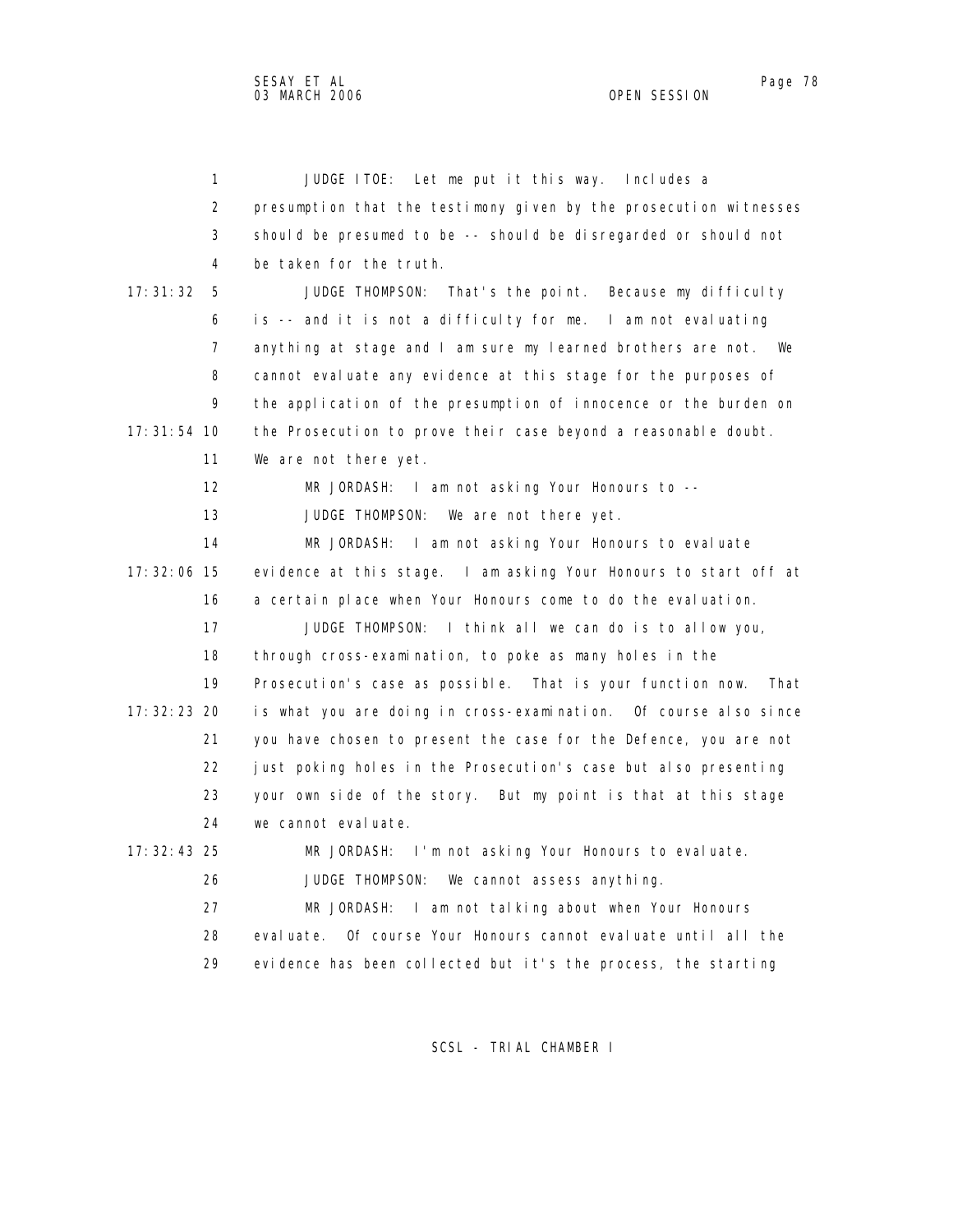1 point of that evaluation -- 2 PRESIDING JUDGE: Mr Jordash, can you -- please, we will 3 hear these arguments and we will give you the time full time to 4 argue this extensively in due course. And you are the first one 17:33:07 5 to admit now that this is not something that we should be 6 proceeding with at this stage. 7 MR JORDASH: I agree, but -- 8 PRESIDING JUDGE: I know you have that card and we'll 9 listen to you at that particular time. But, having said that, I 17:33:21 10 don't think we'll resolve this issue today and you will be given, 11 as I say, all the time you need whenever we get there. 12 JUDGE THOMPSON: And do not feel that I put any roadblock 13 in your way to express the legitimate concerns of your client at 14 any time. It is your duty to do that and I find it extremely 17:33:41 15 refreshing. 16 PRESIDING JUDGE: But it is 5.30. It's Friday afternoon 17 and we normally adjourn at this time. 18 There has been an objection but, before we make a decision 19 on that, I want to read the transcript of what has been referred 17:33:55 20 to. I was looking through it while you were speaking so it is 21 difficult to follow two lines of thought at the same time. But I 22 could see that much of the arguments -- I am not talking about 23 the last part of the arguments, Mr Jordash, but the first part is 24 what you had stated at the time, but I want to look at it before 17:34:13 25 we come back and take a decision on that. So we'll be back 26 Monday morning first thing. Yes, Mr O'Shea. 27 MR O'SHEA: Yes, thank you, Your Honour. I am not going to 28 take up the proceedings, I know we have to adjourn now, but I 29 would just like to make the Court aware of the fact that I also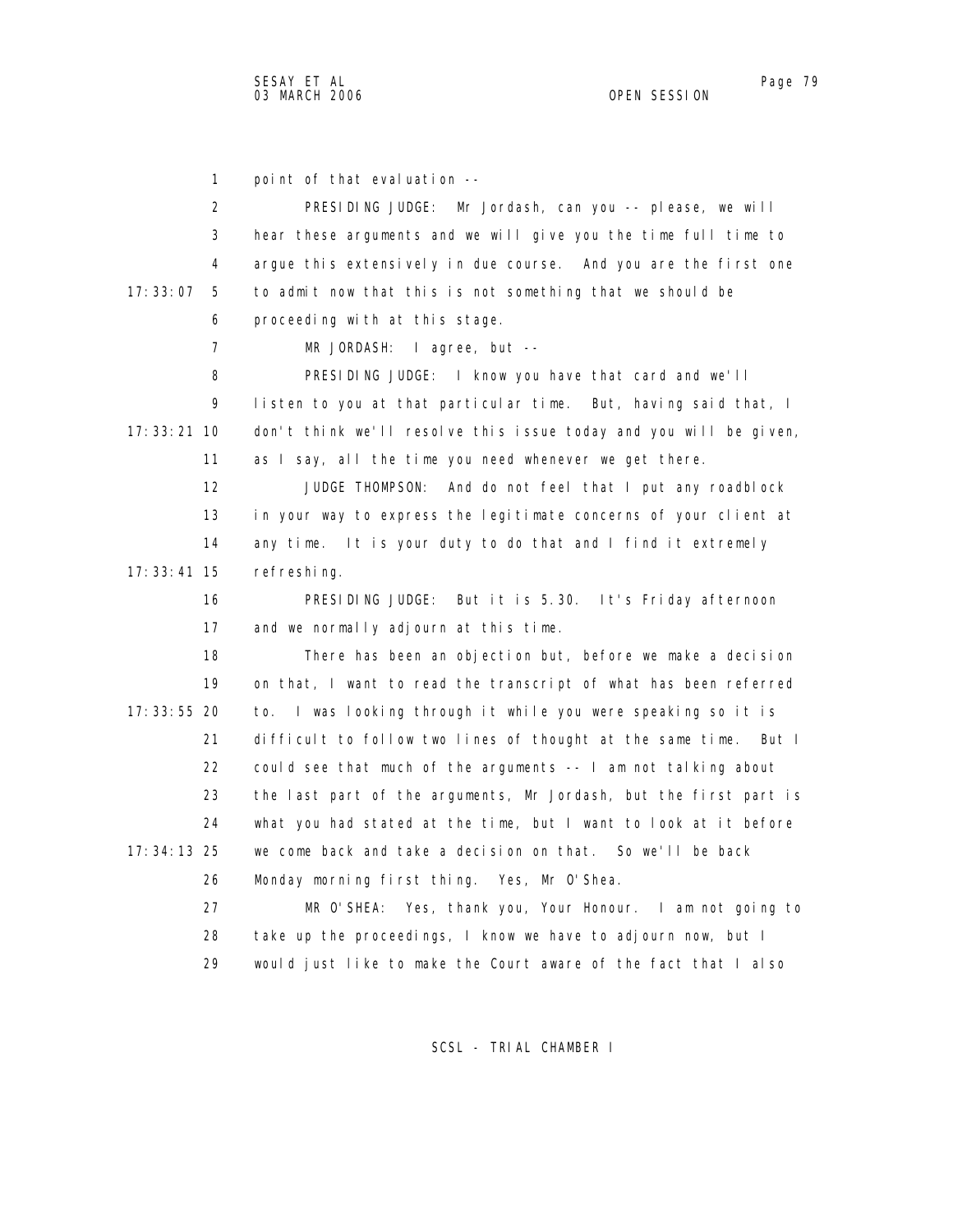| $\mathbf{1}$   | have a difficulty with Mr Harrison's objection. I would be      |
|----------------|-----------------------------------------------------------------|
| $\overline{2}$ | grateful if before Your Honours rule I be allowed to say a few  |
| 3              | words on Monday morning in relation to it because it affects us |
| $\overline{4}$ | all.                                                            |
| 17:34:42<br>5  | PRESIDING JUDGE: Very well. So on this matter we will           |
| 6              | adjourn the Court to 9.30, Monday morning. Court is adjourned.  |
| 7              | Thank you.                                                      |
| 8              | [Whereupon the hearing adjourned at 5.35 p.m.,                  |
| 9              | to be reconvened on Monday, the 6th day of                      |
| 17:35:15 10    | March 2006, at 9.30 a.m.]                                       |
| 11             |                                                                 |
| 12             |                                                                 |
| 13             |                                                                 |
| 14             |                                                                 |
| 15             |                                                                 |
| 16             |                                                                 |
| 17             |                                                                 |
| 18             |                                                                 |
| 19             |                                                                 |
| 20             |                                                                 |
| 21             |                                                                 |
| 22             |                                                                 |
| 23             |                                                                 |
| 24             |                                                                 |
| 25             |                                                                 |
| 26             |                                                                 |
| 27             |                                                                 |
| 28             |                                                                 |
| 29             |                                                                 |